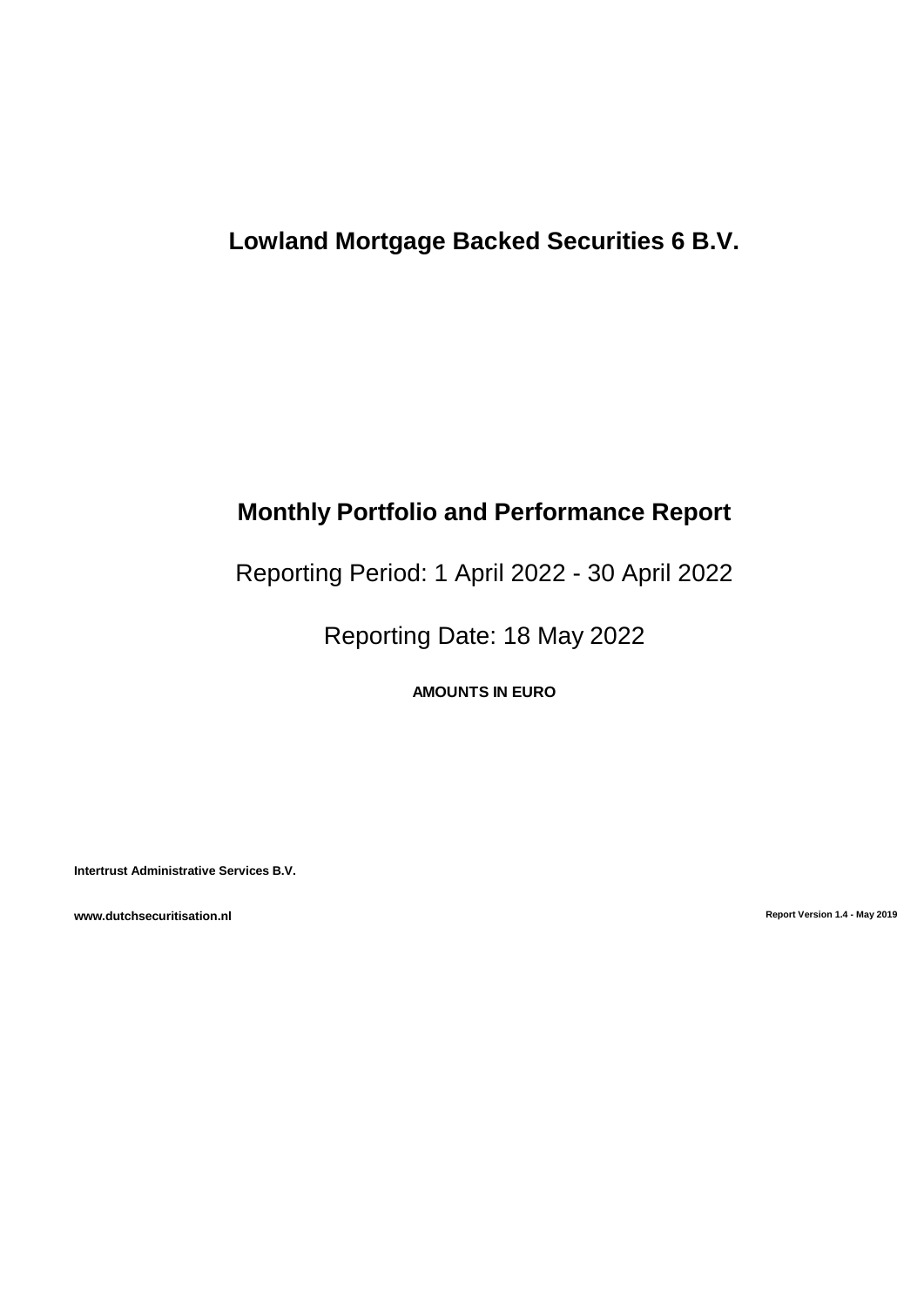#### **Table of Contents**

|                                        | Page |
|----------------------------------------|------|
| <b>Key Dates</b>                       | 3    |
| The Mortgage Loan Portfolio            | 4    |
| Delinquencies                          | 5    |
| Foreclosure Statistics - Total         | 6    |
| Foreclosure Statistics - NHG Loans     |      |
| Foreclosure Statistics - Non NHG Loans | 9    |
| <b>Performance Ratios</b>              | 10   |
| <b>Key Characteristics</b>             | 11   |
| <b>Stratification Tables</b>           | 12   |
| Glossary                               | 47   |
| Contact Information                    | 50   |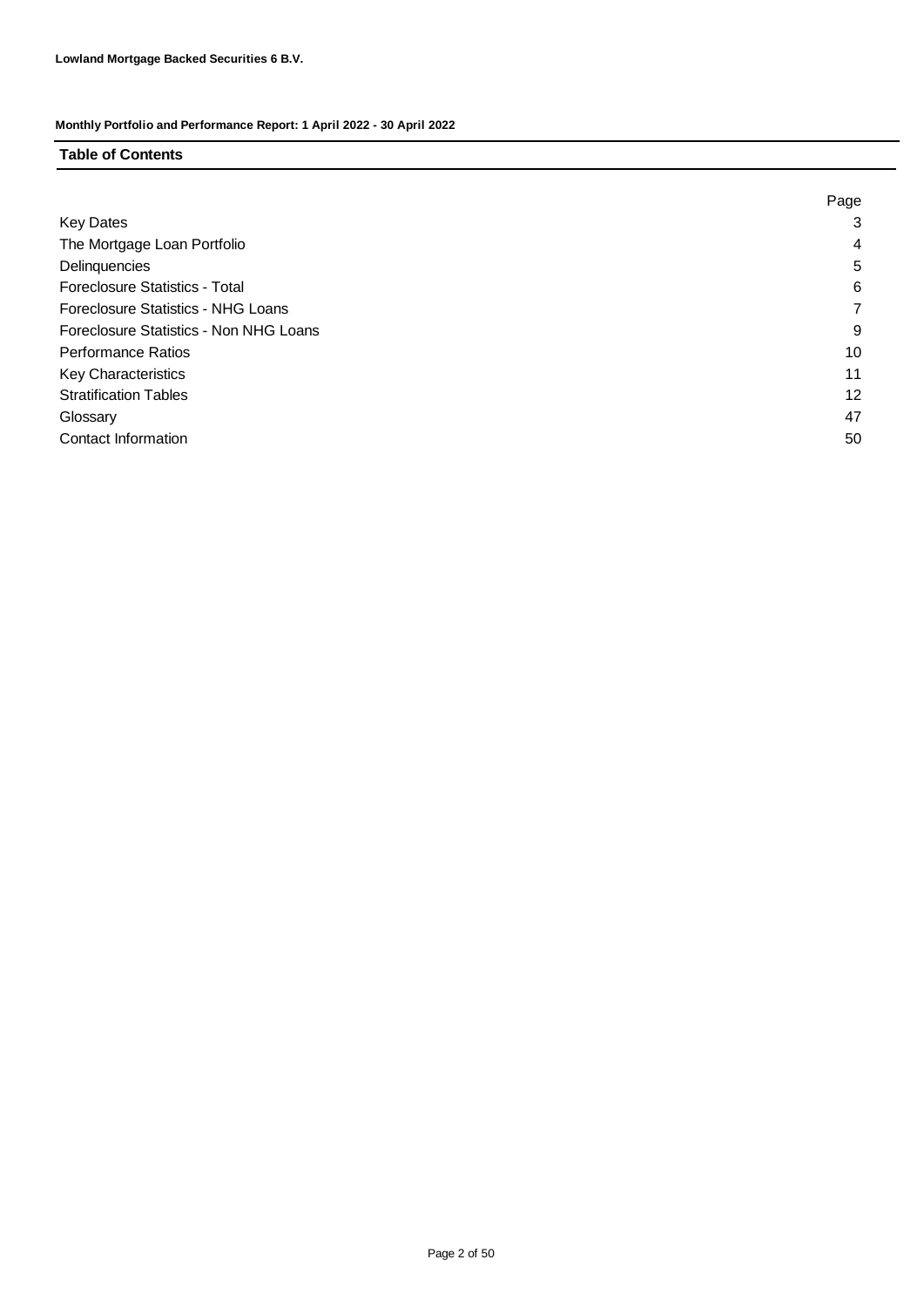| <b>Key Dates</b>                             |                             |                             |                             |                             |                             |                             |
|----------------------------------------------|-----------------------------|-----------------------------|-----------------------------|-----------------------------|-----------------------------|-----------------------------|
| <b>Note Class</b>                            | Class A1                    | Class A2                    | Class B                     | Class C                     | Class D                     | Class E                     |
|                                              |                             |                             |                             |                             |                             |                             |
| <b>Key Dates</b>                             |                             |                             |                             |                             |                             |                             |
| <b>Closing Date</b>                          | 22 Oct 2018                 | 22 Oct 2018                 | 22 Oct 2018                 | 22 Oct 2018                 | 22 Oct 2018                 | 22 Oct 2018                 |
| First Optional Redemption Date               | 18 Oct 2023                 | 18 Oct 2023                 | 18 Oct 2023                 | 18 Oct 2023                 | 18 Oct 2023                 | 18 Oct 2023                 |
| Step Up Date                                 | N/A                         | N/A                         | N/A                         | N/A                         | N/A                         | N/A                         |
| Original Weighted Average Life<br>(expected) | N/A                         | N/A                         | N/A                         | N/A                         | N/A                         | N/A                         |
| Legal Maturity Date                          | 18 Oct 2055                 | 18 Oct 2055                 | 18 Oct 2055                 | 18 Oct 2055                 | 18 Oct 2055                 | 18 Oct 2055                 |
|                                              |                             |                             |                             |                             |                             |                             |
| Portfolio Date                               | 30 Apr 2022                 | 30 Apr 2022                 | 30 Apr 2022                 | 30 Apr 2022                 | 30 Apr 2022                 | 30 Apr 2022                 |
| <b>Determination Date</b>                    | 16 May 2022                 | 16 May 2022                 | 16 May 2022                 | 16 May 2022                 | 16 May 2022                 | 16 May 2022                 |
| Interest Payment Date                        | 18 May 2022                 | 18 May 2022                 | N/A                         | N/A                         | N/A                         | N/A                         |
| <b>Principal Payment Date</b>                | 18 May 2022                 | 18 May 2022                 | 18 May 2022                 | 18 May 2022                 | 18 May 2022                 | 18 May 2022                 |
| <b>Current Reporting Period</b>              | 1 Apr 2022 -                | 1 Apr 2022 -                | 1 Apr 2022 -                | 1 Apr 2022 -                | 1 Apr 2022 -                | 1 Apr 2022 -                |
| <b>Previous Reporting Period</b>             | 30 Apr 2022<br>1 Mar 2022 - | 30 Apr 2022<br>1 Mar 2022 - | 30 Apr 2022<br>1 Mar 2022 - | 30 Apr 2022<br>1 Mar 2022 - | 30 Apr 2022<br>1 Mar 2022 - | 30 Apr 2022<br>1 Mar 2022 - |
|                                              | 31 Mar 2022                 | 31 Mar 2022                 | 31 Mar 2022                 | 31 Mar 2022                 | 31 Mar 2022                 | 31 Mar 2022                 |
| <b>Accrual Start Date</b>                    |                             |                             |                             |                             |                             |                             |
|                                              | 19 Apr 2022                 | 19 Apr 2022                 | N/A                         | N/A                         | N/A                         | N/A                         |
| <b>Accrual End Date</b>                      | 18 May 2022                 | 18 May 2022                 | N/A                         | N/A                         | N/A                         | N/A                         |
| Accrual Period (in days)                     | 29                          | 30                          | N/A                         | N/A                         | N/A                         | N/A                         |
| Fixing Date Reference Rate                   | 13 Apr 2022                 | N/A                         | N/A                         | N/A                         | N/A                         | N/A                         |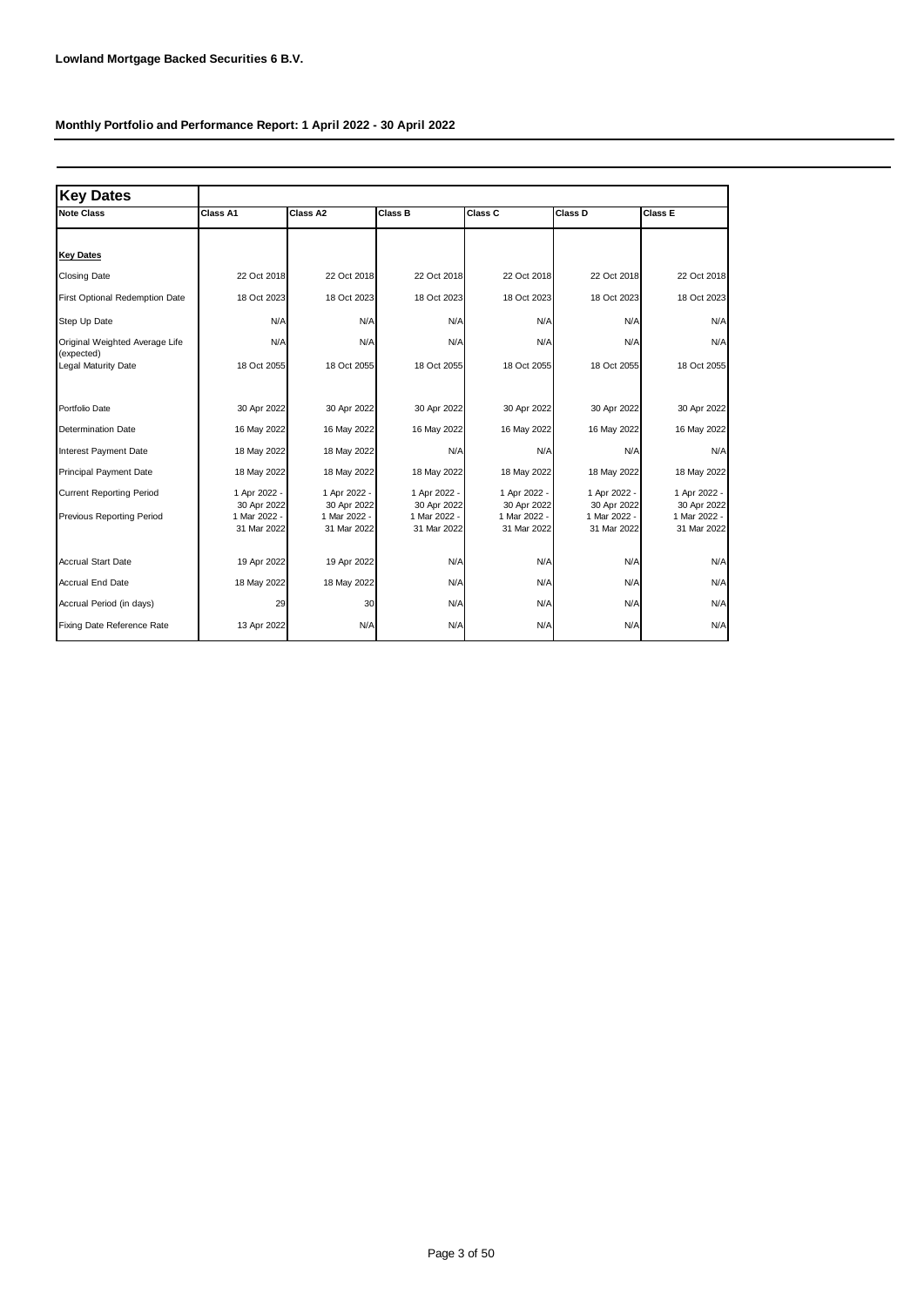| The Mortgage Loan Portfolio |  |
|-----------------------------|--|
|-----------------------------|--|

| <b>Number of Mortgage Loans</b>                                           |     |                  |
|---------------------------------------------------------------------------|-----|------------------|
| Number of Mortgage Loans at the beginning of the Reporting Period         |     | 12,693           |
| Matured Mortgage Loans                                                    | -/- | $\mathbf 0$      |
| Prepaid Mortgage Loans                                                    | -/- | 142              |
| Further Advances / Modified Mortgage Loans                                |     | $\mathbf 0$      |
| Replacements                                                              |     | $\mathbf 0$      |
| Replenishments                                                            |     | 127              |
| Loans repurchased by the Seller                                           | -/- | 9                |
| Foreclosed Mortgage Loans                                                 | -/- | $\mathbf 0$      |
| Others                                                                    |     | 0                |
| Number of Mortgage Loans at the end of the Reporting Period               |     | 12,669           |
| <b>Amounts</b>                                                            |     |                  |
| Net Outstanding balance at the beginning of the Reporting Period          |     | 2,499,999,222.09 |
| <b>Scheduled Principal Receipts</b>                                       | -/- | 4,631,504.07     |
| Prepayments                                                               | -/- | 26,927,484.96    |
| Further Advances / Modified Mortgage Loans                                |     | 0.00             |
| Replacements                                                              |     | $\mathbf 0$      |
| Replenishments                                                            |     | 32,080,640.64    |
| Loans repurchased by the Seller                                           | -/- | 521,142.48       |
| Foreclosed Mortgage Loans                                                 | -/- | 0.00             |
| Others                                                                    |     | 0.00             |
| Rounding                                                                  |     | 0.00             |
| Net Outstanding balance at the end of the Reporting Period                |     | 2,499,999,731.22 |
|                                                                           |     |                  |
| <b>Amount of Construction Deposit Obligations</b>                         |     |                  |
| Construction Deposit Obligations at the beginning of the Reporting Period |     | 11,793,750.06    |
| Changes in Construction Deposit Obligations                               |     | $-247,977.93$    |
| Construction Deposit Obligations at the end of the Reporting Period       |     | 11,545,772.13    |
| <b>Amount of Saving Deposits</b>                                          |     |                  |
| Saving Deposit at the beginning of the Reporting Period                   |     | -58,126,569.97   |
| Changes in Saving Deposits                                                |     | 482,859.03       |
| Saving Deposits at the end of the Reporting Period                        |     | -57,643,710.94   |
|                                                                           |     |                  |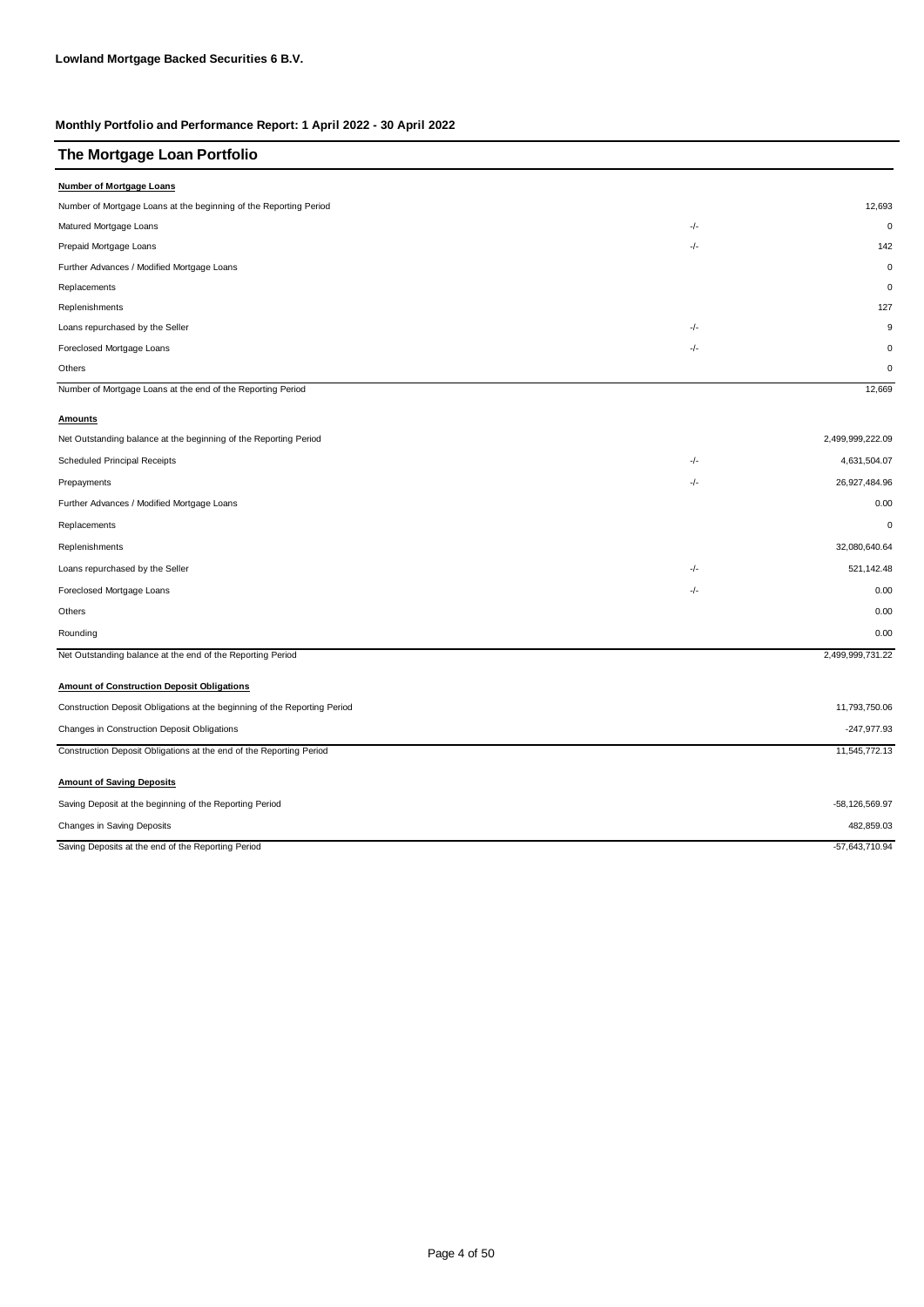| <b>Delinquencies</b> |                  |                       |                                                |            |                         |            |                               |                                        |                                   |
|----------------------|------------------|-----------------------|------------------------------------------------|------------|-------------------------|------------|-------------------------------|----------------------------------------|-----------------------------------|
| From $(>=)$          | Until $($ <= $)$ | <b>Arrears Amount</b> | Aggregate<br><b>Outstanding Not.</b><br>Amount | % of Total | Nr of Mortgage<br>Loans | % of Total | Weighted<br>Average<br>Coupon | Weighted<br>Average<br><b>Maturity</b> | Weighted<br><b>Average CLTOMV</b> |
| Performing           |                  | 0.00                  | 2,479,995,950.14                               | 99.20%     | 12,550                  | 99.061%    | 2.13%                         | 23.27                                  | 77.93%                            |
| $\leq$               | 29 days          | 29,345.22             | 9,636,661.84                                   | 0.39%      | 54                      | 0.426%     | 2.36%                         | 20.27                                  | 88.98%                            |
| 30 days              | 59 days          | 22,679.20             | 4,113,941.18                                   | 0.16%      | 25                      | 0.197%     | 1.80%                         | 7.50                                   | 25.26%                            |
| 60 days              | 89 days          | 31,290.89             | 2,683,554.68                                   | 0.11%      | 17                      | 0.134%     | 2.49%                         | 19.56                                  | 86.57%                            |
| 90 days              | 119 days         | 20,022.24             | 1,426,610.99                                   | 0.06%      | 8                       | 0.063%     | 2.59%                         | 18.02                                  | 87.42%                            |
| 120 days             | 149 days         | 6,869.51              | 310,592.81                                     | 0.01%      | 3                       | 0.024%     | 2.48%                         | 19.61                                  | 75.73%                            |
| 150 days             | 179 days         | 11,301.00             | 400,095.57                                     | 0.02%      | 3                       | 0.024%     | 2.41%                         | 14.95                                  | 91.62%                            |
| 180 days             | >                | 84,160.03             | 1,432,324.01                                   | 0.06%      | 9                       | 0.071%     | 2.24%                         | 20.48                                  | 76.19%                            |
|                      | <b>Total</b>     | 205,668.09            | 2,499,999,731.22                               | 100.00%    | 12,669                  | 100.00%    | 2.14%                         | 23.24                                  | 78.01%                            |

| <b>Weighted Average</b> | 1,800.67  |
|-------------------------|-----------|
| Minimum                 | 41.07     |
| Maximum                 | 15,194.72 |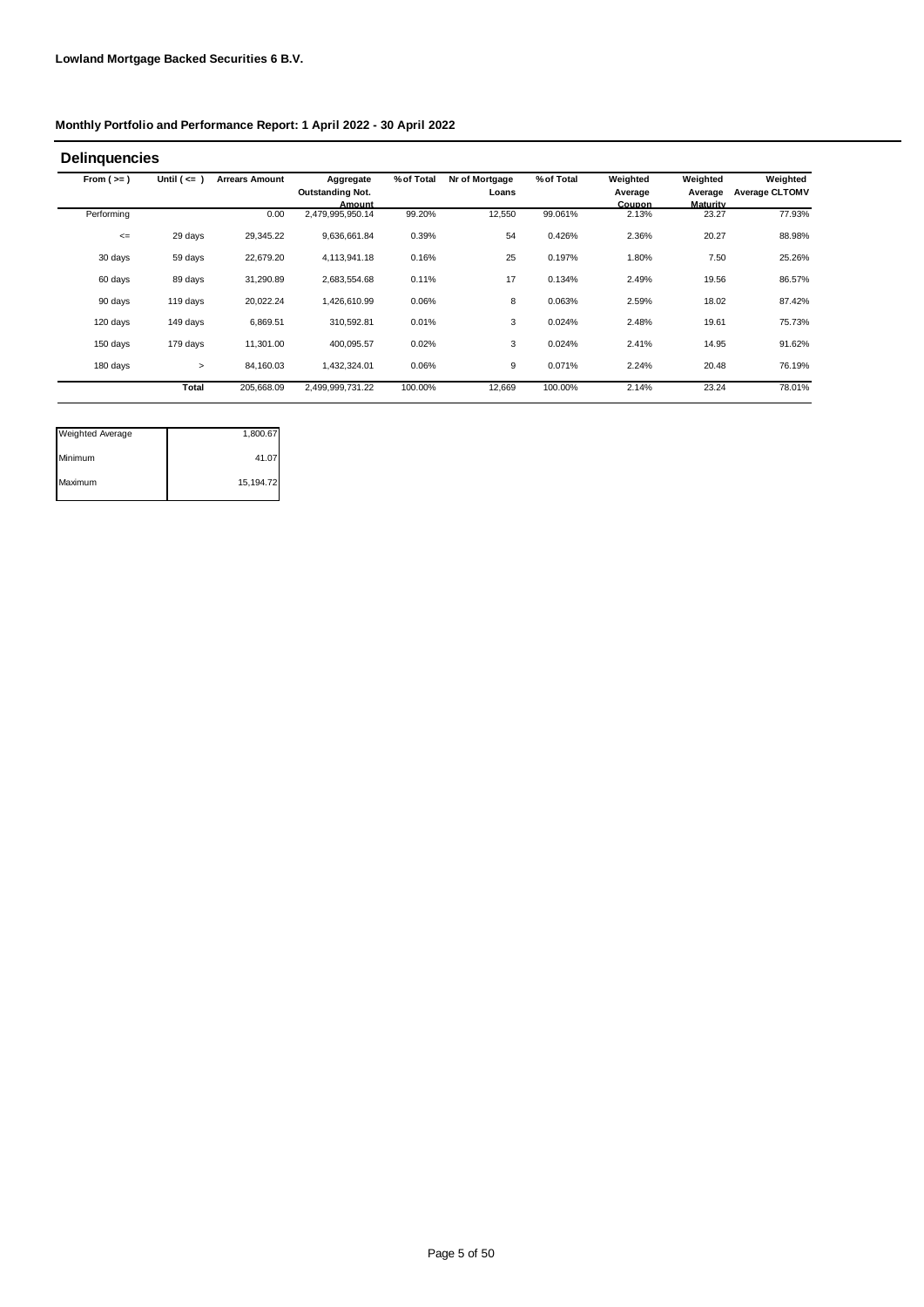| <b>Foreclosure Statistics - Total</b>                                                                   |       |                 |                       |
|---------------------------------------------------------------------------------------------------------|-------|-----------------|-----------------------|
|                                                                                                         |       | Previous Period | <b>Current Period</b> |
| Foreclosures reporting periodically                                                                     |       |                 |                       |
| Number of Mortgage Loans foreclosed during the Reporting Period                                         |       | $\pmb{0}$       | 0                     |
| Net principal balance of Mortgage Loans foreclosed during the Reporting Period                          |       | 0.00            | 0.00                  |
| Other foreclosed amounts (e.g. interest in arrears and penalties) during the Reporting Period           |       | 0.00            | 0.00                  |
| Total amount of foreclosures / defaults of Mortgage Loans during the Reporting Period                   |       | 0.00            | 0.00                  |
| Recoveries from sales on Foreclosed Mortgage Loans during the Reporting Period                          | -/-   | 0.00            | 0.00                  |
| Total amount of losses on Foreclosed Mortgage Loans during the Reporting Period                         |       | 0.00            | 0.00                  |
| Post-Foreclosure recoveries on Foreclosed Mortgage Loans during the Reporting Period                    | $-/-$ | 0.00            | 0.00                  |
| Losses minus recoveries during the Reporting Period                                                     |       | 0.00            | 0.00                  |
| Average loss severity during the Reporting Period                                                       |       | 0.00            | 0.00                  |
| <b>Foreclosures since Closing Date</b>                                                                  |       |                 |                       |
| Number of Mortgage Loans foreclosed since the Closing Date                                              |       | 10              | 10                    |
| Percentage of number of Mortgage Loans at Closing Date (%, including replenished loans)                 |       | 0.04%           | 0.04%                 |
| Net principal balance of Mortgage Loans foreclosed since the Closing Date                               |       | 2,612,401.88    | 2,612,401.88          |
| Percentage of net principal balance at the Closing Date (%, including replenished loans)                |       | 0.103%          | 0.103%                |
| Net principal balance of Mortgage Loans foreclosed since the Closing Date                               |       | 2,612,401.88    | 2,612,401.88          |
| Other foreclosed amounts (e.g. interest in arrears and penalties) since the Closing Date                |       | 0.00            | 0.00                  |
| Total amount of foreclosures / defaults of Mortgage Loans since the Closing Date                        |       | 2,612,401.88    | 2,612,401.88          |
| Recoveries from sales on Foreclosed Mortgage Loans since the Closing Date                               | $-/-$ | 2,283,699.32    | 2,283,699.32          |
| Total amount of losses on Mortgage Loans foreclosed since the Closing Date                              |       | 328,702.56      | 328,702.56            |
| Post-Foreclosure recoveries on Mortgage Loans Foreclosed since the Closing Date                         | -/-   | 0.00            | 0.00                  |
| Losses minus recoveries since the Closing Date                                                          |       | 328,702.56      | 328,702.56            |
| Average loss severity since the Closing Date                                                            |       | 0.13            | 0.13                  |
| <b>Foreclosures</b>                                                                                     |       |                 |                       |
| Number of Mortgage Loans in foreclosure at the beginning of the Reporting Period                        |       | 0               |                       |
| Number of new Mortgage Loans in foreclosure during the Reporting Period                                 |       | 0               | $\Omega$              |
| Number of Mortgage Loans for which foreclosure was completed in the Reporting Period                    | $-/-$ | 0               | 0                     |
| Number of Mortgage Loans in foreclosure at the end of the Reporting Period                              |       | $\mathbf 0$     | $\mathbf 0$           |
| Net principal balance of Mortgage Loans in foreclosure at the beginning of the Reporting Period         |       | 0.00            | 0.00                  |
| Net principal balance of new Mortgage Loans in foreclosure during the Reporting Period                  |       | 0.00            | 0.00                  |
| Net principal balance of Mortgage Loans for which foreclosure was completed during the Reporting Period | $-/-$ | 0.00            | 0.00                  |
| Net principal balance of Mortgage Loans in foreclosure at the end of the Reporting Period               |       | 0.00            | 0.00                  |
| <b>Constant Default Rate</b>                                                                            |       |                 |                       |
| Constant Default Rate current month                                                                     |       | 0.00000%        | 0.00000%              |

| Constant Default Rate 3-month average  | 0.00000% | 0.00000% |
|----------------------------------------|----------|----------|
| Constant Default Rate 6-month average  | 0.01048% | 0.01048% |
| Constant Default Rate 12-month average | 0.01682% | 0.01681% |
| Constant Default Rate to date          | 0.10330% | 0.10330% |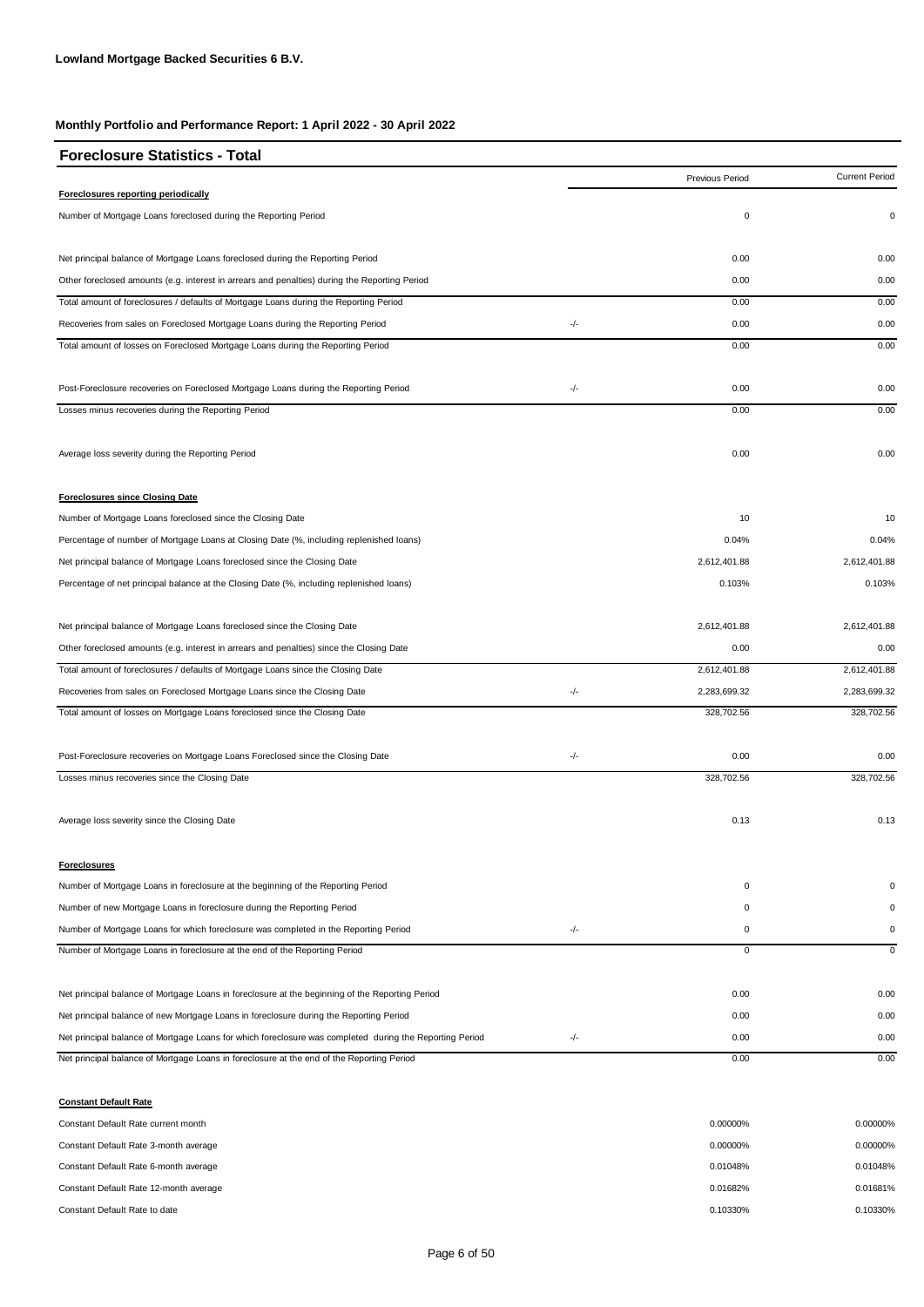| <b>Foreclosure Statistics - NHG Loans</b>                                                             |     |                 |                       |
|-------------------------------------------------------------------------------------------------------|-----|-----------------|-----------------------|
|                                                                                                       |     | Previous Period | <b>Current Period</b> |
| Foreclosures reporting periodically                                                                   |     |                 |                       |
| Number of NHG Loans foreclosed during the Reporting Period                                            |     | $\mathbf 0$     | 0                     |
| Net principal balance of NHG Loans foreclosed during the Reporting Period                             |     | 0.00            | 0.00                  |
| Other foreclosed amounts of NHG Loans (e.g. interest in arrears and penalties) during the Reporting   |     | 0.00            | 0.00                  |
| Total amount of foreclosures / defaults on Foreclosed NHG Loans during the Reporting Period           |     | 0.00            | 0.00                  |
| Recoveries from sales on Foreclosed NHG Loans during the Reporting Period                             | -/- | 0.00            | 0.00                  |
| Total amount of losses on Foreclosed NHG Loans during the Reporting Period                            |     | 0.00            | 0.00                  |
| Post-foreclosure recoveries on foreclosed NHG loans during the Reporting Period                       | -/- | 0.00            | 0.00                  |
| Losses minus recoveries during the Reporting Period                                                   |     | 0.00            | 0.00                  |
| Average loss severity NHG Loans during the Reporting Period                                           |     | 0.00            | 0.00                  |
| <b>Foreclosures since Closing Date</b>                                                                |     |                 |                       |
| Net principal balance of NHG Loans foreclosed since the Closing Date                                  |     | 200,587.06      | 200,587.06            |
| Other foreclosed amounts of NHG Loans (e.g. interest in arrears and penalties) since the Closing Date |     | 0.00            | 0.00                  |
| Total amount of foreclosures / defaults of NHG Loans since the Closing Date                           |     | 200,587.06      | 200,587.06            |
| Recoveries from sales on foreclosed NHG Loans since the Closing Date                                  | -/- | 192,967.53      | 192,967.53            |
| Total amount of losses on NHG Loans foreclosed since the Closing Date                                 |     | 7,619.53        | 7,619.53              |
| Post-Foreclosure recoveries on NHG Loans foreclosed since the Closing Date                            | -/- | 0.00            | 0.00                  |
| Losses minus recoveries since the Closing Date                                                        |     | 7,619.53        | 7,619.53              |
| Average loss severity NHG Loans since the Closing Date                                                |     | 0.04            | 0.04                  |
| <b>Foreclosures</b>                                                                                   |     |                 |                       |
| Number of NHG Loans in foreclosure at the beginning of the Reporting Period                           |     | 0               |                       |
| Number of new NHG Loans in foreclosure during the Reporting Period                                    |     | 0               | $\Omega$              |
| Number of NHG Loans for which foreclosure was completed in the Reporting Period                       | -/- | 0               | 0                     |
| Number of NHG Loans in foreclosure at the end of the Reporting Period                                 |     |                 |                       |
| Net principal balance of NHG Loans in foreclosure at the beginning of the Reporting Period            |     | 0.00            | 0.00                  |
| Net principal balance of new NHG Loans in foreclosure during the Reporting Period                     |     | 0.00            | 0.00                  |
| Net principal balance of NHG Loans for which foreclosure was completed during the Reporting Period    | -/- | 0.00            | 0.00                  |
| Net principal balance of NHG Loans in foreclosure at the end of the Reporting Period                  |     | 0.00            | 0.00                  |
| <b>WEW Claims periodically</b>                                                                        |     |                 |                       |
| Number of claims to WEW at the beginning of the Reporting Period                                      |     | 0               |                       |
| New claims to WEW during the Reporting Period                                                         |     | 0               | 0                     |
| Finalised claims with WEW during the Reporting Period                                                 | -/- | 0               | 0                     |
| Number of claims to WEW at the end of the Reporting Period                                            |     | $\overline{0}$  | $\pmb{0}$             |
| Notional amount of claims to WEW at the beginning of the Reporting Period                             |     | 0.00            | 0.00                  |
| Notional amount of new claims to WEW during the Reporting Period                                      |     | 0.00            | 0.00                  |
| Notional amount of finalised claims with WEW during the Reporting Period                              | -/- | 0.00            | 0.00                  |
| Notional amount of claims to WEW at the end of the Reporting Period                                   |     | 0.00            | 0.00                  |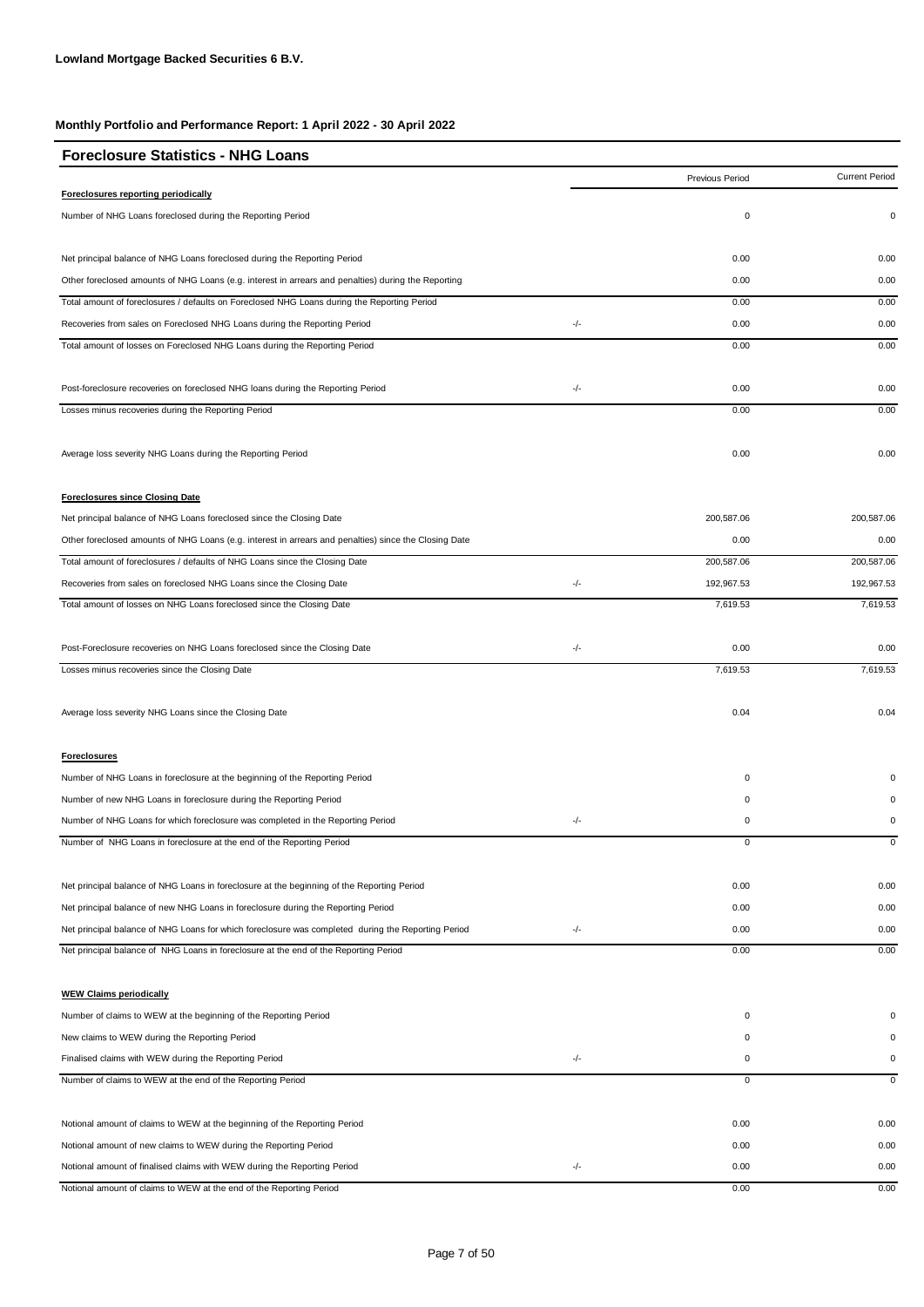| Notional amount of finalised claims with WEW during the Reporting Period |       | 0.00        | 0.00        |
|--------------------------------------------------------------------------|-------|-------------|-------------|
| Amount paid out by WEW during the Reporting Period                       |       | 0.00        | 0.00        |
| Payout ratio WEW during the Reporting Period                             |       | 0.00        | 0.00        |
|                                                                          |       |             |             |
| <b>WEW Claims since Closing</b>                                          |       |             |             |
| Number of finalised claims to WEW since the Closing Date                 |       | $\mathbf 0$ | $\mathbf 0$ |
|                                                                          |       |             |             |
| Amount of finalised claims with WEW since the Closing Date               |       | 0.00        | 0.00        |
| Amount paid out by WEW since the Closing Date                            | $-/-$ | 0.00        | 0.00        |
| Payout ratio WEW since the Closing Date                                  |       | 0           | $\mathbf 0$ |
|                                                                          |       |             |             |
| Reasons for non payout as percentage of non recovered claim amount       |       |             |             |
| Amount of finalised claims with WEW since the Closing Date               |       | 0.00        | 0.00        |
| Amount paid out by WEW since the Closing Date                            | $-/-$ | 0.00        | 0.00        |
| Non recovered amount of WEW since the Closing Date                       |       | 0.00        | 0.00        |
|                                                                          |       |             |             |
| Insufficient guaranteed amount due to decrease with annuity amount       |       | 0.00%       | 0.00%       |
| Loan does not comply with NHG criteria at origination                    |       | 0.00%       | 0.00%       |
| Other administrative reasons                                             |       | 0.00%       | 0.00%       |
| Other                                                                    |       | 0.00%       | 0.00%       |
|                                                                          |       |             |             |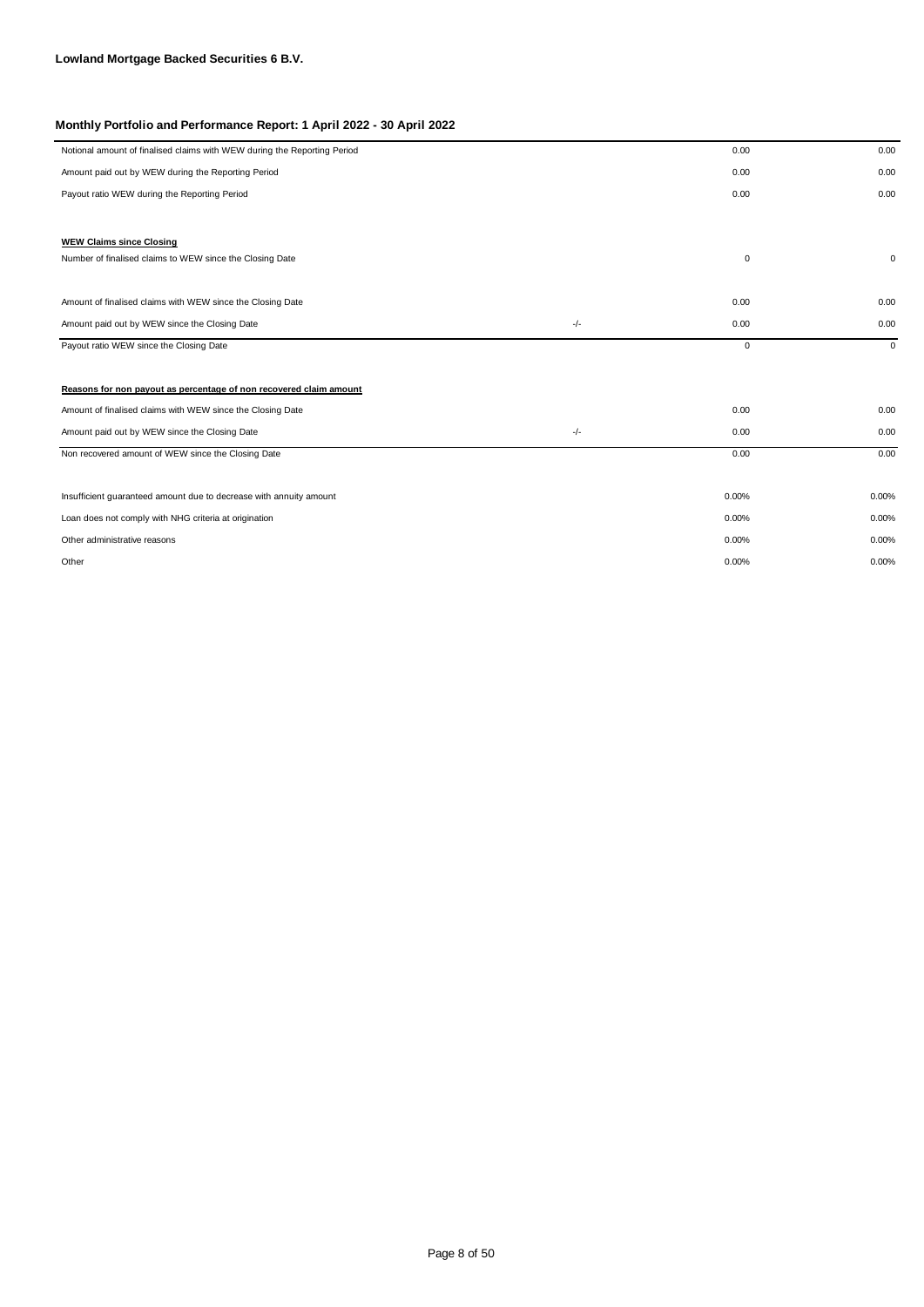| <b>Foreclosure Statistics - Non NHG Loans</b>                                                                  |     |                        |                       |
|----------------------------------------------------------------------------------------------------------------|-----|------------------------|-----------------------|
|                                                                                                                |     | <b>Previous Period</b> | <b>Current Period</b> |
| Foreclosures reporting periodically                                                                            |     |                        |                       |
| Number of Non NHG Loans foreclosed during the Reporting Period                                                 |     | $\mathbf 0$            | 0                     |
| Net principal balance of Non NHG Loans foreclosed during the Reporting Period                                  |     | 0.00                   | 0.00                  |
| Other foreclosed amounts of Non NHG Loans (e.g. interest in arrears and penalties) during the Reporting Period |     | 0.00                   | 0.00                  |
| Total amount of foreclosures / defaults on Non Foreclosed NHG Loans during the Reporting Period                |     | 0.00                   | 0.00                  |
| Recoveries from sales on Foreclosed Non NHG Loans during the Reporting Period                                  | -/- | 0.00                   | 0.00                  |
| Total amount of losses on Foreclosed Non NHG Loans during the Reporting Period                                 |     | 0.00                   | 0.00                  |
| Post-foreclosure recoveries on Foreclosed Non NHG Loans during the Reporting Period                            | -/- | 0.00                   | 0.00                  |
| Losses minus recoveries during the Reporting Period                                                            |     | 0.00                   | 0.00                  |
| Average loss severity Non NHG Loans during the Reporting Period                                                |     | 0.00                   | 0.00                  |
| <b>Foreclosures since Closing Date</b>                                                                         |     |                        |                       |
| Net principal balance of Non NHG loans foreclosed since the Closing Date                                       |     | 2,411,814.82           | 2,411,814.82          |
| Other foreclosed amounts of non Non NHG Loans (e.g. interest in arrears and penalties) since the Closing Date  |     | 0.00                   | 0.00                  |
| Total amount of foreclosures / defaults of non Non NHG Loans since the Closing Date                            |     | 2,411,814.82           | 2,411,814.82          |
| Recoveries from sales on foreclosed Non NHG Loans since the Closing Date                                       | -/- | 2,090,731.79           | 2,090,731.79          |
| Total amount of losses on Non NHG Loans foreclosed since the Closing Date                                      |     | 321,083.03             | 321,083.03            |
| Post-Foreclosure recoveries on Non NHG Loans foreclosed since the Closing Date                                 | -/- | 0.00                   | 0.00                  |
| Losses minus recoveries since the Closing Date                                                                 |     | 321,083.03             | 321,083.03            |
| Average loss severity Non NHG Loans since the Closing Date                                                     |     | 0.13                   | 0.13                  |
| Foreclosures                                                                                                   |     |                        |                       |
| Number of Non NHG Loans in foreclosure at the beginning of the Reporting Period                                |     | 0                      |                       |
| Number of new Non NHG Loans in foreclosure during the Reporting Period                                         |     | 0                      |                       |
| Number of Non NHG Loans for which foreclosure was completed in the Reporting Period                            | -/- | 0                      | $\Omega$              |
| Number of Non NHG Loans in foreclosure at the end of the Reporting Period                                      |     | 0                      |                       |
| Net principal balance of Non NHG Loans in foreclosure at the beginning of the Reporting Period                 |     | 0.00                   | 0.00                  |
| Net principal balance of new Non NHG Loans in foreclosure during the Reporting Period                          |     | 0.00                   | 0.00                  |
| Net principal balance of Non NHG Loans for which foreclosure was completed during the Reporting Period         | -/- | 0.00                   | 0.00                  |
| Net principal balance of Non NHG Loans in foreclosure at the end of the Reporting Period                       |     | 0.00                   | 0.00                  |

Page 9 of 50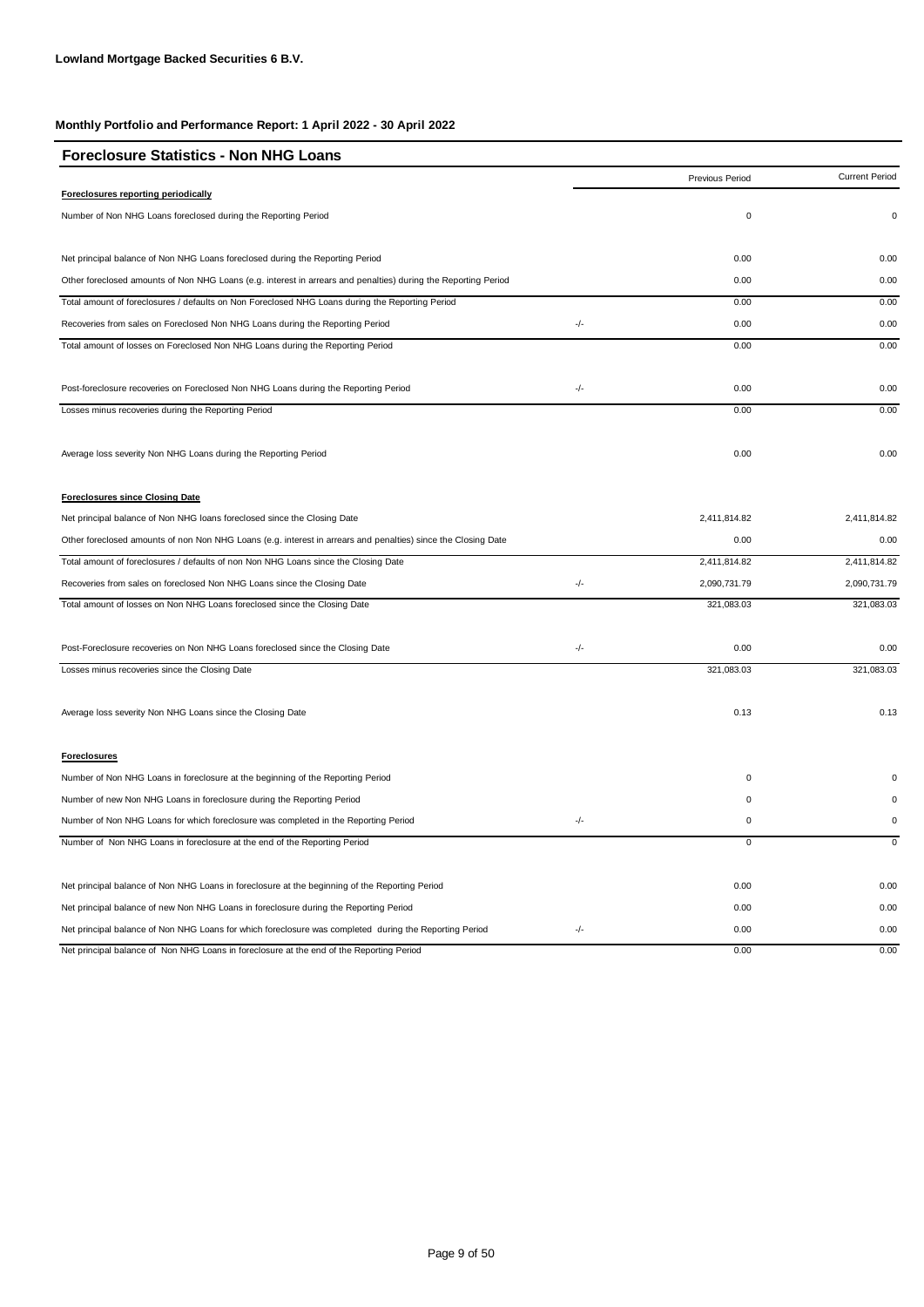| <b>Performance Ratios</b>             |                 |                       |
|---------------------------------------|-----------------|-----------------------|
|                                       | Previous Period | <b>Current Period</b> |
| <b>Constant Prepayment Rate (CPR)</b> |                 |                       |
| Annualized Life CPR                   | 9.8105%         | 9.8706%               |
| Annualized 1-month average CPR        | 11.652%         | 12.360%               |
| Annualized 3-month average CPR        | 10.8882%        | 11.5178%              |
| Annualized 6-month average CPR        | 11.3159%        | 11.3908%              |
| Annualized 12-month average CPR       | 12.1841%        | 12.3263%              |
|                                       |                 |                       |
| <b>Principal Payment Rate (PPR)</b>   |                 |                       |
| Annualized Life PPR                   | 1.8296%         | 1.8321%               |
| Annualized 1-month average PPR        | 1.948%          | 1.9356%               |
| Annualized 3-month average PPR        | 1.9473%         | 1.9418%               |
| Annualized 6-month average PPR        | 1.9414%         | 1.9426%               |
| Annualized 12-month average PPR       | 1.9161%         | 1.9217%               |
|                                       |                 |                       |
| <b>Payment Ratio</b>                  |                 |                       |
| Periodic Payment Ratio                | 99.9177%        | 100.0663%             |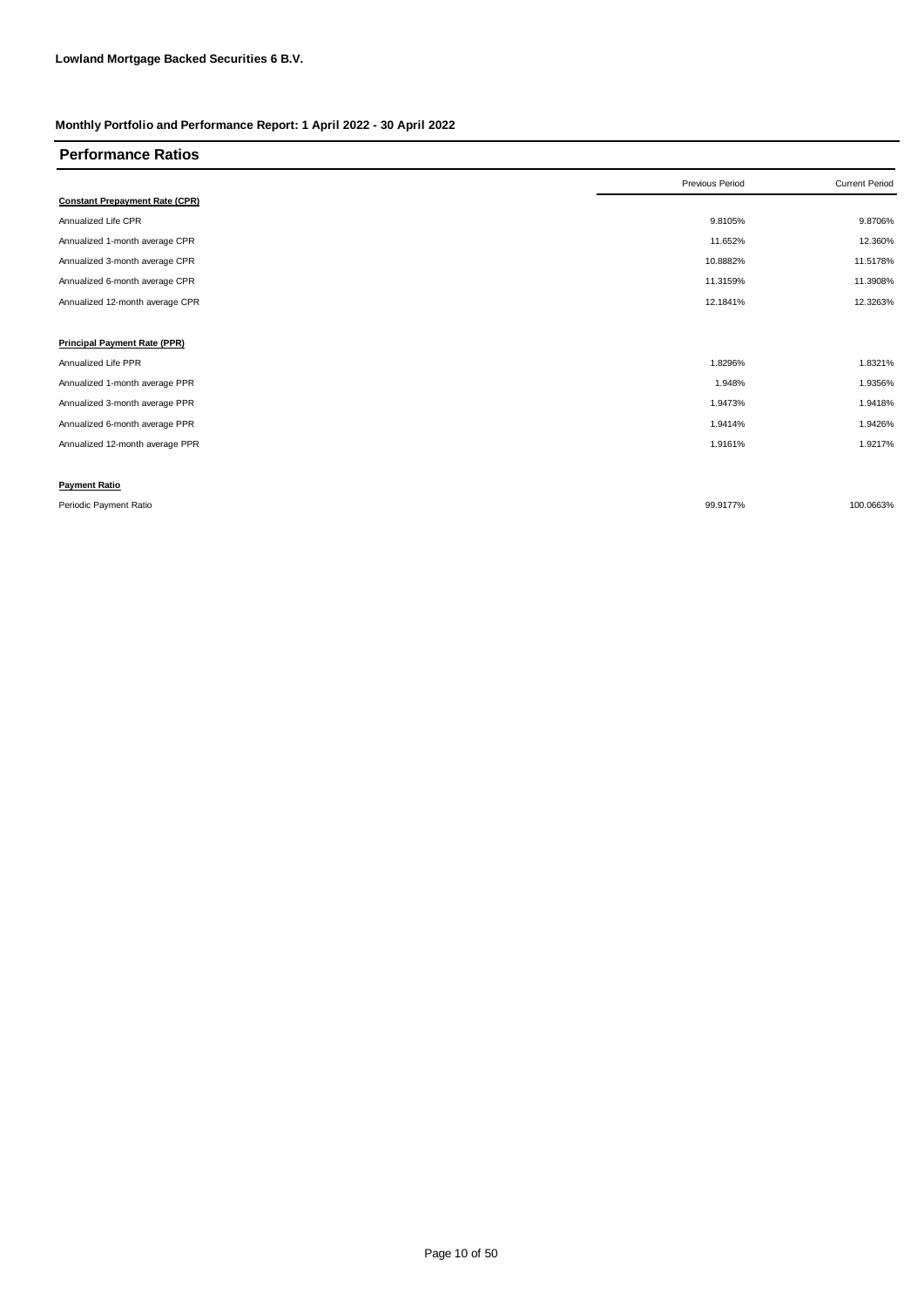#### **Stratifications**

# **1. Key Characteristics**

| <b>Description</b>                                                                | As per Reporting Date | As per Closing Date |
|-----------------------------------------------------------------------------------|-----------------------|---------------------|
| Principal amount                                                                  | 2,557,643,442.16      | 2,529,062,074.29    |
| Value of savings deposits                                                         | 57,643,710.94         | 31,839,347.82       |
| Net principal balance                                                             | 2,499,999,731.22      | 2,497,222,726.47    |
| <b>Construction Deposits</b>                                                      | 11,545,772.13         | 33,334,737.00       |
| Net principal balance excl. Construction and Saving Deposits                      | 2,488,453,959.09      | 2,463,887,989.47    |
| Negative balance                                                                  | 0.00                  | 0.00                |
| Net principal balance excl. Construction and Saving Deposits and Negative Balance | 2,488,453,959.09      | 2,463,887,989.47    |
| Number of loans                                                                   | 12,669                | 12,097              |
| Number of loanparts                                                               | 28,199                | 24,774              |
| Number of negative loanparts                                                      | 0                     | 0                   |
| Average principal balance (borrower)                                              | 197,332.05            | 206,433.23          |
| Weighted average current interest rate                                            | 2.14%                 | 2.52%               |
| Weighted average maturity (in years)                                              | 23.24                 | 25.73               |
| Weighted average remaining time to interest reset (in years)                      | 8.81                  | 9.37                |
| Weighted average seasoning (in years)                                             | 6.14                  | 3.71                |
| Weighted average CLTOMV                                                           | 78.01%                | 91.82%              |
| Weighted average CLTIMV                                                           | 56.26%                | 85.31%              |
| Weighted average CLTIFV                                                           | 63.93%                | 96.94%              |
| Weighted average OLTOMV                                                           | 87.26%                | 96.05%              |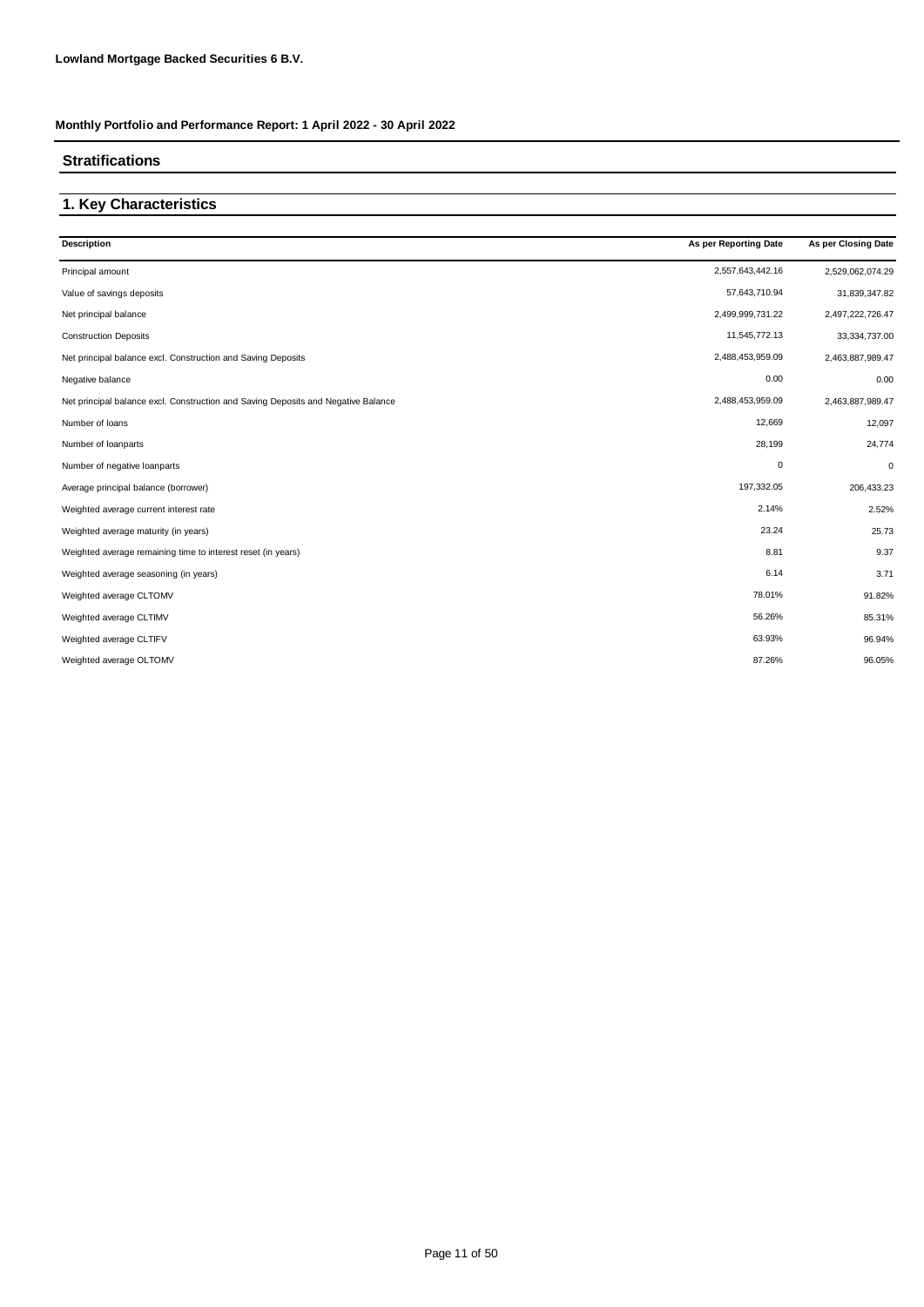## **2. Redemption Type**

| <b>Description</b>  |       | <b>Aggregate Outstanding</b><br>Amount | % of Total | Nr of<br>Loanparts | % of Total | Weighted<br>Average<br>Coupon | Weighted<br>Average<br><b>Maturity</b> | Weighted<br>Average<br><b>CLTOMV</b> | % of Total<br>Not.Amount<br>at Closing<br>Date |
|---------------------|-------|----------------------------------------|------------|--------------------|------------|-------------------------------|----------------------------------------|--------------------------------------|------------------------------------------------|
| Annuity             |       | ,460,230,701.80                        | 58.41%     | 16,343             | 57.96%     | 1.99%                         | 25.24                                  | 78.67%                               | 58.29%                                         |
| <b>Bank Savings</b> |       | 54,660,512.72                          | 2.19%      | 848                | 3.01%      | 2.57%                         | 16.07                                  | 71.57%                               | 2.39%                                          |
| Interest only       |       | 771.892.059.14                         | 30.88%     | 8,189              | 29.04%     | 2.33%                         | 21.25                                  | 77.36%                               | 30.27%                                         |
| Investment          |       | 76.082.406.06                          | 3.04%      | 644                | 2.28%      | 2.52%                         | 13.44                                  | 88.25%                               | 3.18%                                          |
| Linear              |       | 103,270,772.51                         | 4.13%      | 1,450              | 5.14%      | 1.90%                         | 24.38                                  | 72.67%                               | 4.32%                                          |
| Savings             |       | 33,863,278.99                          | 1.35%      | 725                | 2.57%      | 3.03%                         | 12.78                                  | 67.85%                               | 1.54%                                          |
|                     | Total | 2.499.999.731.22                       | 100.00%    | 28.199             | 100.00%    | 2.14%                         | 23.24                                  | 78.01%                               | 100.00%                                        |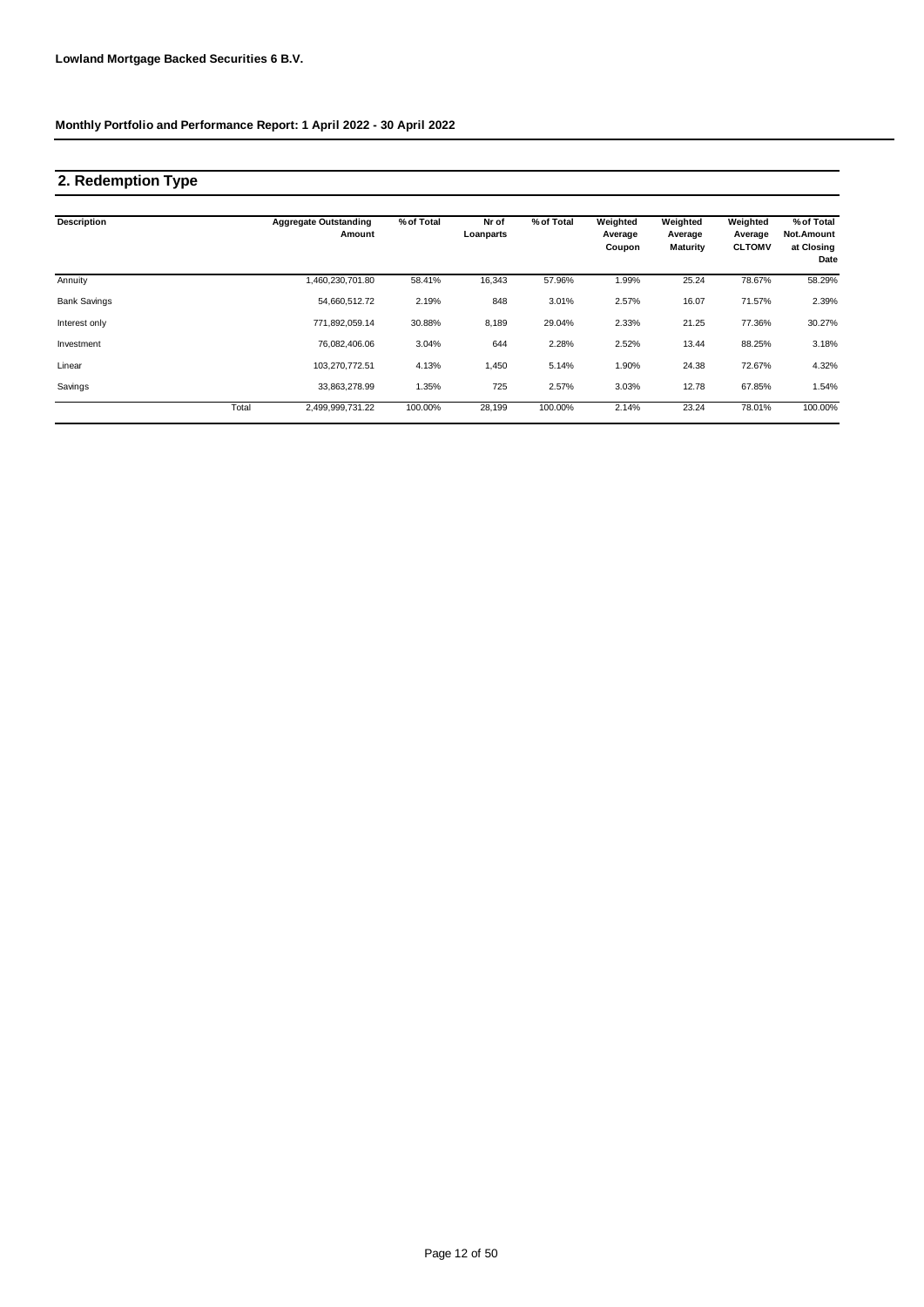## **3. Outstanding Loan Amount**

| From $(>=) -$ Until $(<)$ |       | <b>Aggregate Outstanding</b><br>Amount | % of Total | Nr of Loans    | % of Total | Weighted<br>Average<br>Coupon | Weighted<br>Average<br><b>Maturity</b> | Weighted<br>Average<br><b>CLTOMV</b> | % of Total<br>Not.Amount<br>at Closing<br>Date |
|---------------------------|-------|----------------------------------------|------------|----------------|------------|-------------------------------|----------------------------------------|--------------------------------------|------------------------------------------------|
| < 25.000                  |       | 1,671,779.57                           | 0.07%      | 136            | 1.07%      | 2.39%                         | 10.56                                  | 10.56%                               | 0.02%                                          |
| 25,000 - 50,000           |       | 5,933,610.22                           | 0.24%      | 158            | 1.25%      | 2.57%                         | 14.11                                  | 25.22%                               | 0.07%                                          |
| $50,000 - 75,000$         |       | 17,506,358.40                          | 0.70%      | 274            | 2.16%      | 2.41%                         | 18.27                                  | 49.21%                               | 0.30%                                          |
| 75,000 - 100,000          |       | 59,666,688.66                          | 2.39%      | 671            | 5.30%      | 2.34%                         | 19.86                                  | 65.64%                               | 1.50%                                          |
| 100,000 - 150,000         |       | 416,286,587.97                         | 16.65%     | 3,283          | 25.91%     | 2.18%                         | 22.33                                  | 75.79%                               | 14.45%                                         |
| 150,000 - 200,000         |       | 511,954,012.23                         | 20.48%     | 2,951          | 23.29%     | 2.19%                         | 22.34                                  | 79.35%                               | 23.79%                                         |
| 200,000 - 250,000         |       | 542, 192, 157.06                       | 21.69%     | 2,410          | 19.02%     | 2.12%                         | 23.45                                  | 80.23%                               | 23.13%                                         |
| 250,000 - 300,000         |       | 354,835,551.42                         | 14.19%     | 1,318          | 10.40%     | 2.03%                         | 24.40                                  | 80.71%                               | 12.64%                                         |
| 300,000 - 350,000         |       | 187,730,513.47                         | 7.51%      | 582            | 4.59%      | 2.10%                         | 24.57                                  | 77.93%                               | 8.20%                                          |
| 350,000 - 400,000         |       | 121,777,146.67                         | 4.87%      | 327            | 2.58%      | 2.17%                         | 24.28                                  | 78.50%                               | 5.22%                                          |
| 400,000 - 450,000         |       | 84,920,578.91                          | 3.40%      | 201            | 1.59%      | 2.16%                         | 24.01                                  | 76.89%                               | 3.64%                                          |
| 450,000 - 500,000         |       | 71,867,899.07                          | 2.87%      | 151            | 1.19%      | 2.04%                         | 24.84                                  | 74.40%                               | 2.24%                                          |
| 500,000 - 550,000         |       | 46,347,950.59                          | 1.85%      | 89             | 0.70%      | 2.10%                         | 24.75                                  | 78.69%                               | 1.51%                                          |
| 550,000 - 600,000         |       | 21,770,547.73                          | 0.87%      | 38             | 0.30%      | 2.06%                         | 23.06                                  | 78.87%                               | 1.11%                                          |
| 600,000 - 650,000         |       | 24,272,960.15                          | 0.97%      | 39             | 0.31%      | 2.10%                         | 23.55                                  | 77.87%                               | 0.85%                                          |
| 650,000 - 700,000         |       | 11,384,372.44                          | 0.46%      | 17             | 0.13%      | 1.86%                         | 25.01                                  | 82.19%                               | 0.67%                                          |
| 700,000 - 750,000         |       | 7,171,460.73                           | 0.29%      | 10             | 0.08%      | 1.93%                         | 24.30                                  | 80.28%                               | 0.38%                                          |
| 750,000 - 800,000         |       | 757,409.82                             | 0.03%      | $\mathbf{1}$   | 0.01%      | 1.92%                         | 26.17                                  | 65.52%                               | 0.15%                                          |
| 800,000 - 850,000         |       | 4,081,001.37                           | 0.16%      | 5              | 0.04%      | 1.76%                         | 23.95                                  | 70.15%                               |                                                |
| 850,000 - 900,000         |       | 880,065.20                             | 0.04%      | $\mathbf{1}$   | 0.01%      | 1.93%                         | 28.17                                  | 83.82%                               | 0.04%                                          |
| 900,000 - 950,000         |       | 1,813,148.81                           | 0.07%      | $\overline{2}$ | 0.02%      | 1.89%                         | 20.31                                  | 81.39%                               | 0.04%                                          |
| 950,000 - 1,000,000       |       | 2,917,892.16                           | 0.12%      | 3              | 0.02%      | 1.70%                         | 28.11                                  | 76.89%                               |                                                |
| $= 1.000.000$             |       | 2,260,038.57                           | 0.09%      | $\overline{2}$ | 0.02%      | 1.82%                         | 26.82                                  | 66.88%                               | 0.04%                                          |
| Unknown                   |       |                                        |            |                |            |                               |                                        |                                      |                                                |
|                           | Total | 2,499,999,731.22                       | 100.00%    | 12,669         | 100.00%    | 2.14%                         | 23.24                                  | 78.01%                               | 100.00%                                        |

| Average | 197,332   |
|---------|-----------|
| Minimum |           |
| Maximum | 1,242,671 |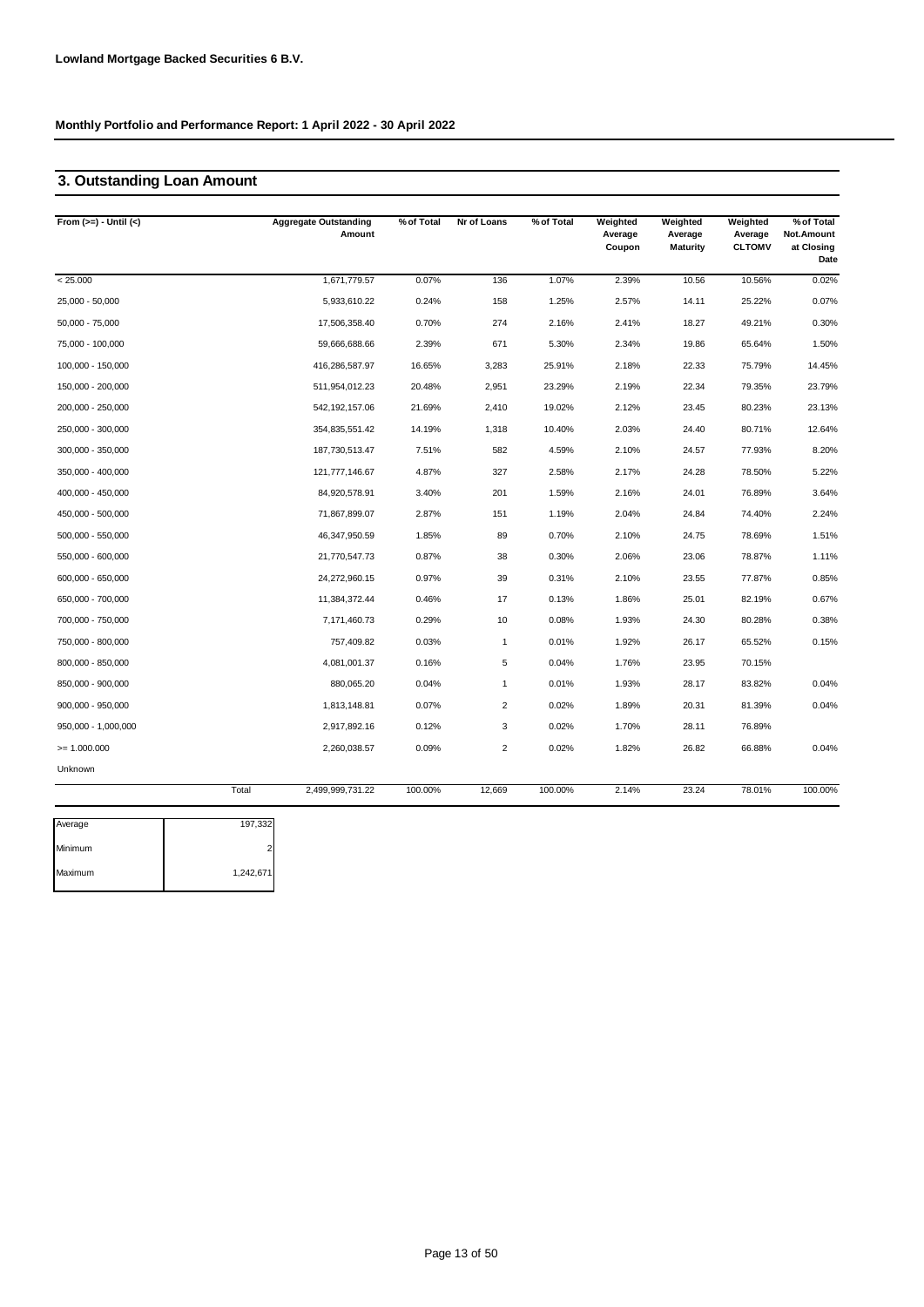## **4. Origination Year**

| From $(>=) -$ Until $(<)$ |       | <b>Aggregate Outstanding</b> | % of Total | Nr of     | % of Total | Weighted          | Weighted                   | Weighted                 | % of Total                       |
|---------------------------|-------|------------------------------|------------|-----------|------------|-------------------|----------------------------|--------------------------|----------------------------------|
|                           |       | Amount                       |            | Loanparts |            | Average<br>Coupon | Average<br><b>Maturity</b> | Average<br><b>CLTOMV</b> | Not.Amount<br>at Closing<br>Date |
| < 2000                    |       | 6,253,206.71                 | 0.25%      | 131       | 0.46%      | 2.47%             | 8.54                       | 55.00%                   | 0.21%                            |
| 2000 - 2001               |       | 7,517,655.48                 | 0.30%      | 121       | 0.43%      | 2.24%             | 8.84                       | 63.30%                   | 0.35%                            |
| 2001 - 2002               |       | 8,356,419.66                 | 0.33%      | 142       | 0.50%      | 2.68%             | 9.30                       | 66.50%                   | 0.39%                            |
| 2002 - 2003               |       | 19,607,564.22                | 0.78%      | 234       | 0.83%      | 2.50%             | 11.11                      | 75.03%                   | 0.72%                            |
| 2003 - 2004               |       | 20,941,681.82                | 0.84%      | 240       | 0.85%      | 2.65%             | 11.29                      | 84.95%                   | 1.24%                            |
| 2004 - 2005               |       | 35,259,421.79                | 1.41%      | 399       | 1.41%      | 2.49%             | 12.10                      | 79.93%                   | 1.65%                            |
| 2005 - 2006               |       | 57,297,575.50                | 2.29%      | 652       | 2.31%      | 2.46%             | 13.03                      | 85.74%                   | 3.15%                            |
| 2006 - 2007               |       | 64,982,379.37                | 2.60%      | 683       | 2.42%      | 2.61%             | 13.98                      | 85.01%                   | 3.75%                            |
| 2007 - 2008               |       | 59,900,300.63                | 2.40%      | 640       | 2.27%      | 2.81%             | 14.91                      | 82.92%                   | 3.13%                            |
| 2008 - 2009               |       | 47,985,374.00                | 1.92%      | 549       | 1.95%      | 2.77%             | 15.85                      | 80.67%                   | 1.76%                            |
| 2009 - 2010               |       | 29,901,975.58                | 1.20%      | 349       | 1.24%      | 2.68%             | 16.61                      | 74.94%                   | 1.33%                            |
| 2010 - 2011               |       | 29,587,550.21                | 1.18%      | 353       | 1.25%      | 2.43%             | 17.48                      | 78.12%                   | 1.25%                            |
| 2011 - 2012               |       | 71,941,741.03                | 2.88%      | 921       | 3.27%      | 2.19%             | 17.97                      | 73.31%                   | 1.53%                            |
| 2012 - 2013               |       | 10,512,915.37                | 0.42%      | 189       | 0.67%      | 2.79%             | 17.80                      | 68.51%                   | 0.42%                            |
| 2013 - 2014               |       | 30,106,586.52                | 1.20%      | 383       | 1.36%      | 3.14%             | 19.32                      | 72.46%                   | 1.24%                            |
| 2014 - 2015               |       | 69,421,384.58                | 2.78%      | 788       | 2.79%      | 3.13%             | 21.61                      | 75.00%                   | 4.63%                            |
| 2015 - 2016               |       | 89,821,032.58                | 3.59%      | 955       | 3.39%      | 2.61%             | 22.75                      | 76.07%                   | 6.35%                            |
| 2016 - 2017               |       | 277,442,238.58               | 11.10%     | 3,074     | 10.90%     | 2.27%             | 23.78                      | 76.89%                   | 16.29%                           |
| 2017 - 2018               |       | 484,700,498.20               | 19.39%     | 5,178     | 18.36%     | 2.06%             | 24.75                      | 78.61%                   | 29.14%                           |
| 2018 - 2019               |       | 501,757,186.88               | 20.07%     | 5,345     | 18.95%     | 2.03%             | 25.39                      | 76.64%                   | 21.49%                           |
| $2019 ==$                 |       | 576,705,042.51               | 23.07%     | 6,873     | 24.37%     | 1.64%             | 27.34                      | 79.15%                   |                                  |
| Unknown                   |       |                              |            |           |            |                   |                            |                          |                                  |
|                           | Total | 2,499,999,731.22             | 100.00%    | 28,199    | 100.00%    | 2.14%             | 23.24                      | 78.01%                   | 100.00%                          |

| <b>Weighted Average</b> | 2016 |
|-------------------------|------|
| Minimum                 | 1999 |
| Maximum                 | 2022 |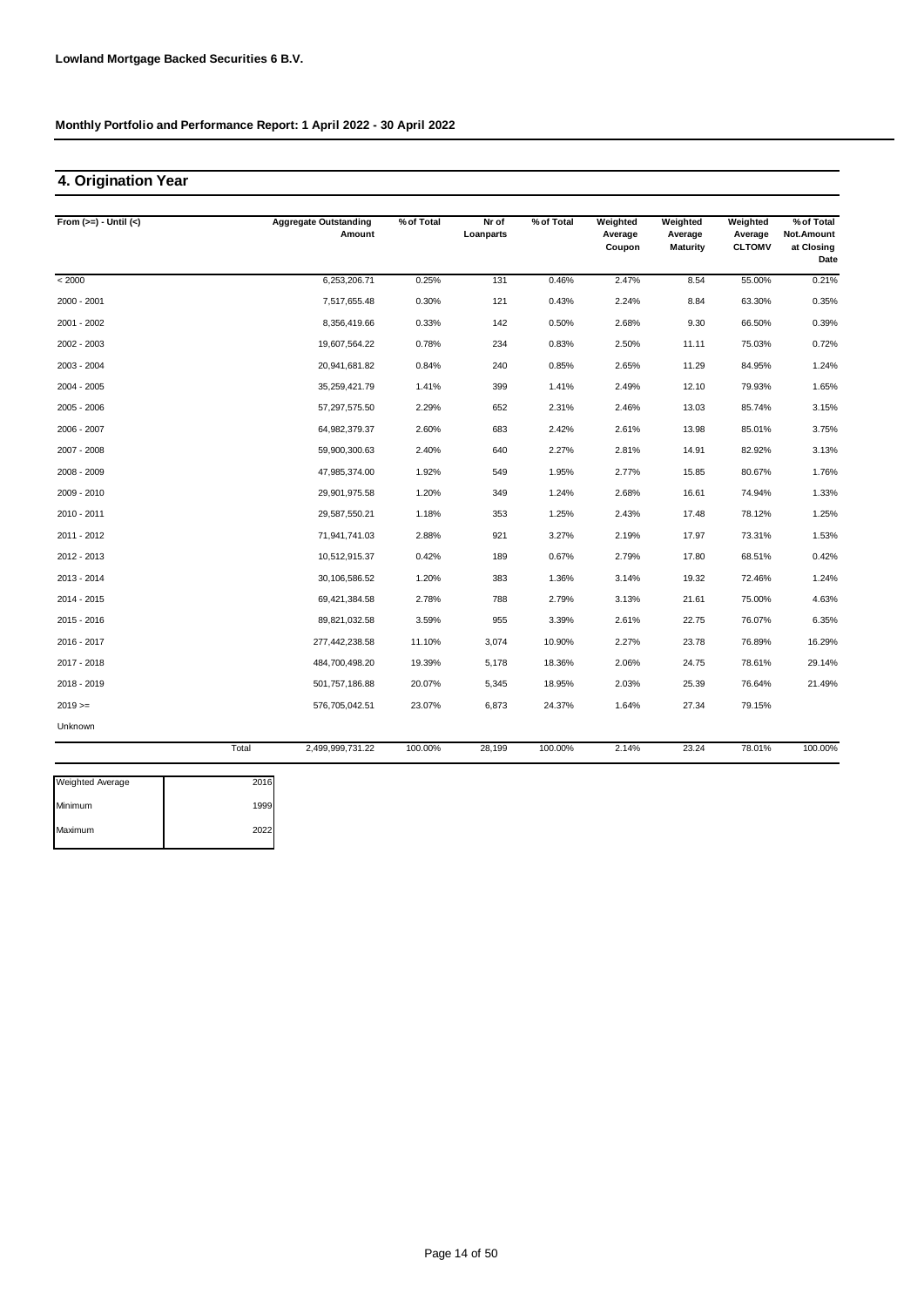## **5. Seasoning**

| From $(>=) -$ Until $(<)$   | <b>Aggregate Outstanding</b><br>Amount | % of Total | Nr of<br>Loanparts | % of Total | Weighted<br>Average<br>Coupon | Weighted<br>Average<br><b>Maturity</b> | Weighted<br>Average<br><b>CLTOMV</b> | % of Total<br>Not.Amount<br>at Closing<br>Date |
|-----------------------------|----------------------------------------|------------|--------------------|------------|-------------------------------|----------------------------------------|--------------------------------------|------------------------------------------------|
| 1 Year                      | 108,172,035.96                         | 4.33%      | 1,359              | 4.82%      | 1.47%                         | 28.34                                  | 76.33%                               | 29.48%                                         |
| 1 year(s) - $2$ year(s)     | 318,345,686.32                         | 12.73%     | 3,668              | 13.01%     | 1.61%                         | 27.44                                  | 79.98%                               | 25.45%                                         |
| $2$ year(s) - $3$ year(s)   | 107,469,099.17                         | 4.30%      | 1,294              | 4.59%      | 1.74%                         | 26.69                                  | 79.88%                               | 13.23%                                         |
| $3$ year(s) - 4 year(s)     | 178,189,970.54                         | 7.13%      | 2,036              | 7.22%      | 2.07%                         | 25.66                                  | 75.88%                               | 6.32%                                          |
| 4 year(s) - $5$ year(s)     | 667,056,557.63                         | 26.68%     | 7,094              | 25.16%     | 2.05%                         | 25.14                                  | 77.96%                               | 4.09%                                          |
| $5$ year(s) - 6 year(s)     | 386,521,559.07                         | 15.46%     | 4,182              | 14.83%     | 2.09%                         | 24.17                                  | 77.66%                               | 0.66%                                          |
| 6 year(s) - $7$ year(s)     | 135,405,018.38                         | 5.42%      | 1,481              | 5.25%      | 2.58%                         | 23.21                                  | 76.01%                               | 0.56%                                          |
| $7$ year(s) - 8 year(s)     | 69,971,419.12                          | 2.80%      | 806                | 2.86%      | 2.93%                         | 21.97                                  | 75.49%                               | 1.60%                                          |
| $8$ year(s) - $9$ year(s)   | 52,314,321.29                          | 2.09%      | 566                | 2.01%      | 3.22%                         | 20.93                                  | 74.63%                               | 1.22%                                          |
| $9$ year(s) - 10 year(s)    | 11,012,739.40                          | 0.44%      | 192                | 0.68%      | 3.10%                         | 16.46                                  | 66.49%                               | 1.33%                                          |
| 10 year(s) - 11 year(s)     | 31,744,646.05                          | 1.27%      | 439                | 1.56%      | 2.33%                         | 18.08                                  | 73.44%                               | 1.79%                                          |
| 11 year(s) - $12$ year(s)   | 63,390,101.25                          | 2.54%      | 797                | 2.83%      | 2.22%                         | 17.80                                  | 74.16%                               | 3.33%                                          |
| 12 year(s) - 13 year(s)     | 34,397,642.36                          | 1.38%      | 386                | 1.37%      | 2.53%                         | 17.04                                  | 76.37%                               | 3.95%                                          |
| 13 year(s) - $14$ year(s)   | 36, 363, 894. 68                       | 1.45%      | 463                | 1.64%      | 2.84%                         | 15.99                                  | 79.10%                               | 2.73%                                          |
| 14 year(s) - 15 year(s)     | 54,829,700.01                          | 2.19%      | 581                | 2.06%      | 2.83%                         | 15.33                                  | 82.13%                               | 1.51%                                          |
| 15 year(s) - 16 year(s)     | 65,667,437.90                          | 2.63%      | 677                | 2.40%      | 2.61%                         | 14.34                                  | 84.02%                               | 1.26%                                          |
| 16 year(s) - 17 year(s)     | 61,933,721.83                          | 2.48%      | 685                | 2.43%      | 2.57%                         | 13.38                                  | 85.99%                               | 0.62%                                          |
| 17 year(s) - 18 year(s)     | 41,727,187.94                          | 1.67%      | 488                | 1.73%      | 2.37%                         | 12.47                                  | 82.53%                               | 0.35%                                          |
| 18 year(s) - 19 year(s)     | 24,174,623.91                          | 0.97%      | 270                | 0.96%      | 2.67%                         | 11.67                                  | 80.51%                               | 0.39%                                          |
| 19 year(s) - $20$ year(s)   | 21,159,945.38                          | 0.85%      | 243                | 0.86%      | 2.56%                         | 10.94                                  | 83.84%                               | 0.12%                                          |
| 20 year(s) - 21 year(s)     | 14,114,190.54                          | 0.56%      | 189                | 0.67%      | 2.56%                         | 10.49                                  | 68.99%                               |                                                |
| $21$ year(s) - $22$ year(s) | 6,203,429.16                           | 0.25%      | 111                | 0.39%      | 2.48%                         | 8.97                                   | 62.98%                               |                                                |
| 22 year(s) - 23 year(s)     | 8,749,331.53                           | 0.35%      | 165                | 0.59%      | 2.29%                         | 8.54                                   | 57.72%                               |                                                |
| 23 year(s) - 24 year(s)     | 1,085,471.80                           | 0.04%      | 27                 | 0.10%      | 2.87%                         | 8.98                                   | 48.63%                               |                                                |
| 24 year(s) - 25 year(s)     |                                        |            |                    |            |                               |                                        |                                      |                                                |
| 25 year(s) - 26 year(s)     |                                        |            |                    |            |                               |                                        |                                      |                                                |
| 26 year(s) - 27 year(s)     |                                        |            |                    |            |                               |                                        |                                      |                                                |
| $27$ year(s) - $28$ year(s) |                                        |            |                    |            |                               |                                        |                                      |                                                |
| 28 year(s) - 29 year(s)     |                                        |            |                    |            |                               |                                        |                                      |                                                |
| 29 year(s) - 30 year(s)     |                                        |            |                    |            |                               |                                        |                                      |                                                |
| 30 year(s) $>=$             |                                        |            |                    |            |                               |                                        |                                      |                                                |
| Unknown                     |                                        |            |                    |            |                               |                                        |                                      |                                                |
|                             | Total<br>2,499,999,731.22              | 100.00%    | 28,199             | 100.00%    | 2.14%                         | 23.24                                  | 78.01%                               | 100.00%                                        |

| <b>Weighted Average</b> | $6.17$ year(s)  |
|-------------------------|-----------------|
| Minimum                 | $.08$ year(s)   |
| Maximum                 | $23.33$ year(s) |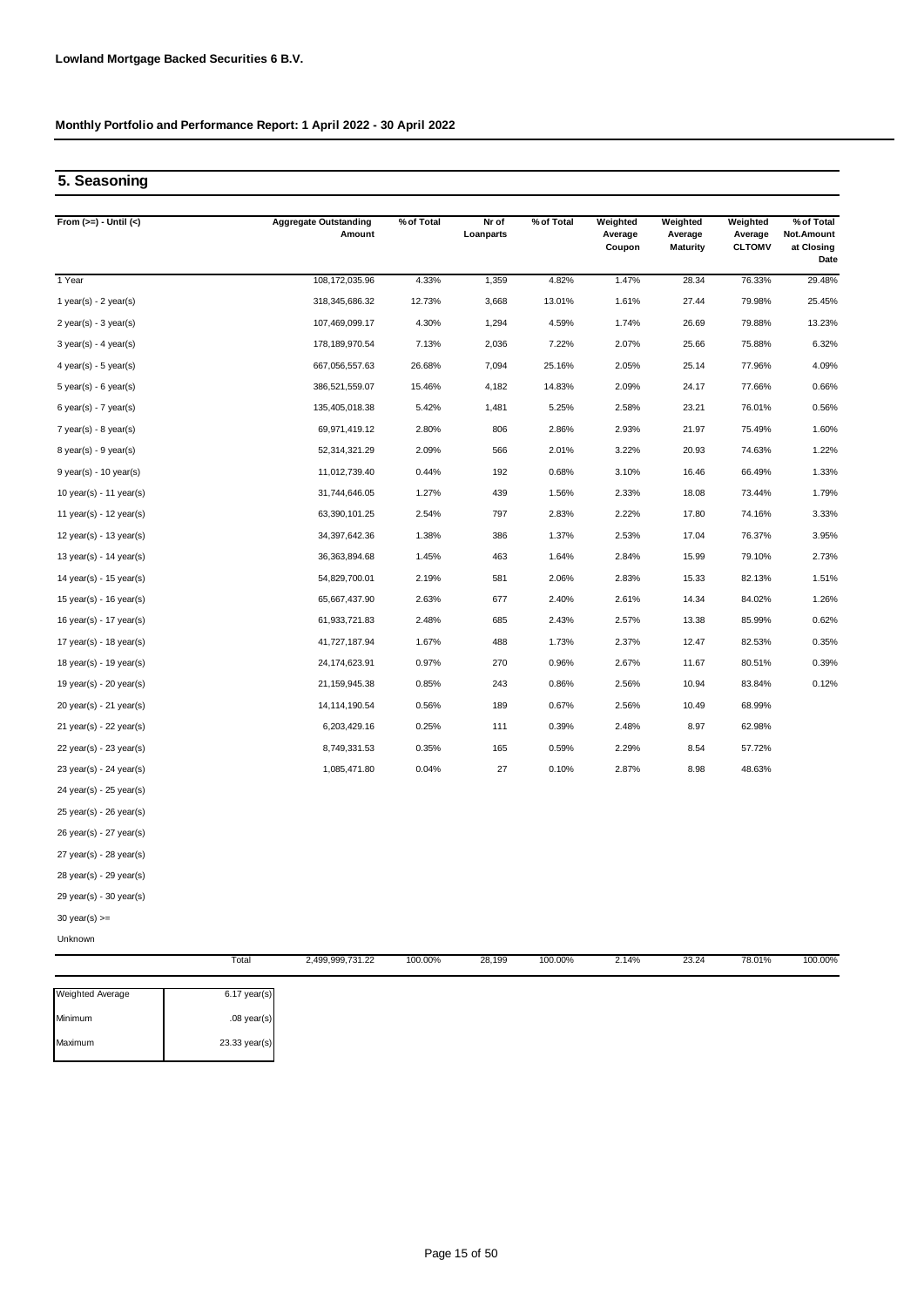## **6. Legal Maturity**

| From $(>=) -$ Until $(<)$ |       | <b>Aggregate Outstanding</b><br>Amount | % of Total | Nr of<br>Loanparts | % of Total | Weighted<br>Average<br>Coupon | Weighted<br>Average<br><b>Maturity</b> | Weighted<br>Average<br><b>CLTOMV</b> | % of Total<br>Not.Amount<br>at Closing<br>Date |
|---------------------------|-------|----------------------------------------|------------|--------------------|------------|-------------------------------|----------------------------------------|--------------------------------------|------------------------------------------------|
| 2012                      |       |                                        |            |                    |            |                               |                                        |                                      |                                                |
| 2012 - 2015               |       |                                        |            |                    |            |                               |                                        |                                      |                                                |
| 2015 - 2020               |       |                                        |            |                    |            |                               |                                        |                                      | $0.00\%$                                       |
| 2020 - 2025               |       | 1,114,423.46                           | 0.04%      | 102                | 0.36%      | 2.77%                         | 1.90                                   | 55.73%                               | 0.06%                                          |
| 2025 - 2030               |       | 16,770,620.69                          | 0.67%      | 526                | 1.87%      | 2.59%                         | 6.19                                   | 63.93%                               | 0.72%                                          |
| 2030 - 2035               |       | 115,885,070.09                         | 4.64%      | 1,682              | 5.96%      | 2.54%                         | 10.71                                  | 76.00%                               | 5.51%                                          |
| 2035 - 2040               |       | 297,602,831.58                         | 11.90%     | 3,522              | 12.49%     | 2.60%                         | 14.90                                  | 80.90%                               | 14.46%                                         |
| 2040 - 2045               |       | 253,140,896.97                         | 10.13%     | 2,914              | 10.33%     | 2.46%                         | 20.44                                  | 73.91%                               | 10.19%                                         |
| 2045 - 2050               |       | 1,419,957,841.11                       | 56.80%     | 14,908             | 52.87%     | 2.10%                         | 25.24                                  | 77.91%                               | 69.06%                                         |
| 2050 - 2055               |       | 395,528,047.32                         | 15.82%     | 4,545              | 16.12%     | 1.57%                         | 28.61                                  | 80.07%                               |                                                |
| 2055 - 2060               |       |                                        |            |                    |            |                               |                                        |                                      |                                                |
| 2060 - 2065               |       |                                        |            |                    |            |                               |                                        |                                      |                                                |
| 2065 - 2070               |       |                                        |            |                    |            |                               |                                        |                                      |                                                |
| 2070 - 2075               |       |                                        |            |                    |            |                               |                                        |                                      |                                                |
| 2075 - 2080               |       |                                        |            |                    |            |                               |                                        |                                      |                                                |
| 2080 - 2085               |       |                                        |            |                    |            |                               |                                        |                                      |                                                |
| 2085 - 2090               |       |                                        |            |                    |            |                               |                                        |                                      |                                                |
| 2090 - 2095               |       |                                        |            |                    |            |                               |                                        |                                      |                                                |
| 2095 - 2100               |       |                                        |            |                    |            |                               |                                        |                                      |                                                |
| $2100 >=$                 |       |                                        |            |                    |            |                               |                                        |                                      |                                                |
| Unknown                   |       |                                        |            |                    |            |                               |                                        |                                      |                                                |
|                           | Total | 2,499,999,731.22                       | 100.00%    | 28,199             | 100.00%    | 2.14%                         | 23.24                                  | 78.01%                               | 100.00%                                        |

| 2045 |
|------|
| 2022 |
| 2053 |
|      |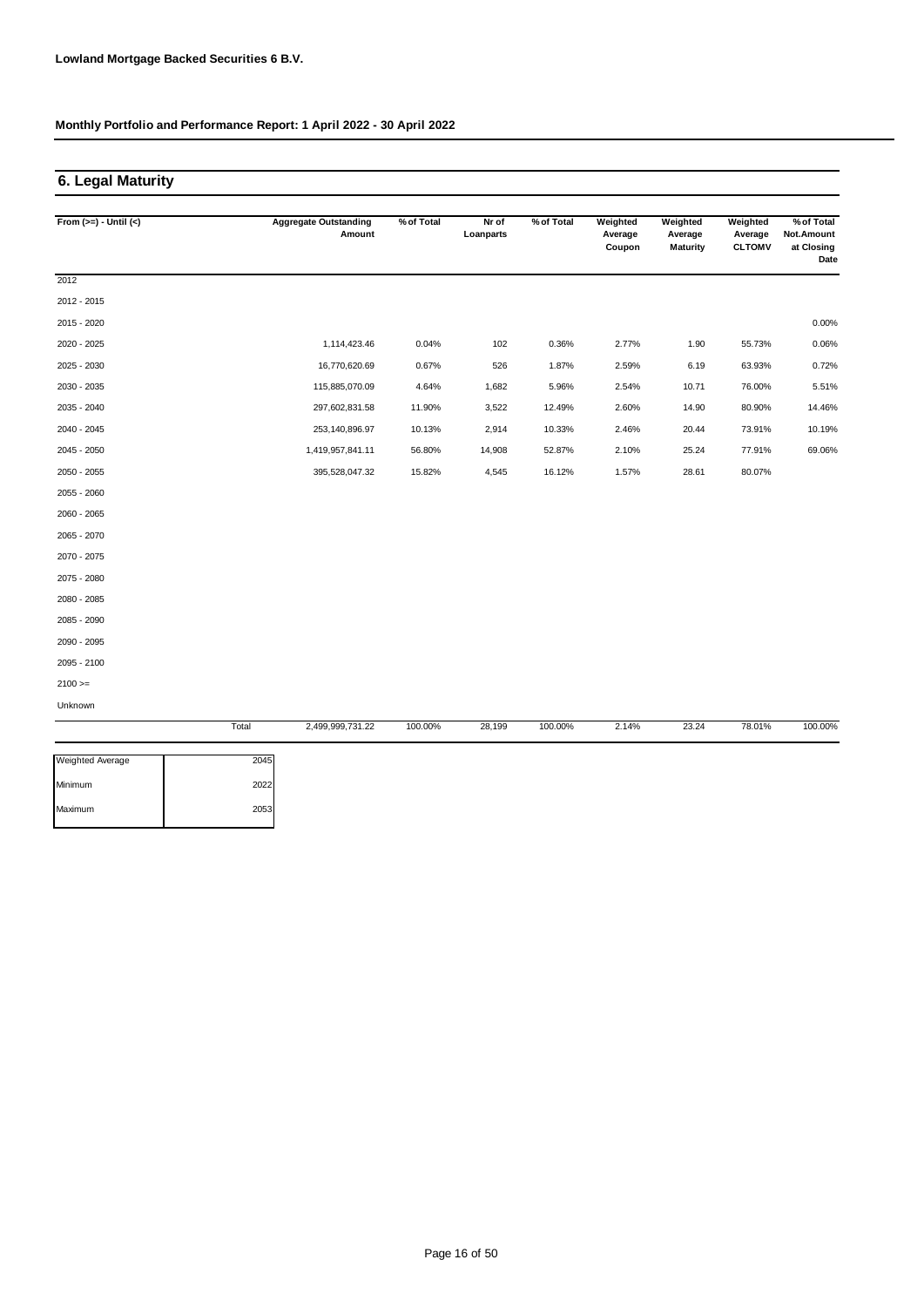## **7. Remaining Tenor**

| From $(>=) -$ Until $(<)$   | <b>Aggregate Outstanding</b><br>Amount | % of Total | Nr of<br>Loanparts | % of Total | Weighted<br>Average<br>Coupon | Weighted<br>Average<br><b>Maturity</b> | Weighted<br>Average<br><b>CLTOMV</b> | % of Total<br>Not.Amount<br>at Closing<br>Date |
|-----------------------------|----------------------------------------|------------|--------------------|------------|-------------------------------|----------------------------------------|--------------------------------------|------------------------------------------------|
| 0 Year - 1 Year             | 201,404.27                             | 0.01%      | 31                 | 0.11%      | 1.81%                         | 0.72                                   | 59.71%                               |                                                |
| 1 Year - 2 Years            | 307,235.23                             | 0.01%      | 40                 | 0.14%      | 3.61%                         | 1.64                                   | 38.75%                               |                                                |
| 2 year(s) - $3$ year(s)     | 766,065.01                             | 0.03%      | 46                 | 0.16%      | 2.56%                         | 2.49                                   | 61.30%                               |                                                |
| 3 year(s) - 4 year(s)       | 1,159,018.93                           | 0.05%      | 54                 | 0.19%      | 2.62%                         | 3.53                                   | 63.20%                               |                                                |
| 4 year(s) - 5 year(s)       | 2,475,827.79                           | 0.10%      | 113                | 0.40%      | 2.76%                         | 4.42                                   | 68.43%                               | 0.00%                                          |
| 5 year(s) - 6 year(s)       | 2,417,435.14                           | 0.10%      | 83                 | 0.29%      | 2.25%                         | 5.62                                   | 64.02%                               | 0.04%                                          |
| 6 $year(s) - 7 year(s)$     | 3,487,873.13                           | 0.14%      | 113                | 0.40%      | 3.13%                         | 6.45                                   | 62.53%                               | 0.05%                                          |
| 7 year(s) - 8 year(s)       | 10,726,548.03                          | 0.43%      | 222                | 0.79%      | 2.39%                         | 7.54                                   | 63.58%                               | 0.10%                                          |
| 8 year(s) - 9 year(s)       | 11,661,186.63                          | 0.47%      | 235                | 0.83%      | 2.39%                         | 8.50                                   | 66.90%                               | 0.10%                                          |
| $9$ year(s) - 10 year(s)    | 18,680,730.86                          | 0.75%      | 338                | 1.20%      | 2.63%                         | 9.46                                   | 69.10%                               | 0.13%                                          |
| 10 $year(s) - 11$ $year(s)$ | 23,798,840.93                          | 0.95%      | 328                | 1.16%      | 2.59%                         | 10.44                                  | 76.80%                               | 0.23%                                          |
| 11 year(s) - 12 year(s)     | 28,681,067.65                          | 1.15%      | 374                | 1.33%      | 2.59%                         | 11.43                                  | 79.94%                               | 0.56%                                          |
| 12 $year(s) - 13 year(s)$   | 46,721,801.96                          | 1.87%      | 561                | 1.99%      | 2.41%                         | 12.46                                  | 80.11%                               | 0.70%                                          |
| 13 $year(s) - 14$ $year(s)$ | 68,758,144.93                          | 2.75%      | 824                | 2.92%      | 2.50%                         | 13.46                                  | 84.23%                               | 0.86%                                          |
| 14 year(s) - 15 year(s)     | 71,656,823.32                          | 2.87%      | 820                | 2.91%      | 2.53%                         | 14.42                                  | 82.07%                               | 1.46%                                          |
| 15 year(s) - 16 year(s)     | 62,720,645.65                          | 2.51%      | 712                | 2.52%      | 2.77%                         | 15.41                                  | 80.96%                               | 1.61%                                          |
| 16 $year(s) - 17$ $year(s)$ | 50,780,006.14                          | 2.03%      | 627                | 2.22%      | 2.72%                         | 16.36                                  | 79.10%                               | 2.70%                                          |
| 17 year(s) - 18 year(s)     | 40,756,687.40                          | 1.63%      | 477                | 1.69%      | 2.54%                         | 17.47                                  | 75.33%                               | 4.07%                                          |
| 18 $year(s) - 19$ $year(s)$ | 40,973,100.00                          | 1.64%      | 481                | 1.71%      | 2.31%                         | 18.58                                  | 75.22%                               | 3.65%                                          |
| 19 year(s) - 20 year(s)     | 60,853,338.90                          | 2.43%      | 778                | 2.76%      | 2.14%                         | 19.25                                  | 72.82%                               | 2.33%                                          |
| $20$ year(s) - $21$ year(s) | 12,701,504.39                          | 0.51%      | 179                | 0.63%      | 2.49%                         | 20.51                                  | 69.53%                               | 1.69%                                          |
| $21$ year(s) - 22 year(s)   | 64,306,632.44                          | 2.57%      | 676                | 2.40%      | 2.71%                         | 21.60                                  | 74.69%                               | 1.43%                                          |
| $22$ year(s) - $23$ year(s) | 95,621,616.45                          | 3.82%      | 1,008              | 3.57%      | 2.63%                         | 22.49                                  | 74.59%                               | 1.74%                                          |
| 23 year(s) - 24 year(s)     | 141,504,273.37                         | 5.66%      | 1,485              | 5.27%      | 2.43%                         | 23.52                                  | 76.36%                               | 0.79%                                          |
| 24 year(s) - $25$ year(s)   | 347,613,496.04                         | 13.90%     | 3,599              | 12.76%     | 2.08%                         | 24.52                                  | 77.59%                               | 0.87%                                          |
| $25$ year(s) - $26$ year(s) | 541,312,715.91                         | 21.65%     | 5,557              | 19.71%     | 2.04%                         | 25.53                                  | 78.97%                               | 4.42%                                          |
| 26 year(s) - 27 year(s)     | 288,227,900.83                         | 11.53%     | 3,106              | 11.01%     | 2.05%                         | 26.23                                  | 76.66%                               | 6.48%                                          |
| 27 $year(s) - 28$ $year(s)$ | 93, 181, 461. 73                       | 3.73%      | 1,095              | 3.88%      | 1.82%                         | 27.44                                  | 80.15%                               | 11.68%                                         |
| 28 year(s) - 29 year(s)     | 262,925,356.04                         | 10.52%     | 2,871              | 10.18%     | 1.61%                         | 28.41                                  | 81.25%                               | 22.65%                                         |
| $29$ year(s) - 30 year(s)   | 103,340,293.38                         | 4.13%      | 1,318              | 4.67%      | 1.45%                         | 29.32                                  | 77.24%                               | 29.63%                                         |
| 30 year(s) $>=$             | 1,680,698.74                           | 0.07%      | 48                 | 0.17%      | 2.14%                         | 30.07                                  | 71.76%                               | 0.01%                                          |
| Unknown                     |                                        |            |                    |            |                               |                                        |                                      |                                                |
|                             | Total<br>2,499,999,731.22              | 100.00%    | 28,199             | 100.00%    | 2.14%                         | 23.24                                  | 78.01%                               | 100.00%                                        |

| <b>Weighted Average</b> | 23.17 year(s) |
|-------------------------|---------------|
| Minimum                 | year(s)       |
| Maximum                 | 31 year(s)    |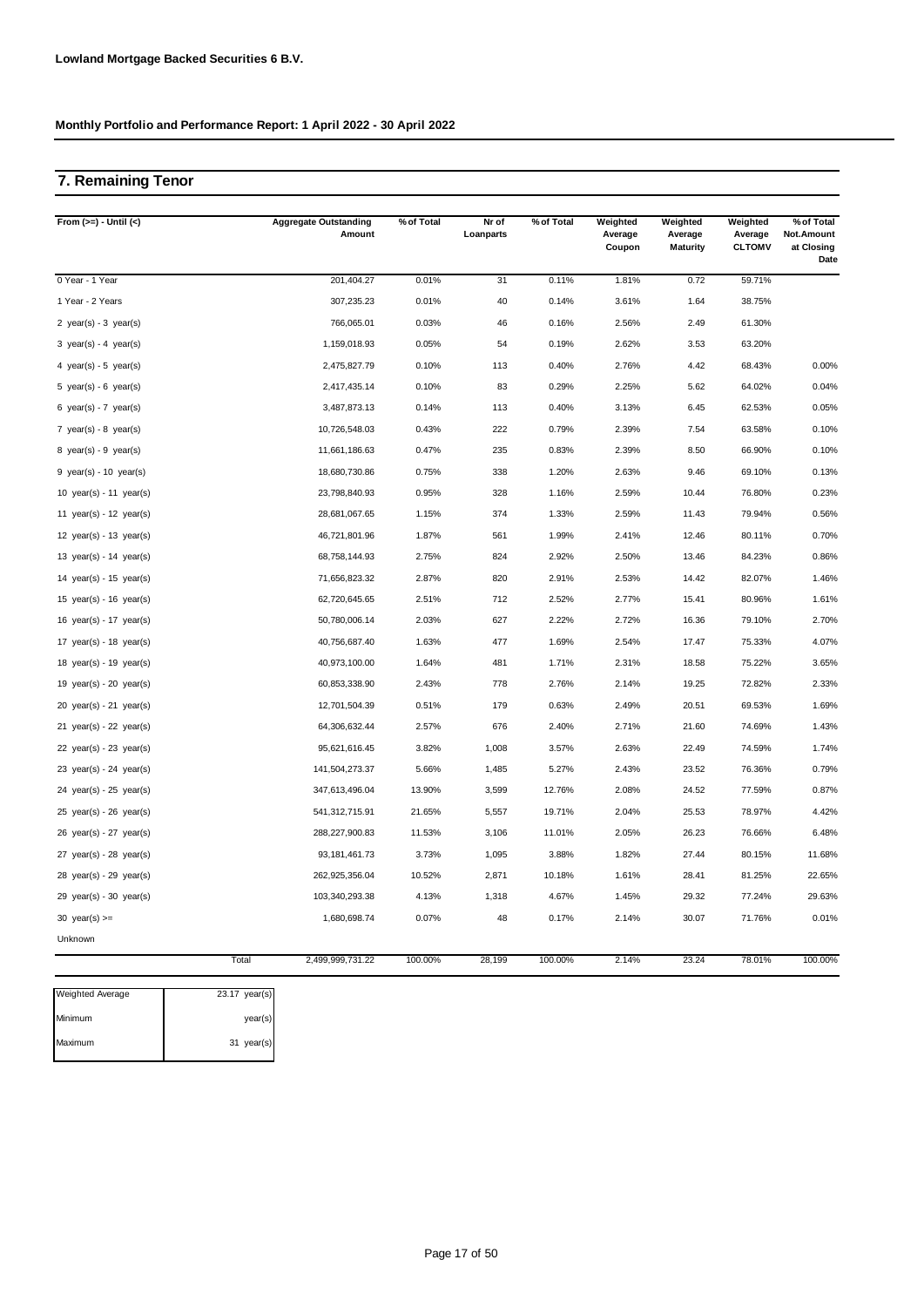## **8a. Original Loan To Original Foreclosure Value (Non-NHG)**

| From $(>=) -$ Until $(<)$ |       | <b>Aggregate Outstanding</b><br>Amount | % of Total | Nr of Loans    | % of Total | Weighted<br>Average<br>Coupon | Weighted<br>Average<br><b>Maturity</b> | Weighted<br>Average<br><b>CLTOMV</b> | % of Total<br>Not.Amount<br>at Closing<br>Date |
|---------------------------|-------|----------------------------------------|------------|----------------|------------|-------------------------------|----------------------------------------|--------------------------------------|------------------------------------------------|
| NHG                       |       | 1,044,575,121.30                       | 41.78%     | 6,571          | 51.87%     | 2.03%                         | 23.99                                  | 81.73%                               | 45.39%                                         |
| < 10%                     |       | 476, 143. 17                           | 0.02%      | 9              | 0.07%      | 1.57%                         | 14.44                                  | 45.86%                               | 0.00%                                          |
| 10% - 20%                 |       | 623,240.09                             | 0.02%      | 25             | 0.20%      | 2.16%                         | 18.91                                  | 11.67%                               | 0.02%                                          |
| 20% - 30%                 |       | 2,466,471.78                           | 0.10%      | 45             | 0.36%      | 1.99%                         | 18.67                                  | 19.69%                               | 0.04%                                          |
| 30% - 40%                 |       | 5,736,703.73                           | 0.23%      | 74             | 0.58%      | 2.02%                         | 21.41                                  | 26.21%                               | 0.05%                                          |
| 40% - 50%                 |       | 15,325,856.24                          | 0.61%      | 118            | 0.93%      | 1.92%                         | 23.63                                  | 37.27%                               | 0.20%                                          |
| 50% - 60%                 |       | 50,050,331.62                          | 2.00%      | 284            | 2.24%      | 1.94%                         | 23.57                                  | 44.16%                               | 0.52%                                          |
| 60% - 70%                 |       | 83,101,829.44                          | 3.32%      | 398            | 3.14%      | 1.95%                         | 23.51                                  | 52.41%                               | 0.74%                                          |
| 70% - 80%                 |       | 173,639,698.92                         | 6.95%      | 714            | 5.64%      | 2.04%                         | 23.57                                  | 60.26%                               | 1.60%                                          |
| 80% - 90%                 |       | 210, 166, 292. 22                      | 8.41%      | 789            | 6.23%      | 2.04%                         | 23.79                                  | 67.99%                               | 2.49%                                          |
| 90% - 100%                |       | 301,149,294.03                         | 12.05%     | 1,138          | 8.98%      | 2.14%                         | 23.39                                  | 75.51%                               | 10.56%                                         |
| 100% - 110%               |       | 221,719,262.27                         | 8.87%      | 825            | 6.51%      | 2.22%                         | 22.96                                  | 82.40%                               | 8.29%                                          |
| 110% - 120%               |       | 265,619,377.82                         | 10.62%     | 1,038          | 8.19%      | 2.41%                         | 23.09                                  | 90.79%                               | 20.05%                                         |
| 120% - 130%               |       | 123,705,335.16                         | 4.95%      | 633            | 5.00%      | 2.86%                         | 15.93                                  | 99.15%                               | 10.04%                                         |
| 130% - 140%               |       | 269,499.22                             | 0.01%      | $\overline{2}$ | 0.02%      | 2.51%                         | 14.00                                  | 73.57%                               |                                                |
| 140% - 150%               |       | 1,086,422.88                           | 0.04%      | 4              | 0.03%      | 3.00%                         | 23.89                                  | 96.14%                               |                                                |
| $150\%>=$                 |       | 288,851.33                             | 0.01%      | 2              | 0.02%      | 2.37%                         | 26.39                                  | 80.78%                               |                                                |
| Null values               |       |                                        |            |                |            |                               |                                        |                                      |                                                |
|                           | Total | 2,499,999,731.22                       | 100.00%    | 12,669         | 100.00%    | 2.14%                         | 23.24                                  | 78.01%                               | 100.00%                                        |

| <b>Weighted Average</b> | 99%  |
|-------------------------|------|
| Minimum                 | 0%   |
| Maximum                 | 208% |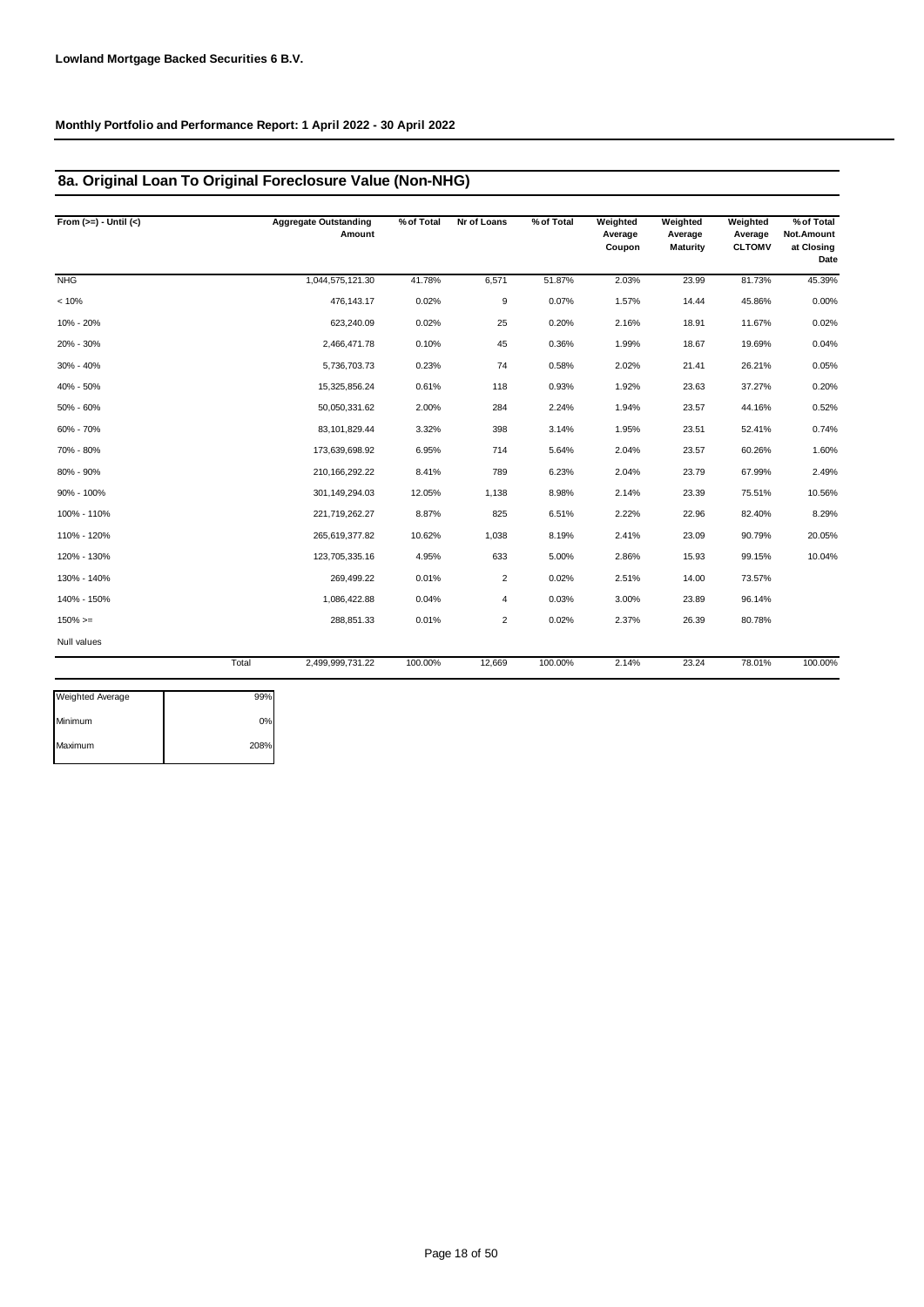## **8b. Original Loan To Original Foreclosure Value (NHG)**

| From $(>=) -$ Until $(<)$ |       | <b>Aggregate Outstanding</b><br>Amount | % of Total | Nr of Loans  | % of Total | Weighted<br>Average<br>Coupon | Weighted<br>Average<br><b>Maturity</b> | Weighted<br>Average<br><b>CLTOMV</b> | % of Total<br>Not.Amount<br>at Closing<br>Date |
|---------------------------|-------|----------------------------------------|------------|--------------|------------|-------------------------------|----------------------------------------|--------------------------------------|------------------------------------------------|
| Non-NHG                   |       | 1,455,424,609.92                       | 58.22%     | 6,098        | 48.13%     | 2.22%                         | 22.71                                  | 75.34%                               | 54.61%                                         |
| < 10%                     |       |                                        |            |              |            |                               |                                        |                                      |                                                |
| 10% - 20%                 |       | 240,815.85                             | 0.01%      | 11           | 0.09%      | 2.13%                         | 15.40                                  | 10.22%                               | 0.01%                                          |
| 20% - 30%                 |       | 543,429.84                             | 0.02%      | 14           | 0.11%      | 2.23%                         | 16.82                                  | 16.28%                               | 0.00%                                          |
| 30% - 40%                 |       | 1,023,220.46                           | 0.04%      | 20           | 0.16%      | 1.90%                         | 19.78                                  | 24.17%                               | 0.00%                                          |
| 40% - 50%                 |       | 4,358,032.18                           | 0.17%      | 44           | 0.35%      | 2.06%                         | 20.88                                  | 34.89%                               | 0.02%                                          |
| 50% - 60%                 |       | 13,020,776.14                          | 0.52%      | 116          | 0.92%      | 1.99%                         | 22.75                                  | 43.00%                               | 0.04%                                          |
| 60% - 70%                 |       | 24,705,347.77                          | 0.99%      | 180          | 1.42%      | 2.01%                         | 23.42                                  | 51.03%                               | 0.09%                                          |
| 70% - 80%                 |       | 45,287,817.92                          | 1.81%      | 305          | 2.41%      | 1.89%                         | 23.89                                  | 59.07%                               | 0.35%                                          |
| 80% - 90%                 |       | 58, 147, 320.49                        | 2.33%      | 379          | 2.99%      | 1.93%                         | 24.31                                  | 66.69%                               | 0.54%                                          |
| 90% - 100%                |       | 131,719,973.14                         | 5.27%      | 854          | 6.74%      | 1.99%                         | 23.85                                  | 74.15%                               | 4.03%                                          |
| 100% - 110%               |       | 178, 142, 993. 44                      | 7.13%      | 1,070        | 8.45%      | 1.97%                         | 24.14                                  | 82.54%                               | 6.08%                                          |
| 110% - 120%               |       | 536,270,461.58                         | 21.45%     | 3,268        | 25.80%     | 2.05%                         | 24.49                                  | 88.93%                               | 31.66%                                         |
| 120% - 130%               |       | 49,043,061.69                          | 1.96%      | 298          | 2.35%      | 2.34%                         | 19.18                                  | 91.34%                               | 2.57%                                          |
| 130% - 140%               |       | 907,516.36                             | 0.04%      | 5            | 0.04%      | 1.66%                         | 25.42                                  | 80.46%                               |                                                |
| 140% - 150%               |       | 145,687.58                             | 0.01%      | $\mathbf{1}$ | 0.01%      | 2.74%                         | 23.75                                  | 69.38%                               |                                                |
| $150\%>=$                 |       | 1,018,666.86                           | 0.04%      | 6            | 0.05%      | 2.03%                         | 24.45                                  | 85.66%                               |                                                |
| Unknown                   |       |                                        |            |              |            |                               |                                        |                                      |                                                |
|                           | Total | 2,499,999,731.22                       | 100.00%    | 12,669       | 100.00%    | 2.14%                         | 23.24                                  | 78.01%                               | 100.00%                                        |

| <b>Weighted Average</b> | 99%  |
|-------------------------|------|
| Minimum                 | 0%   |
| Maximum                 | 208% |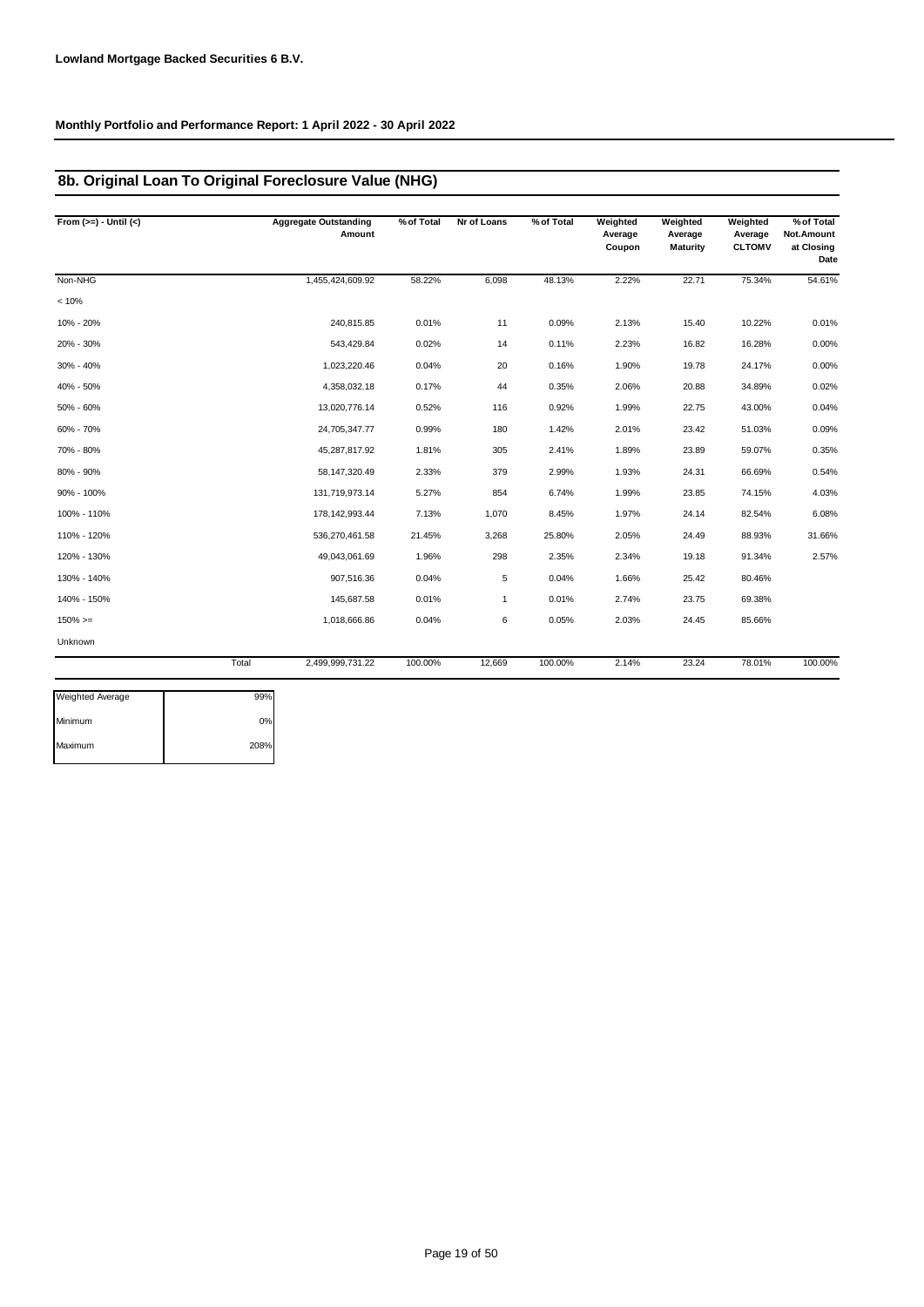## **9a. Current Loan To Original Foreclosure Value (Non-NHG)**

| From $(>=) -$ Until $(<)$ |       | <b>Aggregate Outstanding</b><br>Amount | % of Total | Nr of Loans  | % of Total | Weighted<br>Average<br>Coupon | Weighted<br>Average<br><b>Maturity</b> | Weighted<br>Average<br><b>CLTOMV</b> | % of Total<br>Not.Amount<br>at Closing<br>Date |
|---------------------------|-------|----------------------------------------|------------|--------------|------------|-------------------------------|----------------------------------------|--------------------------------------|------------------------------------------------|
| <b>NHG</b>                |       | 1,044,575,121.30                       | 41.78%     | 6,571        | 51.87%     | 2.03%                         | 23.99                                  | 81.73%                               | 45.39%                                         |
| < 10%                     |       | 792,506.54                             | 0.03%      | 70           | 0.55%      | 2.55%                         | 12.15                                  | 6.12%                                | 0.01%                                          |
| 10% - 20%                 |       | 3,290,449.03                           | 0.13%      | 85           | 0.67%      | 2.41%                         | 16.12                                  | 13.80%                               | 0.05%                                          |
| 20% - 30%                 |       | 5,929,790.67                           | 0.24%      | 77           | 0.61%      | 2.23%                         | 17.68                                  | 22.59%                               | 0.05%                                          |
| 30% - 40%                 |       | 14,012,402.93                          | 0.56%      | 128          | 1.01%      | 1.98%                         | 20.54                                  | 31.36%                               | 0.11%                                          |
| 40% - 50%                 |       | 34,091,698.71                          | 1.36%      | 216          | 1.70%      | 2.07%                         | 21.90                                  | 40.26%                               | 0.26%                                          |
| 50% - 60%                 |       | 90,201,165.48                          | 3.61%      | 454          | 3.58%      | 2.03%                         | 22.67                                  | 48.69%                               | 0.63%                                          |
| 60% - 70%                 |       | 156,020,716.81                         | 6.24%      | 670          | 5.29%      | 2.05%                         | 23.10                                  | 57.63%                               | 1.03%                                          |
| 70% - 80%                 |       | 234,326,335.89                         | 9.37%      | 907          | 7.16%      | 2.11%                         | 23.33                                  | 66.11%                               | 2.32%                                          |
| 80% - 90%                 |       | 293,660,331.98                         | 11.75%     | 1,107        | 8.74%      | 2.11%                         | 23.38                                  | 74.93%                               | 5.09%                                          |
| 90% - 100%                |       | 254,575,646.57                         | 10.18%     | 939          | 7.41%      | 2.21%                         | 23.14                                  | 83.53%                               | 11.59%                                         |
| 100% - 110%               |       | 232,260,520.96                         | 9.29%      | 859          | 6.78%      | 2.42%                         | 23.97                                  | 92.22%                               | 9.98%                                          |
| 110% - 120%               |       | 82,093,237.66                          | 3.28%      | 329          | 2.60%      | 2.49%                         | 20.46                                  | 100.01%                              | 17.95%                                         |
| 120% - 130%               |       | 53,895,899.01                          | 2.16%      | 256          | 2.02%      | 2.94%                         | 13.34                                  | 108.61%                              | 5.55%                                          |
| 130% - 140%               |       | 273,907.68                             | 0.01%      | $\mathbf{1}$ | 0.01%      | 2.40%                         | 26.72                                  | 115.23%                              |                                                |
| 140% - 150%               |       |                                        |            |              |            |                               |                                        |                                      |                                                |
| $150\%>=$                 |       |                                        |            |              |            |                               |                                        |                                      |                                                |
| Unknown                   |       |                                        |            |              |            |                               |                                        |                                      |                                                |
|                           | Total | 2,499,999,731.22                       | 100.00%    | 12,669       | 100.00%    | 2.14%                         | 23.24                                  | 78.01%                               | 100.00%                                        |
| Weighted Average          | 89%   |                                        |            |              |            |                               |                                        |                                      |                                                |

| <b>Weighted Average</b> | 89%  |
|-------------------------|------|
| Minimum                 | 0%   |
| Maximum                 | 131% |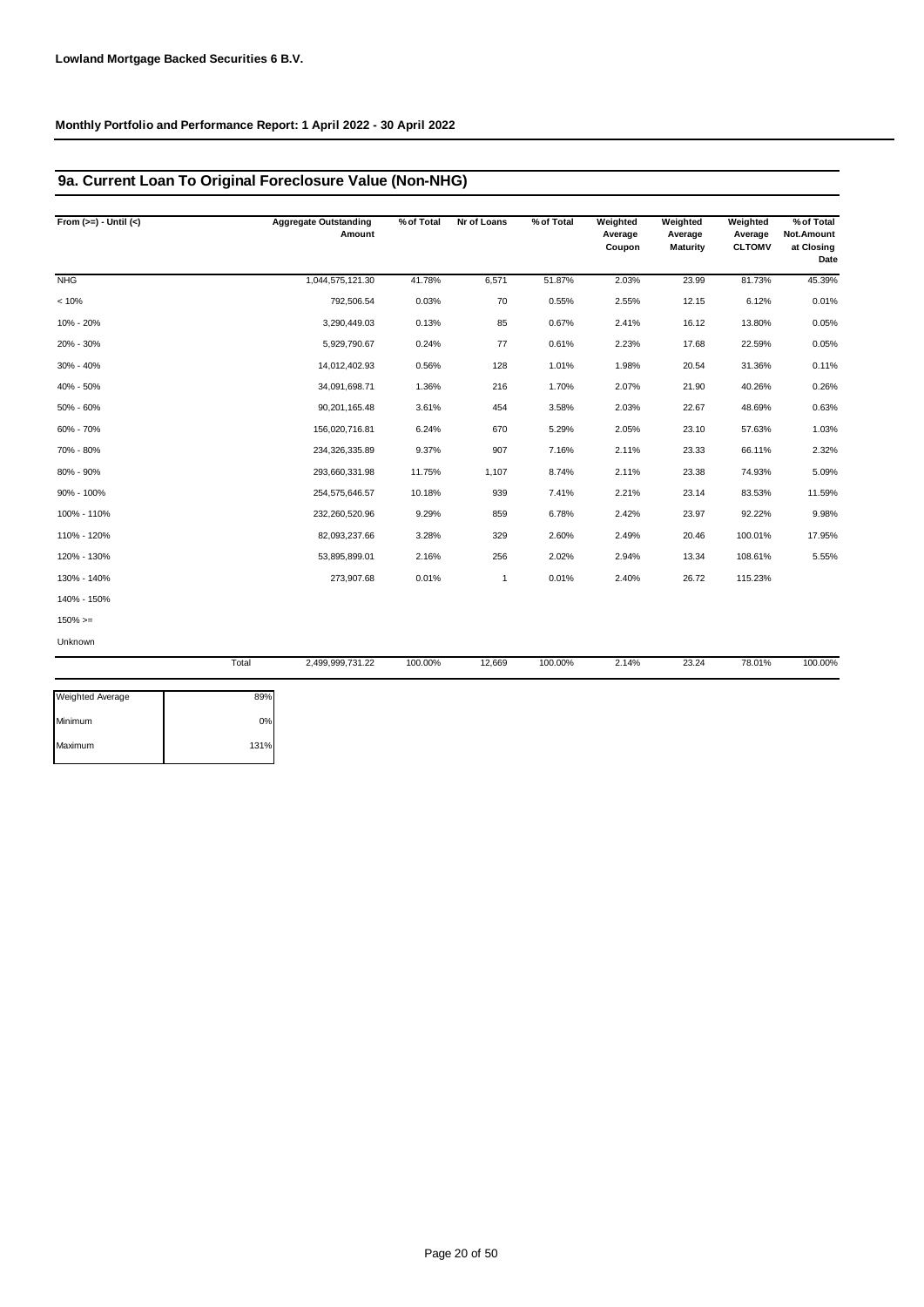## **9b. Current Loan To Original Foreclosure Value (NHG)**

| From $(>=) -$ Until $(<)$ | <b>Aggregate Outstanding</b><br>Amount | % of Total | Nr of Loans | % of Total | Weighted<br>Average<br>Coupon | Weighted<br>Average<br><b>Maturity</b> | Weighted<br>Average<br><b>CLTOMV</b> | % of Total<br>Not.Amount<br>at Closing<br>Date |
|---------------------------|----------------------------------------|------------|-------------|------------|-------------------------------|----------------------------------------|--------------------------------------|------------------------------------------------|
| Non-NHG                   | 1,455,424,609.92                       | 58.22%     | 6,098       | 48.13%     | 2.22%                         | 22.71                                  | 75.34%                               | 54.61%                                         |
| < 10%                     | 240,199.42                             | 0.01%      | 28          | 0.22%      | 2.27%                         | 14.18                                  | 5.98%                                | 0.00%                                          |
| 10% - 20%                 | 1,023,751.47                           | 0.04%      | 31          | 0.24%      | 2.59%                         | 14.72                                  | 13.35%                               | 0.02%                                          |
| 20% - 30%                 | 2,024,930.84                           | 0.08%      | 38          | 0.30%      | 2.64%                         | 15.72                                  | 22.38%                               | 0.00%                                          |
| 30% - 40%                 | 5,393,555.80                           | 0.22%      | 66          | 0.52%      | 2.24%                         | 19.13                                  | 31.58%                               | 0.01%                                          |
| 40% - 50%                 | 11,686,723.74                          | 0.47%      | 115         | 0.91%      | 2.26%                         | 20.09                                  | 40.44%                               | 0.04%                                          |
| 50% - 60%                 | 29,989,945.59                          | 1.20%      | 238         | 1.88%      | 2.21%                         | 21.85                                  | 48.95%                               | 0.09%                                          |
| 60% - 70%                 | 51,093,327.36                          | 2.04%      | 361         | 2.85%      | 2.04%                         | 22.67                                  | 57.57%                               | 0.23%                                          |
| 70% - 80%                 | 85,267,796.43                          | 3.41%      | 590         | 4.66%      | 2.08%                         | 22.93                                  | 66.40%                               | 0.69%                                          |
| 80% - 90%                 | 141,376,878.36                         | 5.66%      | 922         | 7.28%      | 2.07%                         | 23.46                                  | 75.03%                               | 2.19%                                          |
| 90% - 100%                | 313, 178, 503. 33                      | 12.53%     | 2,009       | 15.86%     | 2.12%                         | 23.87                                  | 84.77%                               | 5.36%                                          |
| 100% - 110%               | 349,146,636.02                         | 13.97%     | 1,928       | 15.22%     | 1.92%                         | 25.26                                  | 91.74%                               | 16.17%                                         |
| 110% - 120%               | 47,205,530.57                          | 1.89%      | 208         | 1.64%      | 1.68%                         | 25.11                                  | 98.78%                               | 20.18%                                         |
| 120% - 130%               | 6,947,342.37                           | 0.28%      | 37          | 0.29%      | 2.34%                         | 15.80                                  | 107.62%                              | 0.42%                                          |
| 130% - 140%               |                                        |            |             |            |                               |                                        |                                      |                                                |
| 140% - 150%               |                                        |            |             |            |                               |                                        |                                      |                                                |
| $150\%>=$                 |                                        |            |             |            |                               |                                        |                                      |                                                |
| Unknown                   |                                        |            |             |            |                               |                                        |                                      |                                                |
|                           | Total<br>2,499,999,731.22              | 100.00%    | 12,669      | 100.00%    | 2.14%                         | 23.24                                  | 78.01%                               | 100.00%                                        |

| <b>Weighted Average</b> | 89%  |
|-------------------------|------|
| Minimum                 | 0%   |
| Maximum                 | 131% |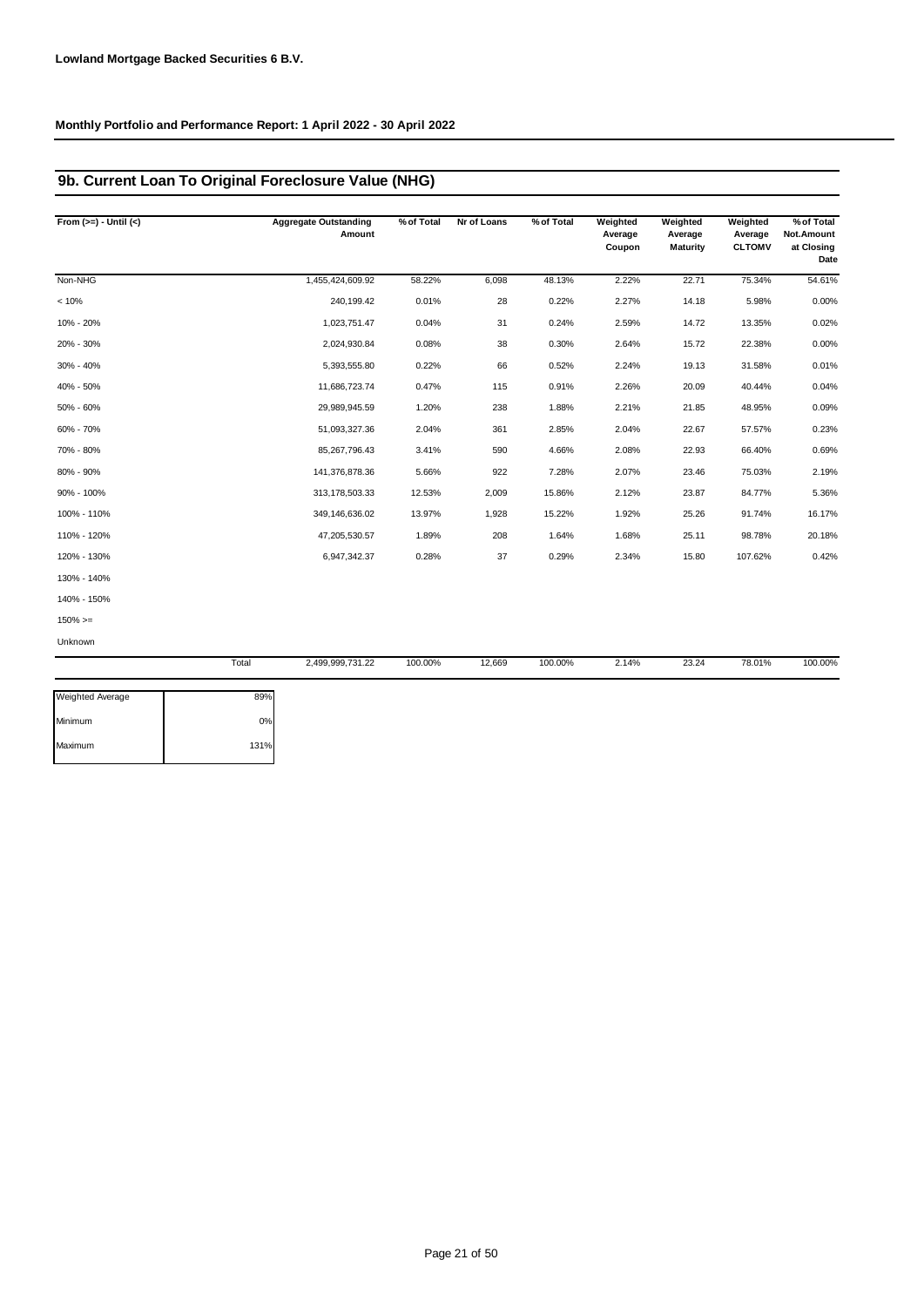## **10a. Current Loan To Indexed Foreclosure Value (Non-NHG)**

| From $(>=) -$ Until $(<)$ |       | <b>Aggregate Outstanding</b><br>Amount | % of Total | Nr of Loans | % of Total | Weighted<br>Average<br>Coupon | Weighted<br>Average<br><b>Maturity</b> | Weighted<br>Average<br><b>CLTOMV</b> | % of Total<br>Not.Amount<br>at Closing<br>Date |
|---------------------------|-------|----------------------------------------|------------|-------------|------------|-------------------------------|----------------------------------------|--------------------------------------|------------------------------------------------|
| <b>NHG</b>                |       | 1,044,575,121.30                       | 41.78%     | 6,571       | 51.87%     | 2.03%                         | 23.99                                  | 81.73%                               | 45.39%                                         |
| < 10%                     |       | 2,305,436.63                           | 0.09%      | 118         | 0.93%      | 2.36%                         | 13.92                                  | 9.97%                                | 0.01%                                          |
| 10% - 20%                 |       | 7,247,993.85                           | 0.29%      | 119         | 0.94%      | 2.38%                         | 15.24                                  | 22.17%                               | 0.06%                                          |
| 20% - 30%                 |       | 20,234,429.46                          | 0.81%      | 184         | 1.45%      | 2.16%                         | 18.67                                  | 34.62%                               | 0.06%                                          |
| 30% - 40%                 |       | 61,948,570.41                          | 2.48%      | 369         | 2.91%      | 2.16%                         | 20.30                                  | 46.93%                               | 0.18%                                          |
| 40% - 50%                 |       | 145,359,153.89                         | 5.81%      | 722         | 5.70%      | 2.18%                         | 21.44                                  | 58.00%                               | 0.34%                                          |
| 50% - 60%                 |       | 317,790,059.58                         | 12.71%     | 1,298       | 10.25%     | 2.21%                         | 22.71                                  | 69.02%                               | 0.83%                                          |
| 60% - 70%                 |       | 420,208,863.53                         | 16.81%     | 1,592       | 12.57%     | 2.25%                         | 23.10                                  | 79.24%                               | 1.63%                                          |
| 70% - 80%                 |       | 307,997,468.78                         | 12.32%     | 1,112       | 8.78%      | 2.25%                         | 23.05                                  | 85.24%                               | 3.87%                                          |
| 80% - 90%                 |       | 130,499,802.33                         | 5.22%      | 459         | 3.62%      | 2.20%                         | 23.10                                  | 91.89%                               | 8.77%                                          |
| 90% - 100%                |       | 29,224,752.81                          | 1.17%      | 91          | 0.72%      | 1.98%                         | 26.30                                  | 93.04%                               | 14.30%                                         |
| 100% - 110%               |       | 10,544,875.18                          | 0.42%      | 29          | 0.23%      | 1.71%                         | 28.43                                  | 97.36%                               | 15.20%                                         |
| 110% - 120%               |       | 1,747,235.44                           | 0.07%      | 4           | 0.03%      | 1.67%                         | 22.22                                  | 99.28%                               | 7.16%                                          |
| 120% - 130%               |       | 315,968.03                             | 0.01%      | 1           | 0.01%      | 2.11%                         | 28.67                                  | 108.95%                              | 1.95%                                          |
| 130% - 140%               |       |                                        |            |             |            |                               |                                        |                                      | 0.28%                                          |
| 140% - 150%               |       |                                        |            |             |            |                               |                                        |                                      |                                                |
| $150\%>=$                 |       |                                        |            |             |            |                               |                                        |                                      |                                                |
| Unknown                   |       |                                        |            |             |            |                               |                                        |                                      |                                                |
|                           | Total | 2,499,999,731.22                       | 100.00%    | 12,669      | 100.00%    | 2.14%                         | 23.24                                  | 78.01%                               | 100.00%                                        |

| <b>Weighted Average</b> | 64%  |
|-------------------------|------|
| Minimum                 | 0%   |
| Maximum                 | 124% |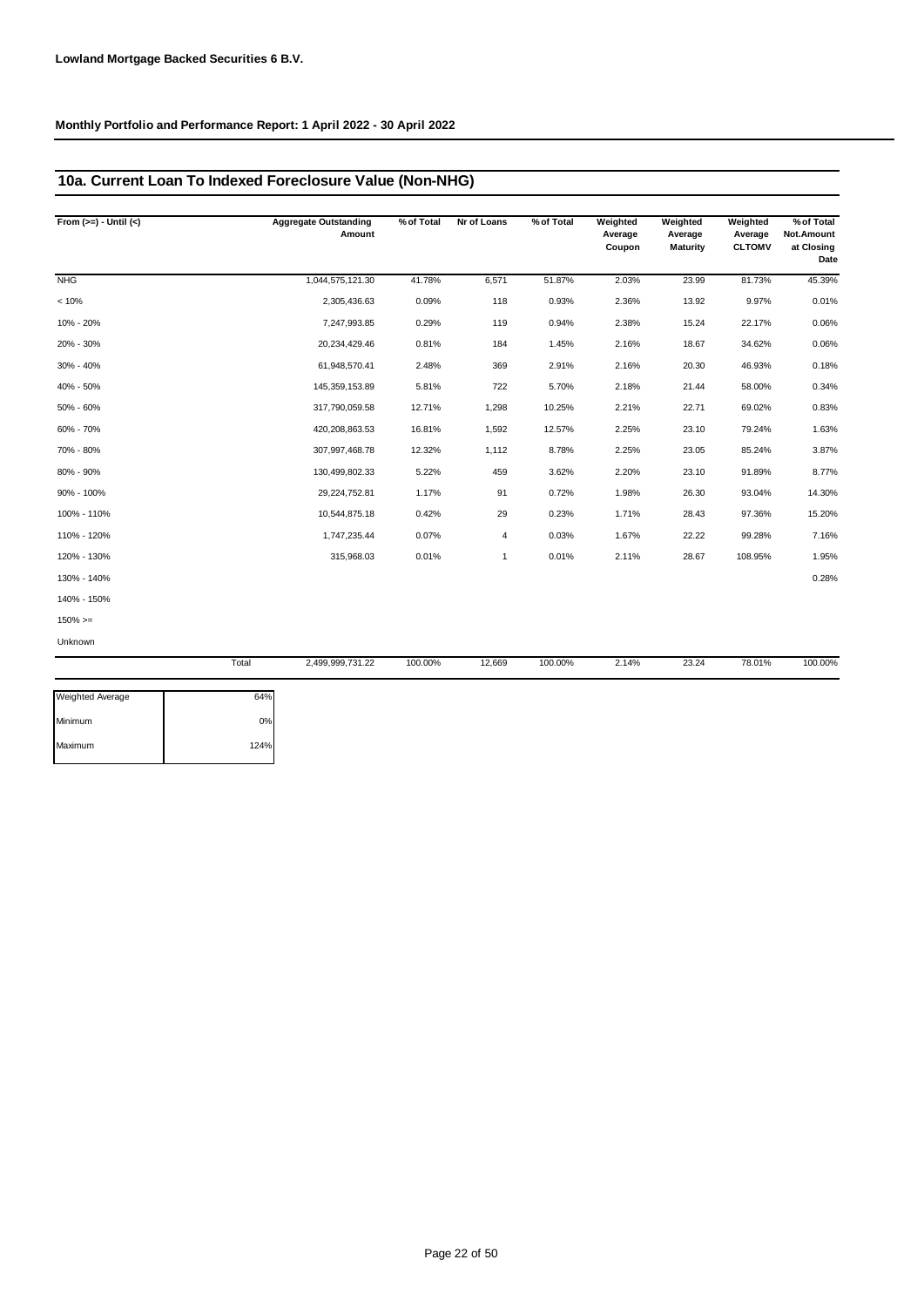## **10b. Current Loan To Indexed Foreclosure Value (NHG)**

| From $(>=) -$ Until $(<)$ | <b>Aggregate Outstanding</b><br>Amount | % of Total | Nr of Loans | % of Total | Weighted<br>Average<br>Coupon | Weighted<br>Average<br><b>Maturity</b> | Weighted<br>Average<br><b>CLTOMV</b> | % of Total<br>Not.Amount<br>at Closing<br>Date |
|---------------------------|----------------------------------------|------------|-------------|------------|-------------------------------|----------------------------------------|--------------------------------------|------------------------------------------------|
| Non-NHG                   | 1,455,424,609.92                       | 58.22%     | 6,098       | 48.13%     | 2.22%                         | 22.71                                  | 75.34%                               | 54.61%                                         |
| < 10%                     | 708,888.06                             | 0.03%      | 48          | 0.38%      | 2.56%                         | 13.20                                  | 9.96%                                | 0.00%                                          |
| 10% - 20%                 | 2,553,864.27                           | 0.10%      | 51          | 0.40%      | 2.85%                         | 15.55                                  | 22.05%                               | 0.02%                                          |
| 20% - 30%                 | 7,505,449.28                           | 0.30%      | 96          | 0.76%      | 2.26%                         | 17.05                                  | 35.92%                               | 0.00%                                          |
| 30% - 40%                 | 24,256,658.97                          | 0.97%      | 232         | 1.83%      | 2.37%                         | 19.49                                  | 48.65%                               | 0.03%                                          |
| 40% - 50%                 | 82,637,334.38                          | 3.31%      | 619         | 4.89%      | 2.37%                         | 21.44                                  | 63.42%                               | 0.06%                                          |
| 50% - 60%                 | 261,609,217.67                         | 10.46%     | 1,807       | 14.26%     | 2.30%                         | 22.98                                  | 77.82%                               | 0.18%                                          |
| 60% - 70%                 | 364,683,864.41                         | 14.59%     | 2,269       | 17.91%     | 2.00%                         | 24.20                                  | 85.09%                               | 0.59%                                          |
| 70% - 80%                 | 160, 145, 657. 36                      | 6.41%      | 839         | 6.62%      | 1.87%                         | 24.73                                  | 88.03%                               | 2.52%                                          |
| 80% - 90%                 | 95,975,387.77                          | 3.84%      | 430         | 3.39%      | 1.54%                         | 26.90                                  | 92.30%                               | 6.60%                                          |
| 90% - 100%                | 31,747,044.01                          | 1.27%      | 131         | 1.03%      | 1.32%                         | 28.14                                  | 95.34%                               | 14.60%                                         |
| 100% - 110%               | 11,888,952.99                          | 0.48%      | 46          | 0.36%      | 1.28%                         | 28.98                                  | 97.46%                               | 15.14%                                         |
| 110% - 120%               | 862,802.13                             | 0.03%      | 3           | 0.02%      | 1.24%                         | 28.90                                  | 99.00%                               | 5.39%                                          |
| 120% - 130%               |                                        |            |             |            |                               |                                        |                                      | 0.22%                                          |
| 130% - 140%               |                                        |            |             |            |                               |                                        |                                      | 0.03%                                          |
| 140% - 150%               |                                        |            |             |            |                               |                                        |                                      |                                                |
| $150\%>=$                 |                                        |            |             |            |                               |                                        |                                      |                                                |
| Unknown                   |                                        |            |             |            |                               |                                        |                                      |                                                |
|                           | Total<br>2,499,999,731.22              | 100.00%    | 12,669      | 100.00%    | 2.14%                         | 23.24                                  | 78.01%                               | 100.00%                                        |

| <b>Weighted Average</b> | 64%  |
|-------------------------|------|
| Minimum                 | 0%   |
| Maximum                 | 124% |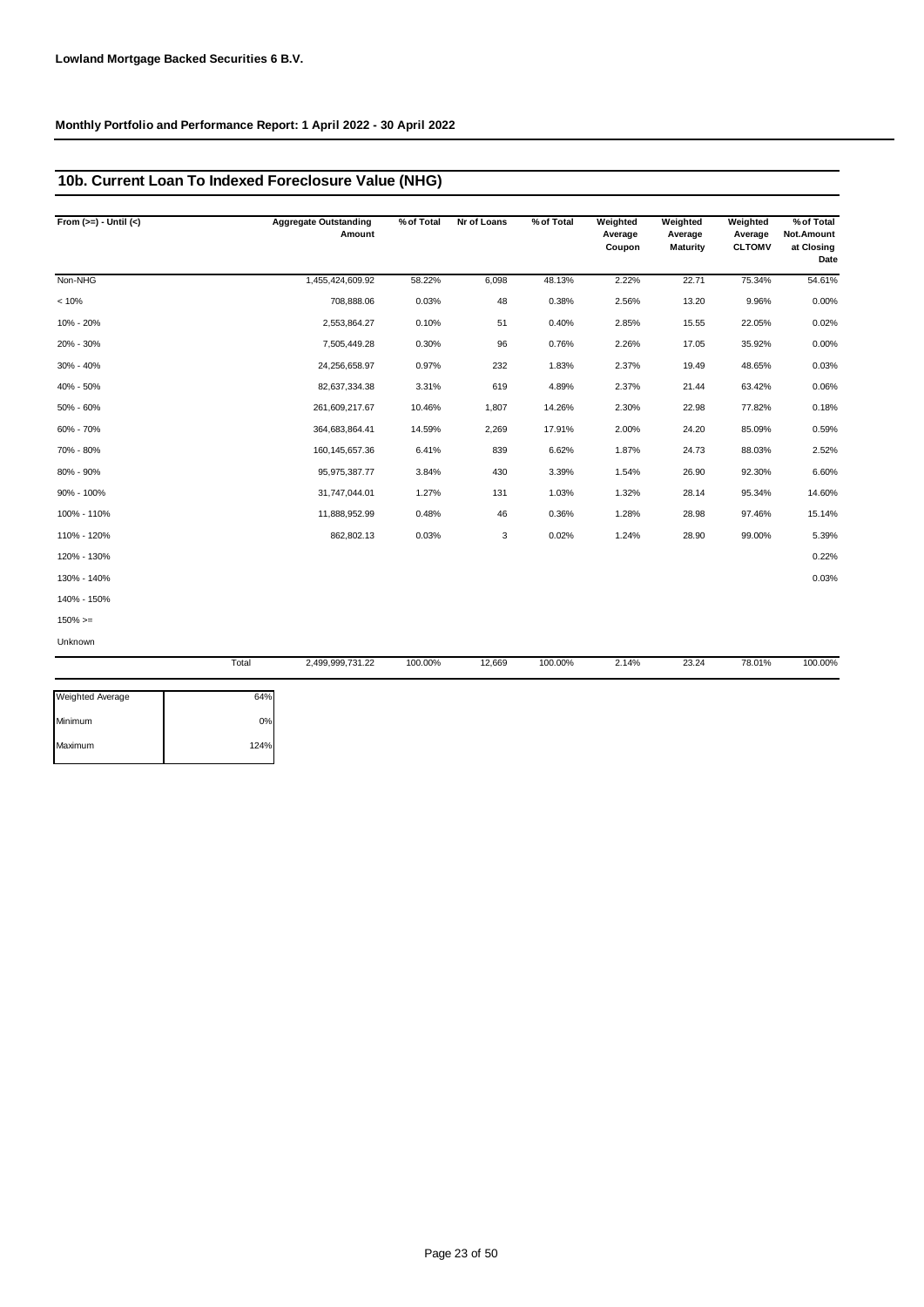## **11a. Original Loan To Original Market Value (Non-NHG)**

| From $(>=) -$ Until $(<)$ |       | <b>Aggregate Outstanding</b><br>Amount | % of Total | Nr of Loans    | % of Total | Weighted<br>Average<br>Coupon | Weighted<br>Average<br><b>Maturity</b> | Weighted<br>Average<br><b>CLTOMV</b> | % of Total<br>Not.Amount<br>at Closing<br>Date |
|---------------------------|-------|----------------------------------------|------------|----------------|------------|-------------------------------|----------------------------------------|--------------------------------------|------------------------------------------------|
| <b>NHG</b>                |       | 1,044,575,121.30                       | 41.78%     | 6,571          | 51.87%     | 2.03%                         | 23.99                                  | 81.73%                               | 45.39%                                         |
| < 10%                     |       | 523,268.56                             | 0.02%      | 12             | 0.09%      | 1.64%                         | 14.55                                  | 42.39%                               | 0.00%                                          |
| 10% - 20%                 |       | 1,237,466.49                           | 0.05%      | 37             | 0.29%      | 2.15%                         | 17.85                                  | 14.28%                               | 0.03%                                          |
| 20% - 30%                 |       | 4,356,287.88                           | 0.17%      | 69             | 0.54%      | 2.01%                         | 20.28                                  | 22.49%                               | 0.07%                                          |
| 30% - 40%                 |       | 10,094,478.75                          | 0.40%      | 90             | 0.71%      | 1.96%                         | 22.49                                  | 32.52%                               | 0.15%                                          |
| 40% - 50%                 |       | 41,523,044.93                          | 1.66%      | 256            | 2.02%      | 1.94%                         | 23.80                                  | 42.39%                               | 0.36%                                          |
| 50% - 60%                 |       | 83,765,925.50                          | 3.35%      | 413            | 3.26%      | 1.92%                         | 23.42                                  | 50.70%                               | 0.80%                                          |
| 60% - 70%                 |       | 182,240,342.33                         | 7.29%      | 758            | 5.98%      | 2.05%                         | 23.55                                  | 59.60%                               | 1.67%                                          |
| 70% - 80%                 |       | 248,255,103.85                         | 9.93%      | 946            | 7.47%      | 2.03%                         | 23.73                                  | 68.37%                               | 3.28%                                          |
| 80% - 90%                 |       | 340, 129, 737.94                       | 13.61%     | 1,263          | 9.97%      | 2.16%                         | 23.22                                  | 76.70%                               | 12.26%                                         |
| 90% - 100%                |       | 238,450,652.59                         | 9.54%      | 915            | 7.22%      | 2.28%                         | 23.18                                  | 85.54%                               | 10.51%                                         |
| 100% - 110%               |       | 289,227,206.05                         | 11.57%     | 1,261          | 9.95%      | 2.60%                         | 20.40                                  | 94.29%                               | 24.60%                                         |
| 110% - 120%               |       | 14,245,820.84                          | 0.57%      | 72             | 0.57%      | 2.98%                         | 14.96                                  | 102.48%                              | 0.88%                                          |
| 120% - 130%               |       | 872,352.07                             | 0.03%      | 3              | 0.02%      | 2.53%                         | 25.99                                  | 97.21%                               |                                                |
| 130% - 140%               |       | 406,814.81                             | 0.02%      | $\overline{2}$ | 0.02%      | 3.59%                         | 20.55                                  | 82.26%                               |                                                |
| 140% - 150%               |       |                                        |            |                |            |                               |                                        |                                      |                                                |
| $150\%>=$                 |       | 96,107.33                              | 0.00%      | $\mathbf{1}$   | 0.01%      | 2.85%                         | 26.50                                  | 99.08%                               |                                                |
| Unknown                   |       |                                        |            |                |            |                               |                                        |                                      |                                                |
|                           | Total | 2,499,999,731.22                       | 100.00%    | 12,669         | 100.00%    | 2.14%                         | 23.24                                  | 78.01%                               | 100.00%                                        |

| 87%  |
|------|
| 0%   |
| 183% |
|      |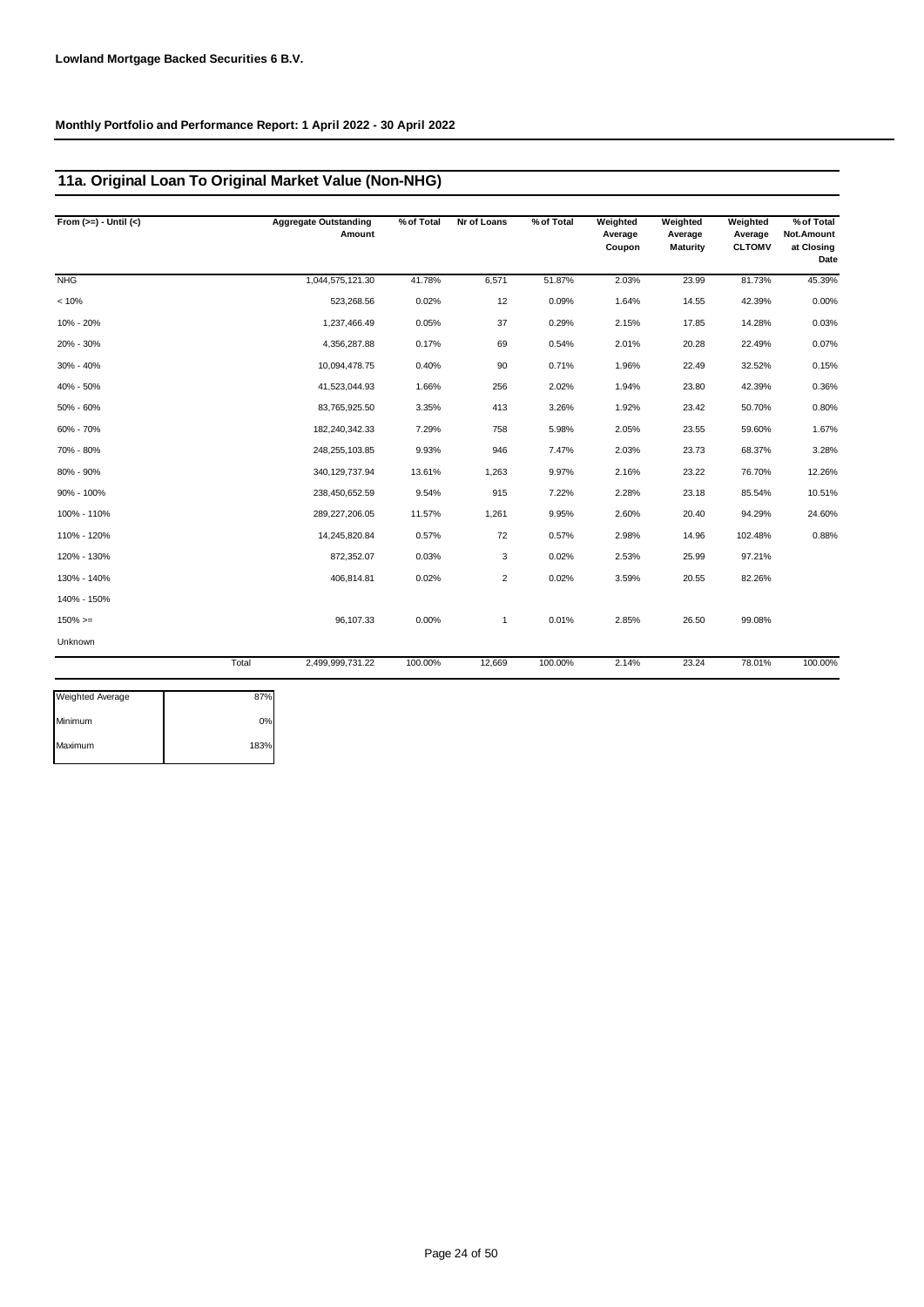## **11b. Original Loan To Original Market Value (NHG)**

| From $(>=) -$ Until $(<)$ |       | <b>Aggregate Outstanding</b><br>Amount | % of Total | Nr of Loans    | % of Total | Weighted<br>Average<br>Coupon | Weighted<br>Average<br><b>Maturity</b> | Weighted<br>Average<br><b>CLTOMV</b> | % of Total<br>Not.Amount<br>at Closing<br>Date |
|---------------------------|-------|----------------------------------------|------------|----------------|------------|-------------------------------|----------------------------------------|--------------------------------------|------------------------------------------------|
| Non-NHG                   |       | 1,455,424,609.92                       | 58.22%     | 6,098          | 48.13%     | 2.22%                         | 22.71                                  | 75.34%                               | 54.61%                                         |
| < 10%                     |       |                                        |            |                |            |                               |                                        |                                      |                                                |
| 10% - 20%                 |       | 442,424.84                             | 0.02%      | 13             | 0.10%      | 2.16%                         | 17.01                                  | 11.64%                               | 0.01%                                          |
| 20% - 30%                 |       | 561,775.10                             | 0.02%      | 18             | 0.14%      | 2.05%                         | 18.78                                  | 20.08%                               | 0.00%                                          |
| 30% - 40%                 |       | 2,422,023.84                           | 0.10%      | 32             | 0.25%      | 2.13%                         | 19.43                                  | 30.21%                               | 0.01%                                          |
| 40% - 50%                 |       | 10,495,643.71                          | 0.42%      | 101            | 0.80%      | 1.97%                         | 22.10                                  | 39.38%                               | 0.03%                                          |
| 50% - 60%                 |       | 24, 184, 762. 38                       | 0.97%      | 180            | 1.42%      | 2.07%                         | 23.25                                  | 49.13%                               | 0.07%                                          |
| 60% - 70%                 |       | 47,661,123.20                          | 1.91%      | 323            | 2.55%      | 1.88%                         | 23.96                                  | 58.35%                               | 0.36%                                          |
| 70% - 80%                 |       | 72,730,743.55                          | 2.91%      | 479            | 3.78%      | 1.92%                         | 24.13                                  | 66.86%                               | 0.89%                                          |
| 80% - 90%                 |       | 157,821,646.48                         | 6.31%      | 1,010          | 7.97%      | 1.99%                         | 23.93                                  | 75.77%                               | 4.83%                                          |
| 90% - 100%                |       | 275,621,243.54                         | 11.02%     | 1,622          | 12.80%     | 1.95%                         | 24.48                                  | 85.91%                               | 11.09%                                         |
| 100% - 110%               |       | 448,968,737.94                         | 17.96%     | 2,769          | 21.86%     | 2.11%                         | 23.82                                  | 89.31%                               | 28.08%                                         |
| 110% - 120%               |       | 2,229,929.79                           | 0.09%      | 15             | 0.12%      | 2.18%                         | 21.76                                  | 83.71%                               | 0.02%                                          |
| 120% - 130%               |       | 416,400.07                             | 0.02%      | 3              | 0.02%      | 1.97%                         | 25.35                                  | 62.13%                               |                                                |
| 130% - 140%               |       | 726,299.99                             | 0.03%      | 4              | 0.03%      | 2.04%                         | 25.30                                  | 85.72%                               |                                                |
| 140% - 150%               |       | 292,366.87                             | 0.01%      | $\overline{2}$ | 0.02%      | 2.02%                         | 22.34                                  | 85.50%                               |                                                |
| $150\%>=$                 |       |                                        |            |                |            |                               |                                        |                                      |                                                |
| Unknown                   |       |                                        |            |                |            |                               |                                        |                                      |                                                |
|                           | Total | 2,499,999,731.22                       | 100.00%    | 12,669         | 100.00%    | 2.14%                         | 23.24                                  | 78.01%                               | 100.00%                                        |
| Weighted Average          | 87%   |                                        |            |                |            |                               |                                        |                                      |                                                |

| <b>Weighted Average</b> | 87%  |
|-------------------------|------|
| Minimum                 | 0%   |
| Maximum                 | 183% |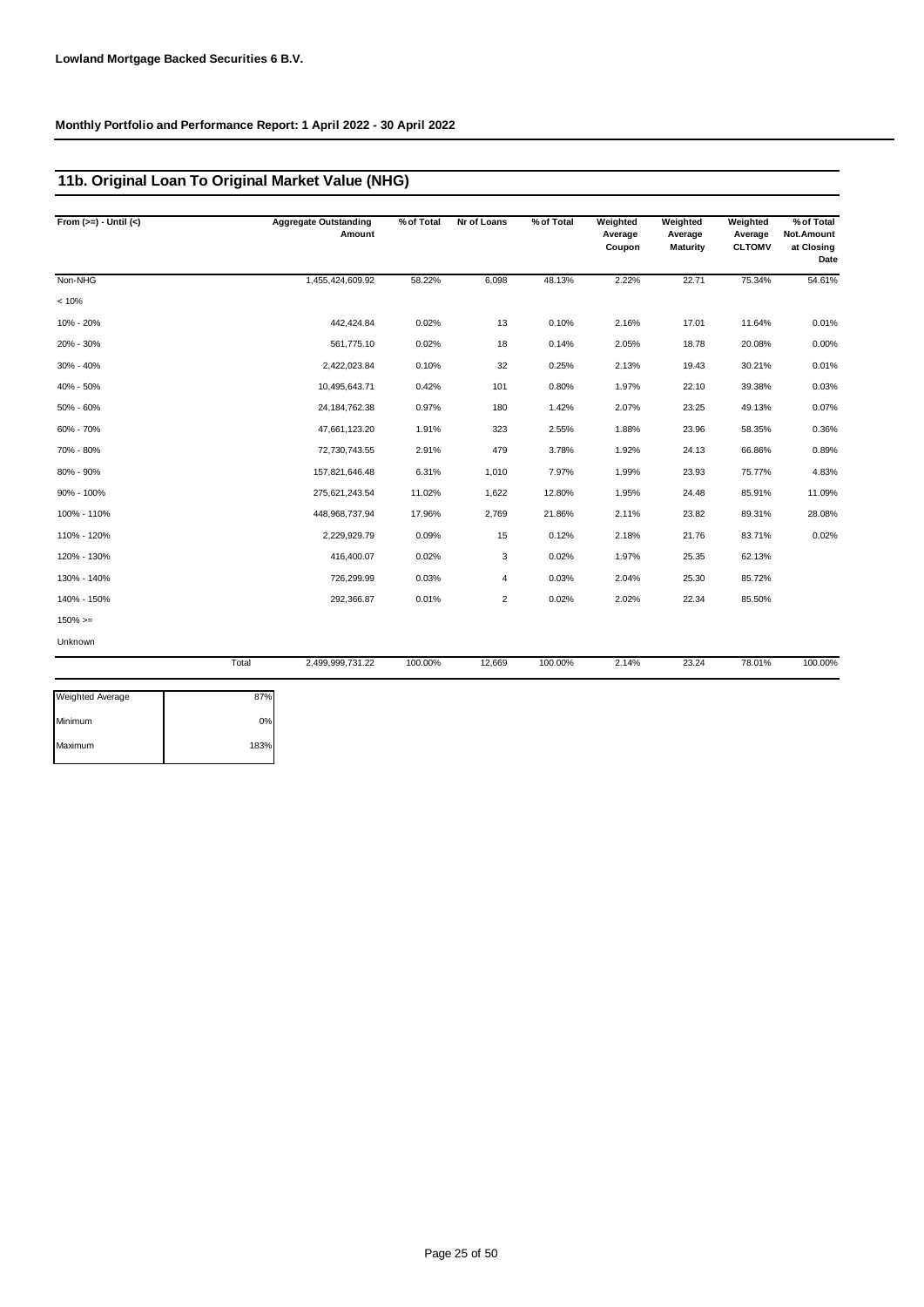## **12a. Current Loan To Original Market Value (Non-NHG)**

| From $(>=) -$ Until $(<)$ | <b>Aggregate Outstanding</b><br>Amount | % of Total | Nr of Loans | % of Total | Weighted<br>Average<br>Coupon | Weighted<br>Average<br><b>Maturity</b> | Weighted<br>Average<br><b>CLTOMV</b> | % of Total<br>Not.Amount<br>at Closing<br>Date |
|---------------------------|----------------------------------------|------------|-------------|------------|-------------------------------|----------------------------------------|--------------------------------------|------------------------------------------------|
| <b>NHG</b>                | 1,044,575,121.30                       | 41.78%     | 6,571       | 51.87%     | 2.03%                         | 23.99                                  | 81.73%                               | 45.39%                                         |
| < 10%                     | 949,293.06                             | 0.04%      | 76          | 0.60%      | 2.53%                         | 12.23                                  | 6.65%                                | 0.01%                                          |
| 10% - 20%                 | 4,478,212.57                           | 0.18%      | 102         | 0.81%      | 2.39%                         | 16.21                                  | 15.46%                               | 0.06%                                          |
| 20% - 30%                 | 8,835,713.02                           | 0.35%      | 100         | 0.79%      | 2.16%                         | 18.50                                  | 25.99%                               | 0.09%                                          |
| 30% - 40%                 | 24,661,516.69                          | 0.99%      | 188         | 1.48%      | 2.05%                         | 20.90                                  | 35.82%                               | 0.21%                                          |
| 40% - 50%                 | 79,381,501.44                          | 3.18%      | 417         | 3.29%      | 2.04%                         | 22.78                                  | 46.09%                               | 0.54%                                          |
| 50% - 60%                 | 155,376,063.66                         | 6.22%      | 688         | 5.43%      | 2.03%                         | 23.04                                  | 55.81%                               | 1.03%                                          |
| 60% - 70%                 | 251,761,493.43                         | 10.07%     | 988         | 7.80%      | 2.11%                         | 23.25                                  | 65.23%                               | 2.42%                                          |
| 70% - 80%                 | 330,914,857.96                         | 13.24%     | 1,248       | 9.85%      | 2.11%                         | 23.41                                  | 75.08%                               | 5.87%                                          |
| 80% - 90%                 | 295,713,916.67                         | 11.83%     | 1,092       | 8.62%      | 2.26%                         | 23.19                                  | 85.07%                               | 12.74%                                         |
| 90% - 100%                | 216,643,329.19                         | 8.67%      | 798         | 6.30%      | 2.39%                         | 23.92                                  | 94.56%                               | 20.47%                                         |
| 100% - 110%               | 79,075,028.04                          | 3.16%      | 364         | 2.87%      | 2.88%                         | 14.57                                  | 106.01%                              | 10.65%                                         |
| 110% - 120%               | 7,633,684.19                           | 0.31%      | 37          | 0.29%      | 2.98%                         | 13.93                                  | 110.19%                              | 0.53%                                          |
| 120% - 130%               |                                        |            |             |            |                               |                                        |                                      |                                                |
| 130% - 140%               |                                        |            |             |            |                               |                                        |                                      |                                                |
| 140% - 150%               |                                        |            |             |            |                               |                                        |                                      |                                                |
| $150\%>=$                 |                                        |            |             |            |                               |                                        |                                      |                                                |
| Unknown                   |                                        |            |             |            |                               |                                        |                                      |                                                |
|                           | Total<br>2,499,999,731.22              | 100.00%    | 12,669      | 100.00%    | 2.14%                         | 23.24                                  | 78.01%                               | 100.00%                                        |

| <b>Weighted Average</b> | 78%  |
|-------------------------|------|
| Minimum                 | 0%   |
| Maximum                 | 115% |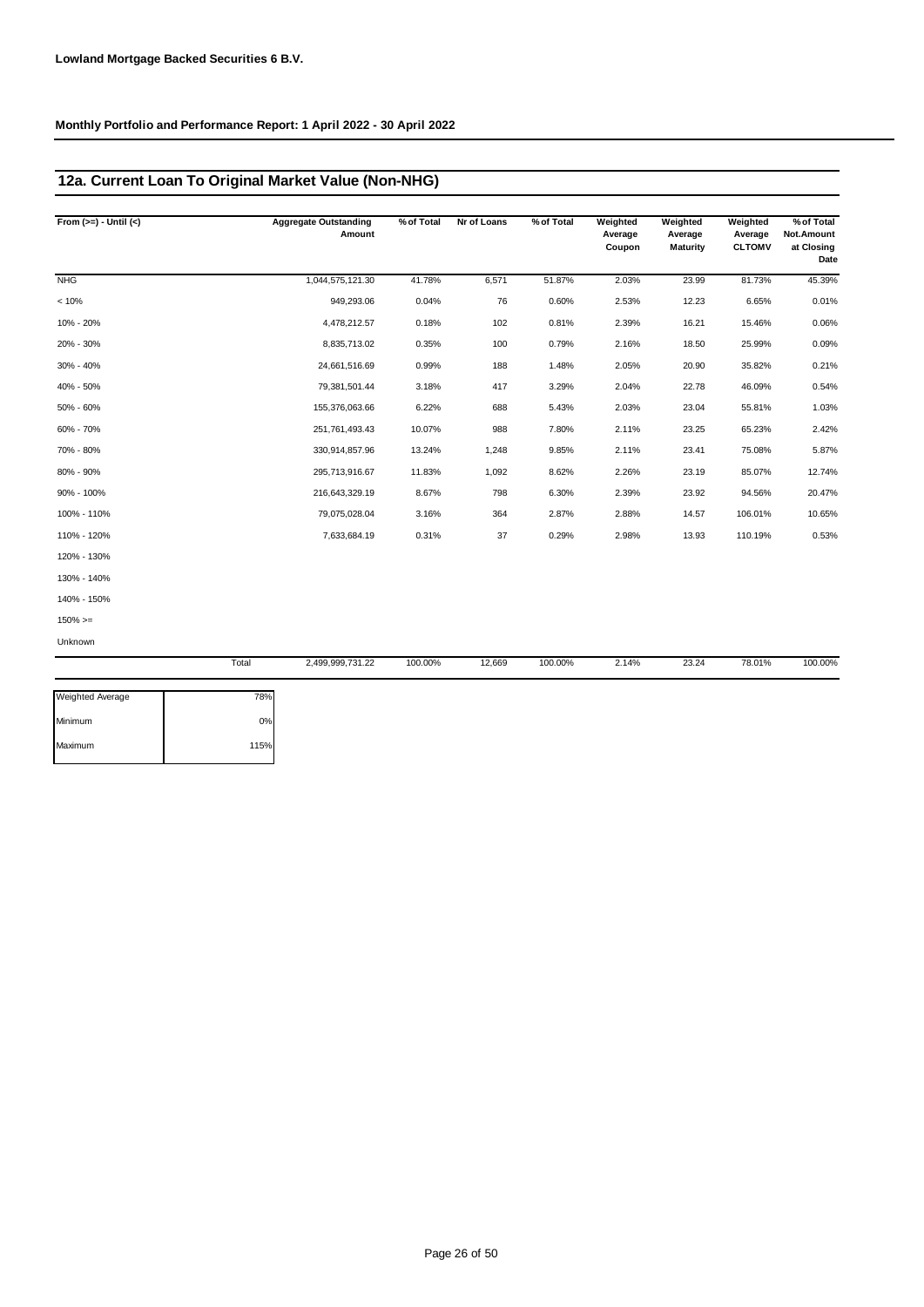## **12b. Current Loan To Original Market Value (NHG)**

| From $(>=) -$ Until $(<)$ |       | <b>Aggregate Outstanding</b><br>Amount | % of Total | Nr of Loans | % of Total | Weighted<br>Average<br>Coupon | Weighted<br>Average<br><b>Maturity</b> | Weighted<br>Average<br><b>CLTOMV</b> | % of Total<br>Not.Amount<br>at Closing<br>Date |
|---------------------------|-------|----------------------------------------|------------|-------------|------------|-------------------------------|----------------------------------------|--------------------------------------|------------------------------------------------|
| Non-NHG                   |       | 1,455,424,609.92                       | 58.22%     | 6,098       | 48.13%     | 2.22%                         | 22.71                                  | 75.34%                               | 54.61%                                         |
| < 10%                     |       | 311,304.37                             | 0.01%      | 31          | 0.24%      | 2.27%                         | 14.25                                  | 6.81%                                | 0.00%                                          |
| 10% - 20%                 |       | 1,334,857.02                           | 0.05%      | 36          | 0.28%      | 2.61%                         | 15.31                                  | 15.12%                               | 0.02%                                          |
| 20% - 30%                 |       | 3,140,065.43                           | 0.13%      | 51          | 0.40%      | 2.40%                         | 16.62                                  | 25.65%                               | 0.00%                                          |
| 30% - 40%                 |       | 9,359,766.75                           | 0.37%      | 102         | 0.81%      | 2.35%                         | 19.10                                  | 35.99%                               | 0.02%                                          |
| 40% - 50%                 |       | 25,952,217.22                          | 1.04%      | 219         | 1.73%      | 2.23%                         | 21.50                                  | 46.37%                               | 0.06%                                          |
| 50% - 60%                 |       | 50,039,545.38                          | 2.00%      | 362         | 2.86%      | 2.06%                         | 22.39                                  | 55.59%                               | 0.20%                                          |
| 60% - 70%                 |       | 91,008,704.59                          | 3.64%      | 631         | 4.98%      | 2.06%                         | 23.06                                  | 65.46%                               | 0.74%                                          |
| 70% - 80%                 |       | 163,317,763.17                         | 6.53%      | 1,061       | 8.37%      | 2.07%                         | 23.42                                  | 75.32%                               | 2.64%                                          |
| 80% - 90%                 |       | 423,642,587.94                         | 16.95%     | 2,693       | 21.26%     | 2.09%                         | 24.17                                  | 86.23%                               | 6.59%                                          |
| 90% - 100%                |       | 259,814,234.86                         | 10.39%     | 1,300       | 10.26%     | 1.84%                         | 25.63                                  | 93.98%                               | 32.31%                                         |
| 100% - 110%               |       | 16,654,074.57                          | 0.67%      | 85          | 0.67%      | 2.14%                         | 18.41                                  | 104.40%                              | 2.80%                                          |
| 110% - 120%               |       |                                        |            |             |            |                               |                                        |                                      |                                                |
| 120% - 130%               |       |                                        |            |             |            |                               |                                        |                                      |                                                |
| 130% - 140%               |       |                                        |            |             |            |                               |                                        |                                      |                                                |
| 140% - 150%               |       |                                        |            |             |            |                               |                                        |                                      |                                                |
| $150\%>=$                 |       |                                        |            |             |            |                               |                                        |                                      |                                                |
| Unknown                   |       |                                        |            |             |            |                               |                                        |                                      |                                                |
|                           | Total | 2,499,999,731.22                       | 100.00%    | 12,669      | 100.00%    | 2.14%                         | 23.24                                  | 78.01%                               | 100.00%                                        |

| <b>Weighted Average</b> | 78%  |
|-------------------------|------|
| Minimum                 | 0%   |
| Maximum                 | 115% |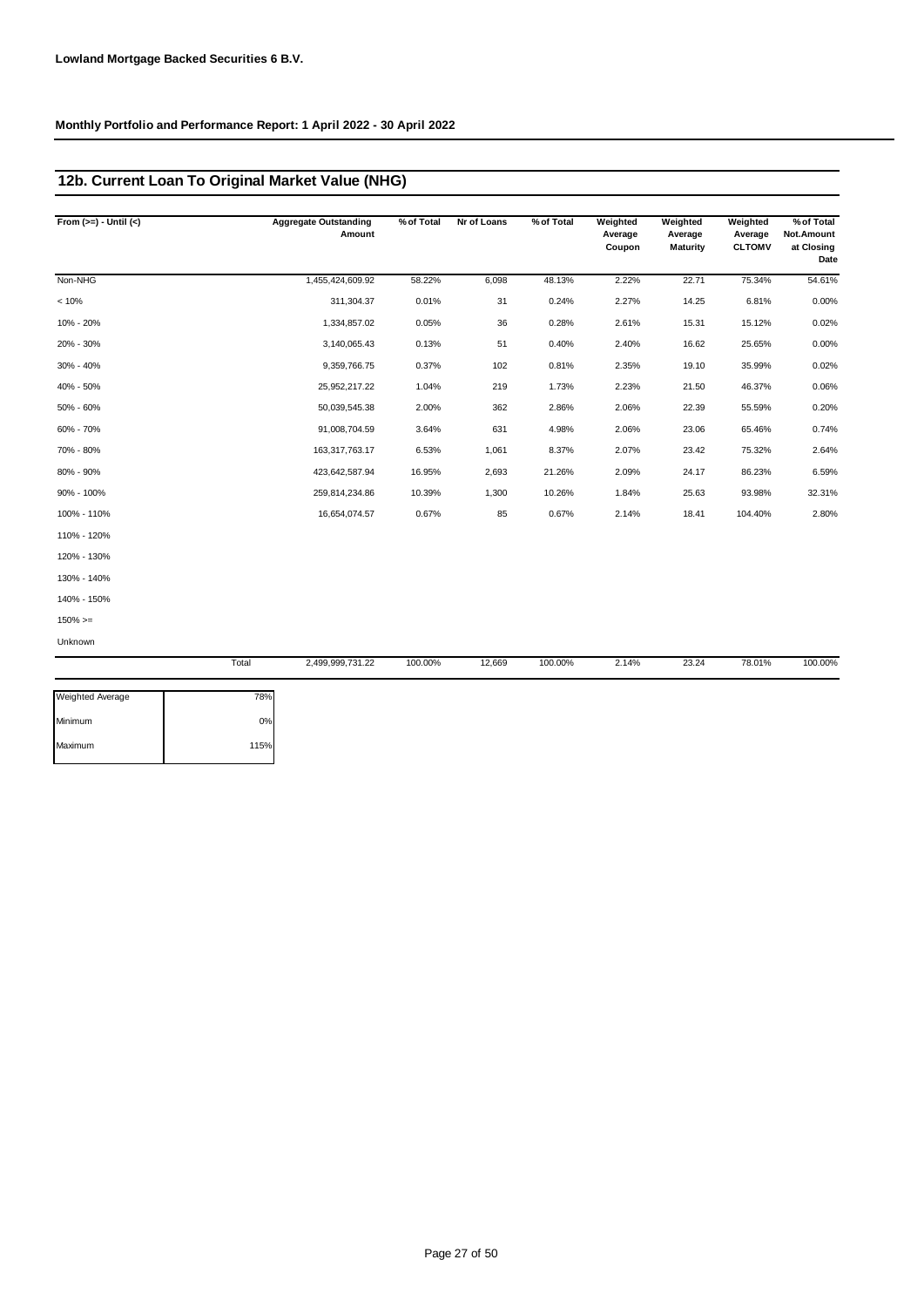## **13a. Current Loan To Indexed Market Value (Non-NHG)**

| From $(>=) -$ Until $(<)$ |       | <b>Aggregate Outstanding</b><br>Amount | % of Total | Nr of Loans | % of Total | Weighted<br>Average | Weighted<br>Average | Weighted<br>Average | % of Total<br>Not.Amount |
|---------------------------|-------|----------------------------------------|------------|-------------|------------|---------------------|---------------------|---------------------|--------------------------|
|                           |       |                                        |            |             |            | Coupon              | <b>Maturity</b>     | <b>CLTOMV</b>       | at Closing<br>Date       |
| <b>NHG</b>                |       | 1,044,575,121.30                       | 41.78%     | 6,571       | 51.87%     | 2.03%               | 23.99               | 81.73%              | 45.39%                   |
| < 10%                     |       | 3,235,751.92                           | 0.13%      | 140         | 1.11%      | 2.36%               | 13.91               | 11.54%              | 0.02%                    |
| 10% - 20%                 |       | 9,593,844.49                           | 0.38%      | 133         | 1.05%      | 2.32%               | 15.91               | 25.39%              | 0.06%                    |
| 20% - 30%                 |       | 35,763,273.21                          | 1.43%      | 277         | 2.19%      | 2.16%               | 19.60               | 39.22%              | 0.12%                    |
| 30% - 40%                 |       | 106,926,742.02                         | 4.28%      | 577         | 4.55%      | 2.20%               | 20.95               | 52.68%              | 0.22%                    |
| 40% - 50%                 |       | 285,383,808.17                         | 11.42%     | 1,233       | 9.73%      | 2.16%               | 22.33               | 64.63%              | 0.76%                    |
| 50% - 60%                 |       | 460,598,114.33                         | 18.42%     | 1,769       | 13.96%     | 2.25%               | 23.00               | 77.43%              | 1.51%                    |
| 60% - 70%                 |       | 374, 121, 751.20                       | 14.96%     | 1,360       | 10.73%     | 2.26%               | 23.05               | 84.60%              | 4.01%                    |
| 70% - 80%                 |       | 144,696,136.31                         | 5.79%      | 505         | 3.99%      | 2.19%               | 23.28               | 91.61%              | 9.98%                    |
| 80% - 90%                 |       | 29,434,460.56                          | 1.18%      | 90          | 0.71%      | 1.89%               | 27.26               | 93.82%              | 17.06%                   |
| 90% - 100%                |       | 5,354,759.68                           | 0.21%      | 13          | 0.10%      | 1.79%               | 26.09               | 98.22%              | 15.98%                   |
| 100% - 110%               |       | 315,968.03                             | 0.01%      | 1           | 0.01%      | 2.11%               | 28.67               | 108.95%             | 3.81%                    |
| 110% - 120%               |       |                                        |            |             |            |                     |                     |                     | 1.06%                    |
| 120% - 130%               |       |                                        |            |             |            |                     |                     |                     |                          |
| 130% - 140%               |       |                                        |            |             |            |                     |                     |                     |                          |
| 140% - 150%               |       |                                        |            |             |            |                     |                     |                     |                          |
| $150\%>=$                 |       |                                        |            |             |            |                     |                     |                     |                          |
| Unknown                   |       |                                        |            |             |            |                     |                     |                     |                          |
|                           | Total | 2,499,999,731.22                       | 100.00%    | 12,669      | 100.00%    | 2.14%               | 23.24               | 78.01%              | 100.00%                  |

| Weighted Average | 56%  |
|------------------|------|
| Minimum          | 0%   |
| Maximum          | 109% |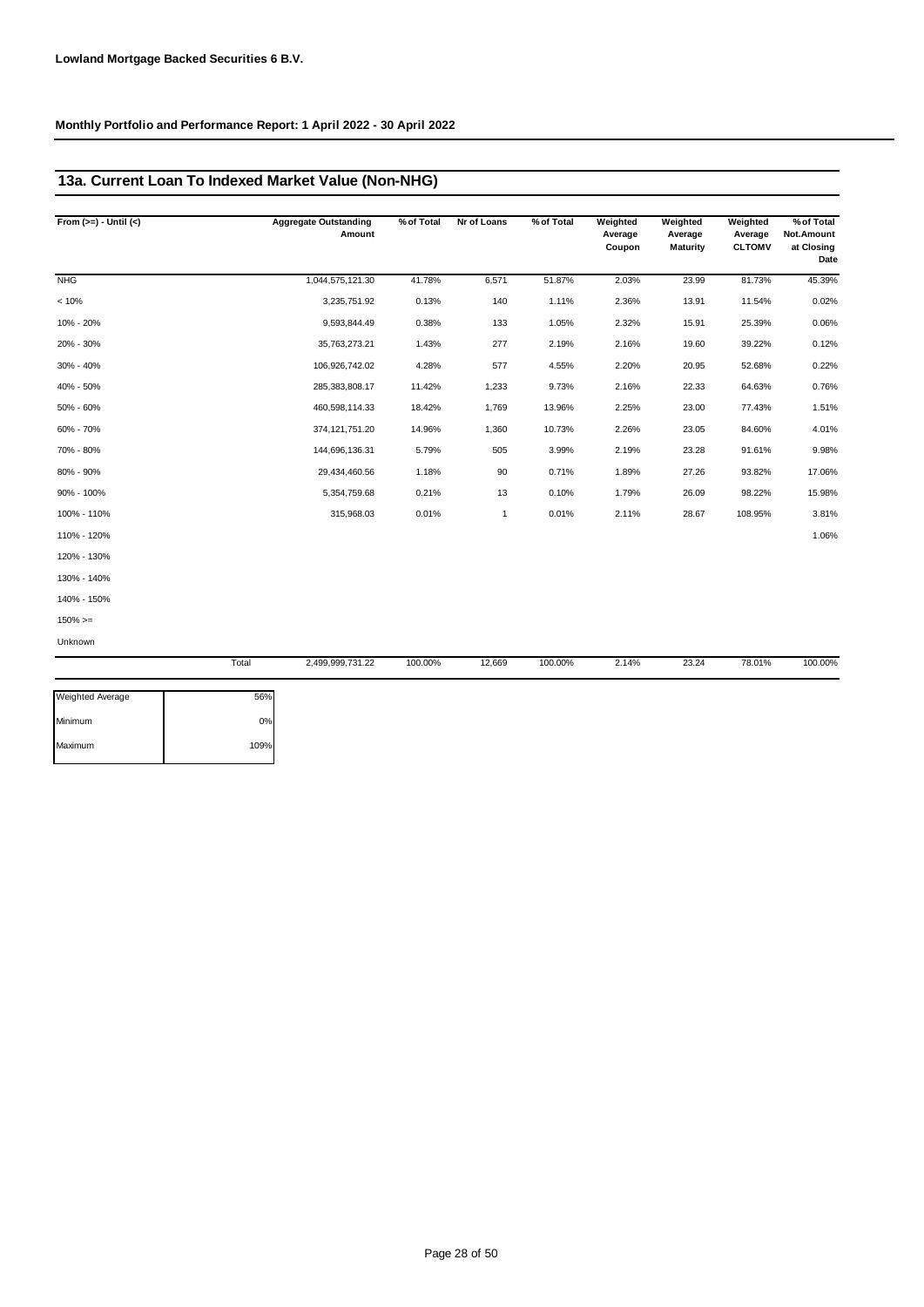## **13b. Current Loan To Indexed Market Value (NHG)**

| From $(>=) -$ Until $(<)$ |       | <b>Aggregate Outstanding</b><br>Amount | % of Total | Nr of Loans | % of Total | Weighted<br>Average<br>Coupon | Weighted<br>Average<br><b>Maturity</b> | Weighted<br>Average<br><b>CLTOMV</b> | % of Total<br>Not.Amount<br>at Closing<br>Date |
|---------------------------|-------|----------------------------------------|------------|-------------|------------|-------------------------------|----------------------------------------|--------------------------------------|------------------------------------------------|
| Non-NHG                   |       | 1,455,424,609.92                       | 58.22%     | 6,098       | 48.13%     | 2.22%                         | 22.71                                  | 75.34%                               | 54.61%                                         |
| < 10%                     |       | 815,807.22                             | 0.03%      | 52          | 0.41%      | 2.60%                         | 13.67                                  | 10.37%                               | 0.01%                                          |
| 10% - 20%                 |       | 3,777,894.36                           | 0.15%      | 67          | 0.53%      | 2.65%                         | 15.07                                  | 24.81%                               | 0.01%                                          |
| 20% - 30%                 |       | 12,917,870.08                          | 0.52%      | 145         | 1.14%      | 2.33%                         | 18.38                                  | 40.67%                               | 0.01%                                          |
| 30% - 40%                 |       | 48,288,238.12                          | 1.93%      | 407         | 3.21%      | 2.34%                         | 20.12                                  | 55.80%                               | 0.04%                                          |
| 40% - 50%                 |       | 208,751,335.47                         | 8.35%      | 1,469       | 11.60%     | 2.34%                         | 22.58                                  | 73.37%                               | 0.12%                                          |
| 50% - 60%                 |       | 412,113,656.51                         | 16.48%     | 2,643       | 20.86%     | 2.08%                         | 23.87                                  | 83.78%                               | 0.50%                                          |
| 60% - 70%                 |       | 212,241,702.90                         | 8.49%      | 1,154       | 9.11%      | 1.89%                         | 24.75                                  | 87.68%                               | 2.53%                                          |
| 70% - 80%                 |       | 107,918,368.72                         | 4.32%      | 482         | 3.80%      | 1.54%                         | 26.89                                  | 92.27%                               | 7.77%                                          |
| 80% - 90%                 |       | 32,700,124.50                          | 1.31%      | 132         | 1.04%      | 1.29%                         | 28.55                                  | 96.12%                               | 17.63%                                         |
| 90% - 100%                |       | 5,050,123.42                           | 0.20%      | 20          | 0.16%      | 1.34%                         | 28.71                                  | 98.24%                               | 15.77%                                         |
| 100% - 110%               |       |                                        |            |             |            |                               |                                        |                                      | 0.89%                                          |
| 110% - 120%               |       |                                        |            |             |            |                               |                                        |                                      | 0.0011                                         |
| 120% - 130%               |       |                                        |            |             |            |                               |                                        |                                      |                                                |
| 130% - 140%               |       |                                        |            |             |            |                               |                                        |                                      |                                                |
| 140% - 150%               |       |                                        |            |             |            |                               |                                        |                                      |                                                |
| $150\%>=$                 |       |                                        |            |             |            |                               |                                        |                                      |                                                |
| Unknown                   |       |                                        |            |             |            |                               |                                        |                                      |                                                |
|                           | Total | 2.499.999.731.22                       | 100.00%    | 12,669      | 100.00%    | 2.14%                         | 23.24                                  | 78.01%                               | 100.00%                                        |

| <b>Weighted Average</b> | 56%  |
|-------------------------|------|
| Minimum                 | 0%   |
| Maximum                 | 109% |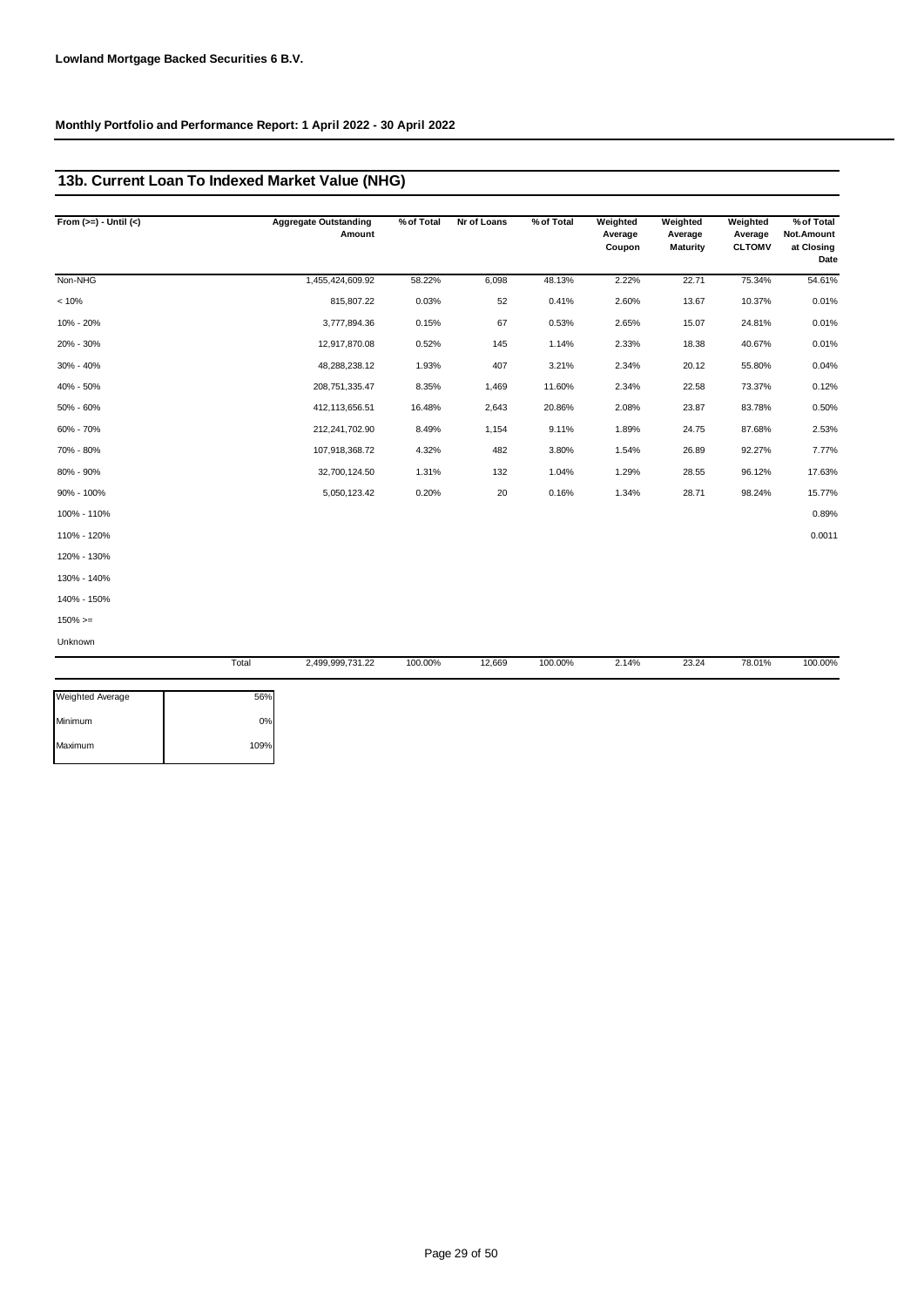## **14. Loanpart Coupon (interest rate bucket)**

| From $(>=) -$ Until $(<)$ |       | <b>Aggregate Outstanding</b><br>Amount | % of Total | Nr of<br>Loanparts | % of Total | Weighted<br>Average<br>Coupon | Weighted<br>Average<br><b>Maturity</b> | Weighted<br>Average<br><b>CLTOMV</b> | % of Total<br>Not.Amount<br>at Closing<br>Date |
|---------------------------|-------|----------------------------------------|------------|--------------------|------------|-------------------------------|----------------------------------------|--------------------------------------|------------------------------------------------|
| $< 0.50\%$                |       |                                        |            |                    |            |                               |                                        |                                      |                                                |
| $0.50\% - 1.00\%$         |       | 17,416,735.69                          | 0.70%      | 268                | 0.95%      | 0.91%                         | 24.99                                  | 74.46%                               |                                                |
| 1.00% - 1.50%             |       | 279,458,166.85                         | 11.18%     | 3,604              | 12.78%     | 1.29%                         | 24.93                                  | 76.00%                               | 0.07%                                          |
| 1.50% - 2.00%             |       | 1,047,112,134.25                       | 41.88%     | 11,693             | 41.47%     | 1.75%                         | 24.66                                  | 76.56%                               | 31.42%                                         |
| 2.00% - 2.50%             |       | 517,834,584.68                         | 20.71%     | 5,414              | 19.20%     | 2.22%                         | 22.84                                  | 79.70%                               | 25.37%                                         |
| 2.50% - 3.00%             |       | 357,636,152.54                         | 14.31%     | 3,963              | 14.05%     | 2.72%                         | 21.63                                  | 78.69%                               | 20.36%                                         |
| $3.00\% - 3.50\%$         |       | 162,815,018.81                         | 6.51%      | 1,800              | 6.38%      | 3.19%                         | 19.55                                  | 82.69%                               | 11.24%                                         |
| $3.50\% - 4.00\%$         |       | 66,760,055.49                          | 2.67%      | 760                | 2.70%      | 3.71%                         | 19.19                                  | 83.27%                               | 6.03%                                          |
| 4.00% - 4.50%             |       | 25,977,347.04                          | 1.04%      | 277                | 0.98%      | 4.11%                         | 19.03                                  | 80.92%                               | 2.13%                                          |
| 4.50% - 5.00%             |       | 10,356,703.50                          | 0.41%      | 156                | 0.55%      | 4.72%                         | 15.59                                  | 76.39%                               | 1.46%                                          |
| $5.00\% - 5.50\%$         |       | 5,496,865.15                           | 0.22%      | 107                | 0.38%      | 5.20%                         | 14.29                                  | 68.06%                               | 1.10%                                          |
| 5.50% - 6.00%             |       | 5,990,605.14                           | 0.24%      | 95                 | 0.34%      | 5.69%                         | 14.52                                  | 72.84%                               | 0.58%                                          |
| $6.00\% - 6.50\%$         |       | 2,383,721.94                           | 0.10%      | 47                 | 0.17%      | 6.15%                         | 13.07                                  | 59.72%                               | 0.20%                                          |
| 6.50% - 7.00%             |       | 459.284.58                             | 0.02%      | 9                  | 0.03%      | 6.74%                         | 10.96                                  | 49.59%                               | 0.03%                                          |
| $7.00\%>=$                |       | 302,355.56                             | 0.01%      | 6                  | 0.02%      | 7.43%                         | 12.29                                  | 43.81%                               | 0.01%                                          |
| Unknown                   |       |                                        |            |                    |            |                               |                                        |                                      |                                                |
|                           | Total | 2,499,999,731.22                       | 100.00%    | 28,199             | 100.00%    | 2.14%                         | 23.24                                  | 78.01%                               | 100.00%                                        |

| <b>Weighted Average</b> | 2.14% |
|-------------------------|-------|
| Minimum                 | 0.51% |
| Maximum                 | 8.30% |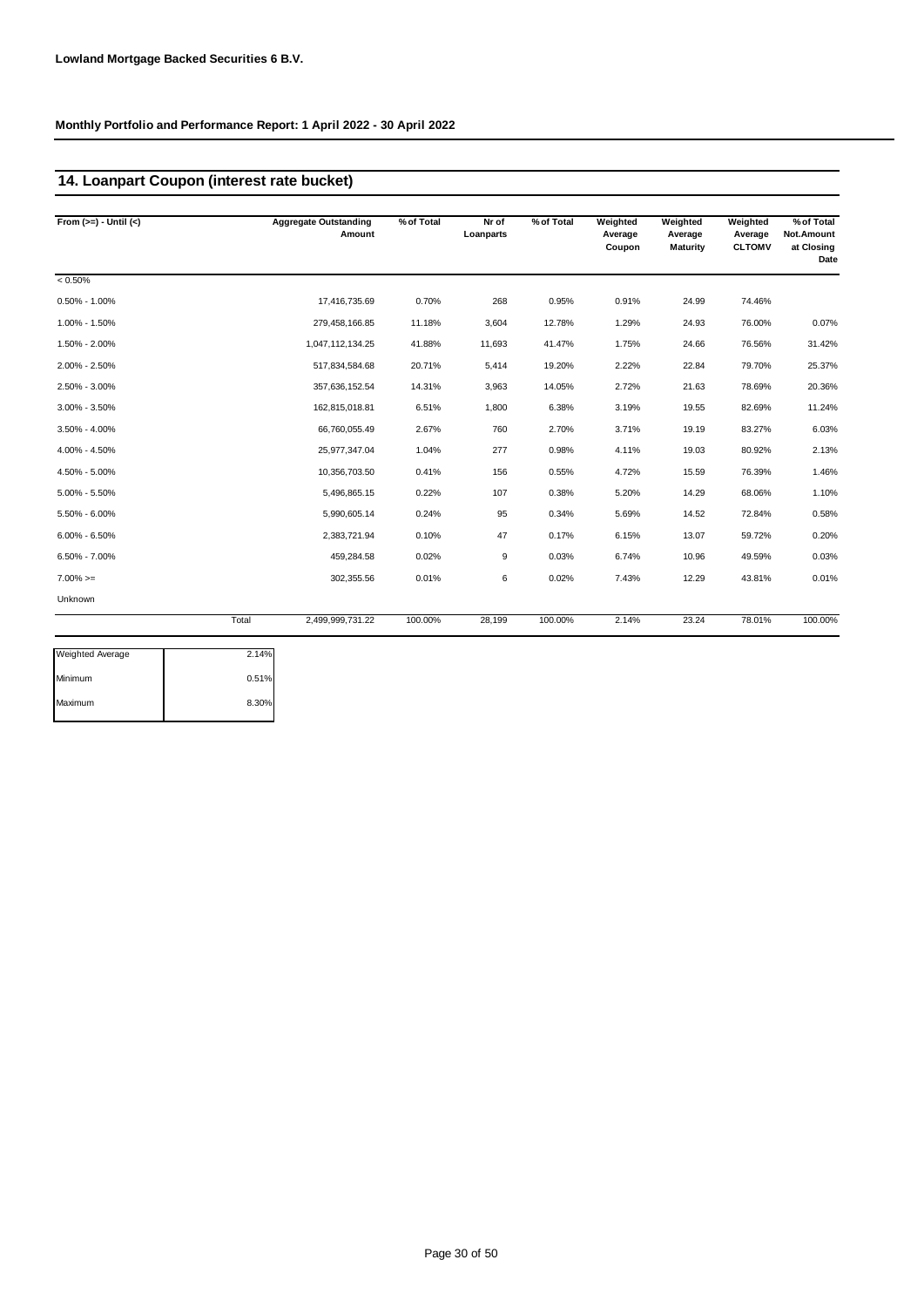# **15. Remaining Interest Rate Fixed Period**

| From $(>=) -$ Until $(<)$   | <b>Aggregate Outstanding</b><br>Amount | % of Total | Nr of<br>Loanparts | % of Total | Weighted<br>Average | Weighted<br>Average | Weighted<br>Average | % of Total<br>Not.Amount |
|-----------------------------|----------------------------------------|------------|--------------------|------------|---------------------|---------------------|---------------------|--------------------------|
|                             |                                        |            |                    |            | Coupon              | <b>Maturity</b>     | <b>CLTOMV</b>       | at Closing<br>Date       |
| $<$ 12 month(s)             | 76,033,744.72                          | 3.04%      | 1,088              | 3.86%      | 2.07%               | 16.14               | 79.91%              | 4.05%                    |
| 12 month(s) - 24 month(s)   | 32,683,101.03                          | 1.31%      | 451                | 1.60%      | 3.72%               | 19.07               | 77.85%              | 1.53%                    |
| $24$ month(s) - 36 month(s) | 63,891,556.16                          | 2.56%      | 853                | 3.02%      | 3.18%               | 19.53               | 76.42%              | 1.49%                    |
| $36$ month(s) - 48 month(s) | 144,225,570.10                         | 5.77%      | 1,743              | 6.18%      | 2.73%               | 18.52               | 79.50%              | 0.64%                    |
| $48$ month(s) - 60 month(s) | 310,939,149.00                         | 12.44%     | 3,555              | 12.61%     | 2.14%               | 21.21               | 79.18%              | 0.57%                    |
| 60 month(s) - $72$ month(s) | 455,214,215.67                         | 18.21%     | 4,830              | 17.13%     | 1.98%               | 23.88               | 79.21%              | 3.10%                    |
| 72 month(s) - 84 month(s)   | 280,067,210.27                         | 11.20%     | 3,001              | 10.64%     | 2.02%               | 24.37               | 76.08%              | 7.10%                    |
| $84$ month(s) - 96 month(s) | 108,927,911.50                         | 4.36%      | 1,291              | 4.58%      | 1.85%               | 23.25               | 78.40%              | 12.35%                   |
| 96 month(s) - 108 month(s)  | 184,485,123.43                         | 7.38%      | 2,002              | 7.10%      | 1.62%               | 24.82               | 79.18%              | 22.13%                   |
| 108 month(s) - 120 month(s) | 77,919,678.30                          | 3.12%      | 953                | 3.38%      | 1.77%               | 22.42               | 73.90%              | 29.08%                   |
| 120 month(s) - 132 month(s) | 37,447,014.96                          | 1.50%      | 408                | 1.45%      | 2.41%               | 22.56               | 75.42%              | 0.16%                    |
| 132 month(s) - 144 month(s) | 38,017,736.25                          | 1.52%      | 402                | 1.43%      | 2.19%               | 22.59               | 75.88%              | 0.70%                    |
| 144 month(s) - 156 month(s) | 12,398,870.83                          | 0.50%      | 148                | 0.52%      | 2.95%               | 21.65               | 77.58%              | 0.81%                    |
| 156 month(s) - 168 month(s) | 58,344,357.97                          | 2.33%      | 643                | 2.28%      | 2.63%               | 22.42               | 76.17%              | 1.26%                    |
| 168 month(s) - 180 month(s) | 94,507,265.92                          | 3.78%      | 1,014              | 3.60%      | 2.73%               | 23.16               | 75.54%              | 1.38%                    |
| 180 month(s) - 192 month(s) | 103,570,604.47                         | 4.14%      | 1,089              | 3.86%      | 2.80%               | 24.64               | 77.69%              | 0.04%                    |
| 192 month(s) - 204 month(s) | 55,497,467.69                          | 2.22%      | 625                | 2.22%      | 2.75%               | 24.88               | 75.01%              | 0.56%                    |
| 204 month(s) - 216 month(s) | 41,474,854.19                          | 1.66%      | 453                | 1.61%      | 2.12%               | 25.63               | 79.10%              | 3.49%                    |
| 216 month(s) - 228 month(s) | 194,001,467.69                         | 7.76%      | 2,080              | 7.38%      | 1.77%               | 26.94               | 80.46%              | 4.83%                    |
| 228 month(s) - 240 month(s) | 129,307,384.05                         | 5.17%      | 1,540              | 5.46%      | 1.54%               | 26.82               | 75.25%              | 4.72%                    |
| 240 month(s) - 252 month(s) | 1,045,447.02                           | 0.04%      | 30                 | 0.11%      | 2.24%               | 29.66               | 72.84%              | 0.00%                    |
| 252 month(s) - 264 month(s) |                                        |            |                    |            |                     |                     |                     |                          |
| 264 month(s) - 276 month(s) |                                        |            |                    |            |                     |                     |                     | 0.01%                    |
| 276 month(s) - 288 month(s) |                                        |            |                    |            |                     |                     |                     |                          |
| 288 month(s) - 300 month(s) |                                        |            |                    |            |                     |                     |                     |                          |
| 300 month(s) - 312 month(s) |                                        |            |                    |            |                     |                     |                     |                          |
| 312 month(s) - 324 month(s) |                                        |            |                    |            |                     |                     |                     |                          |
| 324 month(s) - 336 month(s) |                                        |            |                    |            |                     |                     |                     |                          |
| 336 month(s) - 348 month(s) |                                        |            |                    |            |                     |                     |                     |                          |
| 348 month(s) - 360 month(s) |                                        |            |                    |            |                     |                     |                     |                          |
| $360$ month(s) $>=$         |                                        |            |                    |            |                     |                     |                     |                          |
| Unknown                     |                                        |            |                    |            |                     |                     |                     |                          |

|                  | Total           | 2,499,999,731.22 | 100.00% | 28,199 | 100.00% | 2.14% | 23.24 | 78.01% | 100.00% |
|------------------|-----------------|------------------|---------|--------|---------|-------|-------|--------|---------|
| Weighted Average | 105.55 month(s) |                  |         |        |         |       |       |        |         |
| Minimum          | month(s)        |                  |         |        |         |       |       |        |         |
| Maximum          | 240 month(s)    |                  |         |        |         |       |       |        |         |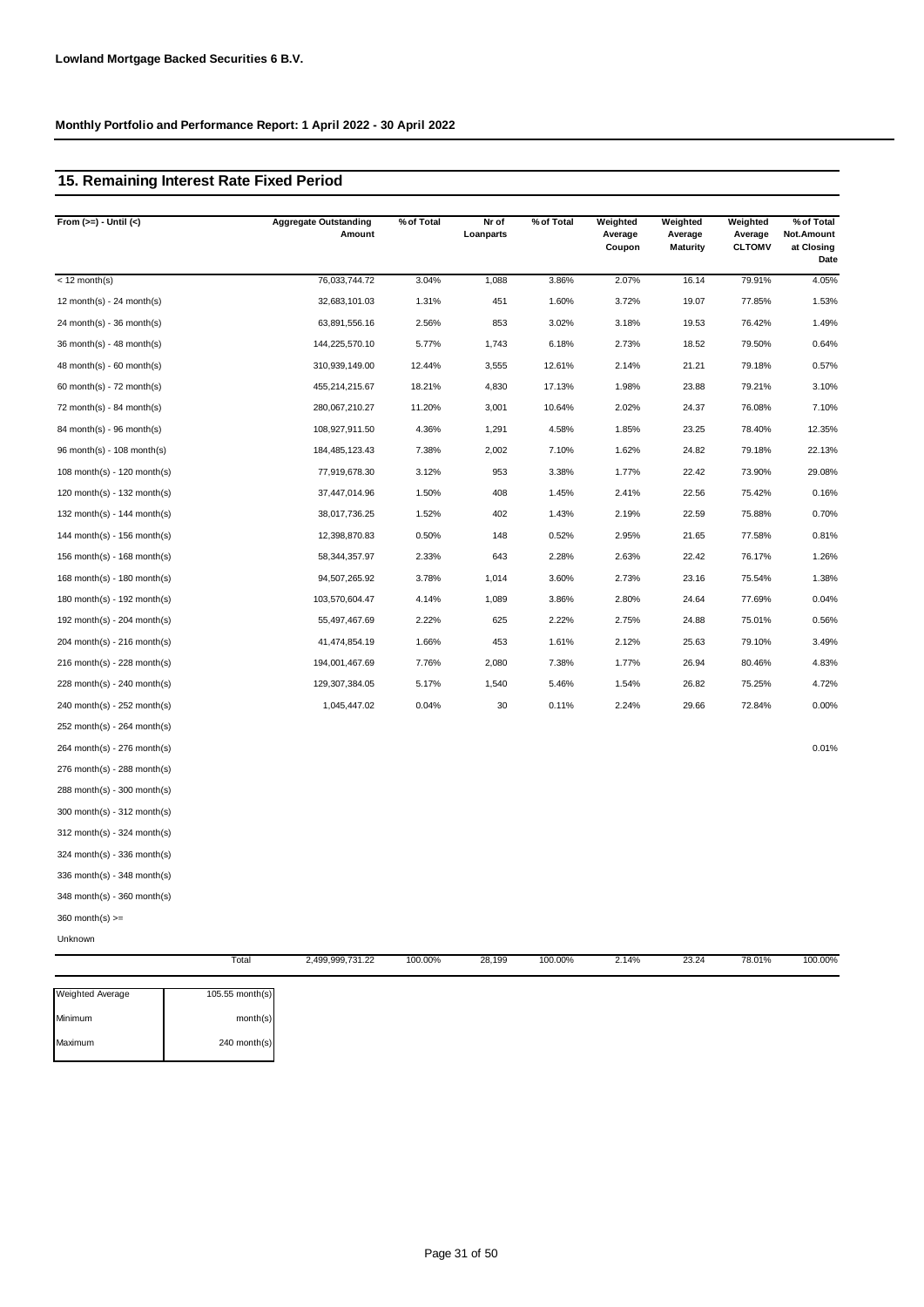## **16. Interest Payment Type**

| <b>Description</b>              |       | <b>Aggregate Outstanding</b><br>Amount | % of Total | Nr of<br>Loanparts | % of Total | Weighted<br>Average<br>Coupon | Weighted<br>Average<br><b>Maturity</b> | Weighted<br>Average<br><b>CLTOMV</b> | % of Total<br>Not.Amount<br>at Closing<br>Date |
|---------------------------------|-------|----------------------------------------|------------|--------------------|------------|-------------------------------|----------------------------------------|--------------------------------------|------------------------------------------------|
| Fixed Interest Rate Mortgage    |       | 2,462,609,987.54                       | 98.50%     | 27.690             | 98.19%     | 2.14%                         | 23.38                                  | 77.92%                               | 98.00%                                         |
| Floating Interest Rate Mortgage |       | 37,389,743.68                          | .50%       | 509                | 1.81%      | 1.85%                         | 14.33                                  | 83.66%                               | 2.00%                                          |
| Unknown                         |       |                                        |            |                    |            |                               |                                        |                                      |                                                |
|                                 | Total | 2,499,999,731.22                       | 100.00%    | 28.199             | 100.00%    | 2.14%                         | 23.24                                  | 78.01%                               | 100.00%                                        |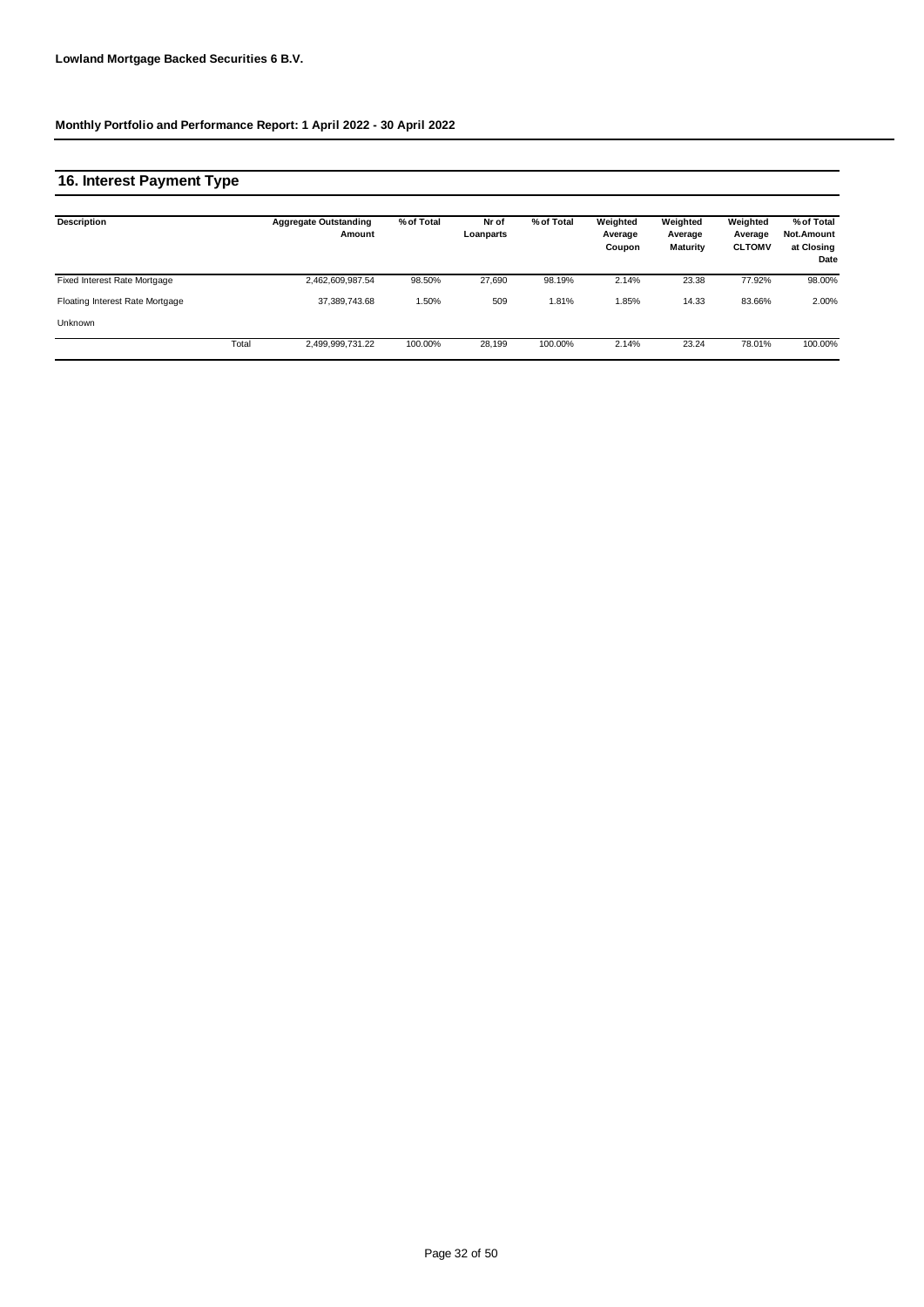## **17. Property Description**

| <b>Description</b> |       | <b>Aggregate Outstanding</b><br>Amount | % of Total | Nr of<br><b>Borrowers</b> | % of Total | Weighted<br>Average<br>Coupon | Weighted<br>Average<br><b>Maturity</b> | Weighted<br>Average<br><b>CLTOMV</b> | % of Total<br>Not.Amount<br>at Closing<br>Date |
|--------------------|-------|----------------------------------------|------------|---------------------------|------------|-------------------------------|----------------------------------------|--------------------------------------|------------------------------------------------|
| House              |       | 2,169,505,983.80                       | 86.78%     | 10,553                    | 83.30%     | 2.16%                         | 23.16                                  | 78.06%                               | 84.43%                                         |
| Apartment          |       | 326, 331, 331.53                       | 13.05%     | 2,085                     | 16.46%     | 1.98%                         | 23.83                                  | 77.93%                               | 15.47%                                         |
| Other              |       | 4.162.415.89                           | 0.17%      | 31                        | 0.24%      | 2.20%                         | 20.84                                  | 58.92%                               | 0.10%                                          |
|                    | Total | 2,499,999,731.22                       | 100.00%    | 12,669                    | 100.00%    | 2.14%                         | 23.24                                  | 78.01%                               | 100.00%                                        |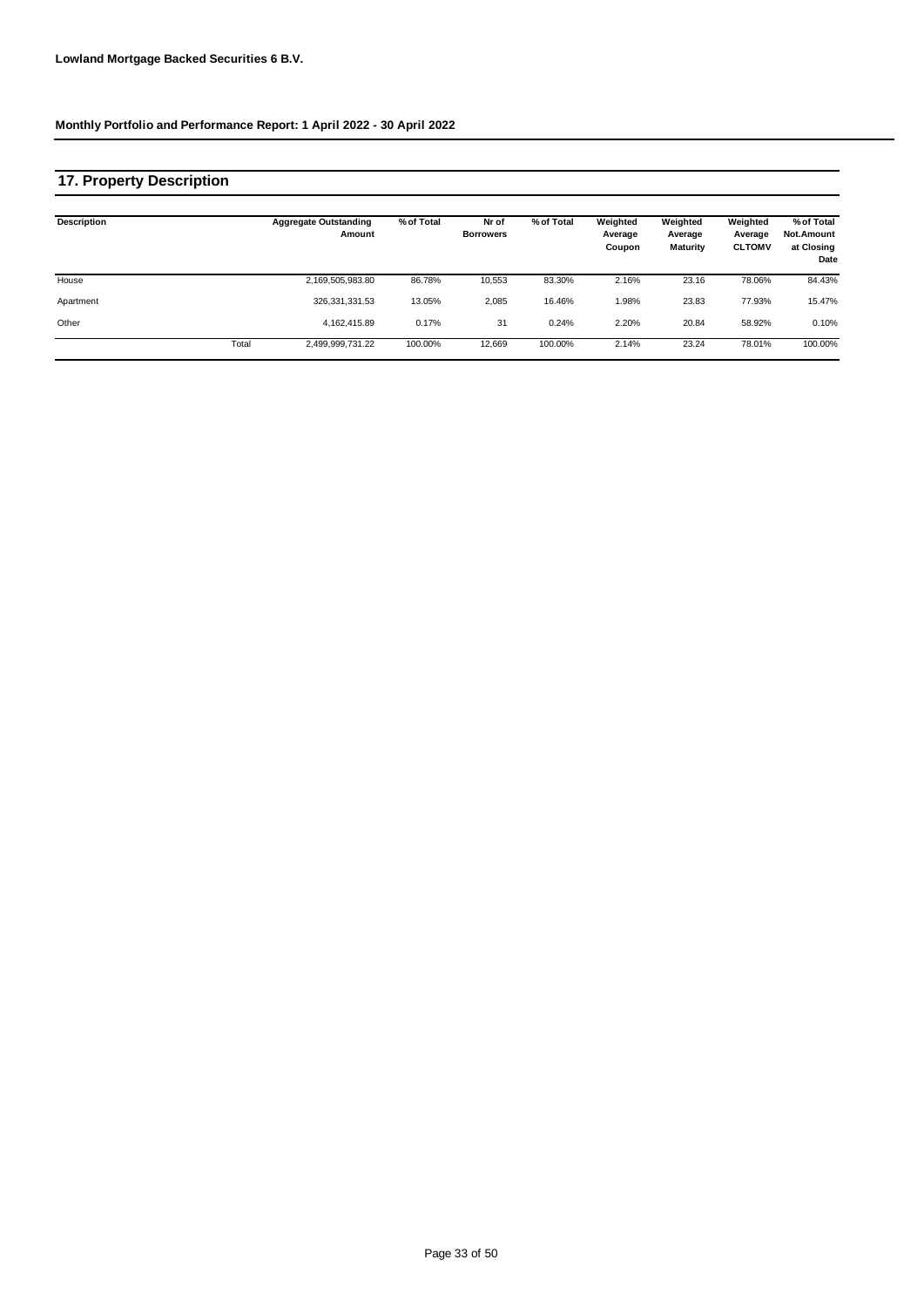# **18. Geographical Distribution (by province)**

| Province              |       | <b>Aggregate Outstanding</b><br>Amount | % of Total | Nr of Loans | % of Total | Weighted<br>Average<br>Coupon | Weighted<br>Average<br><b>Maturity</b> | Weighted<br>Average<br><b>CLTOMV</b> | % of Total<br>Not.Amount<br>at Closing |
|-----------------------|-------|----------------------------------------|------------|-------------|------------|-------------------------------|----------------------------------------|--------------------------------------|----------------------------------------|
|                       |       |                                        |            |             |            |                               |                                        |                                      | Date                                   |
| Drenthe               |       | 84,440,957.70                          | 3.38%      | 499         | 3.94%      | 2.24%                         | 23.15                                  | 82.22%                               | 3.27%                                  |
| Flevoland             |       | 91,186,207.42                          | 3.65%      | 493         | 3.89%      | 2.12%                         | 22.51                                  | 81.40%                               | 3.82%                                  |
| Friesland             |       | 63,821,778.24                          | 2.55%      | 376         | 2.97%      | 2.13%                         | 23.45                                  | 81.41%                               | 2.36%                                  |
| Gelderland            |       | 378,935,291.59                         | 15.16%     | 1,852       | 14.62%     | 2.16%                         | 23.23                                  | 78.32%                               | 15.79%                                 |
| Groningen             |       | 66,523,697.17                          | 2.66%      | 437         | 3.45%      | 2.18%                         | 22.39                                  | 80.40%                               | 2.51%                                  |
| Limburg               |       | 281,314,272.70                         | 11.25%     | 1,632       | 12.88%     | 2.32%                         | 22.02                                  | 78.90%                               | 10.57%                                 |
| Noord-Brabant         |       | 364,774,921.30                         | 14.59%     | 1,705       | 13.46%     | 2.13%                         | 23.59                                  | 78.20%                               | 15.32%                                 |
| Noord-Holland         |       | 340,068,240.08                         | 13.60%     | 1,485       | 11.72%     | 2.05%                         | 23.68                                  | 74.72%                               | 13.29%                                 |
| Overijssel            |       | 187,566,347.02                         | 7.50%      | 1,010       | 7.97%      | 2.18%                         | 23.21                                  | 79.61%                               | 8.08%                                  |
| Utrecht               |       | 167,220,846.08                         | 6.69%      | 761         | 6.01%      | 2.08%                         | 23.57                                  | 73.57%                               | 6.99%                                  |
| Zeeland               |       | 39,519,096.58                          | 1.58%      | 248         | 1.96%      | 2.21%                         | 22.44                                  | 76.90%                               | 1.45%                                  |
| Zuid-Holland          |       | 434,628,075.34                         | 17.39%     | 2,171       | 17.14%     | 2.05%                         | 23.67                                  | 78.30%                               | 16.55%                                 |
| Unknown/Not specified |       |                                        |            |             |            |                               |                                        |                                      | 0.00%                                  |
|                       | Total | 2,499,999,731.22                       | 100.00%    | 12,669      | 100.00%    | 2.14%                         | 23.24                                  | 78.01%                               | 100.00%                                |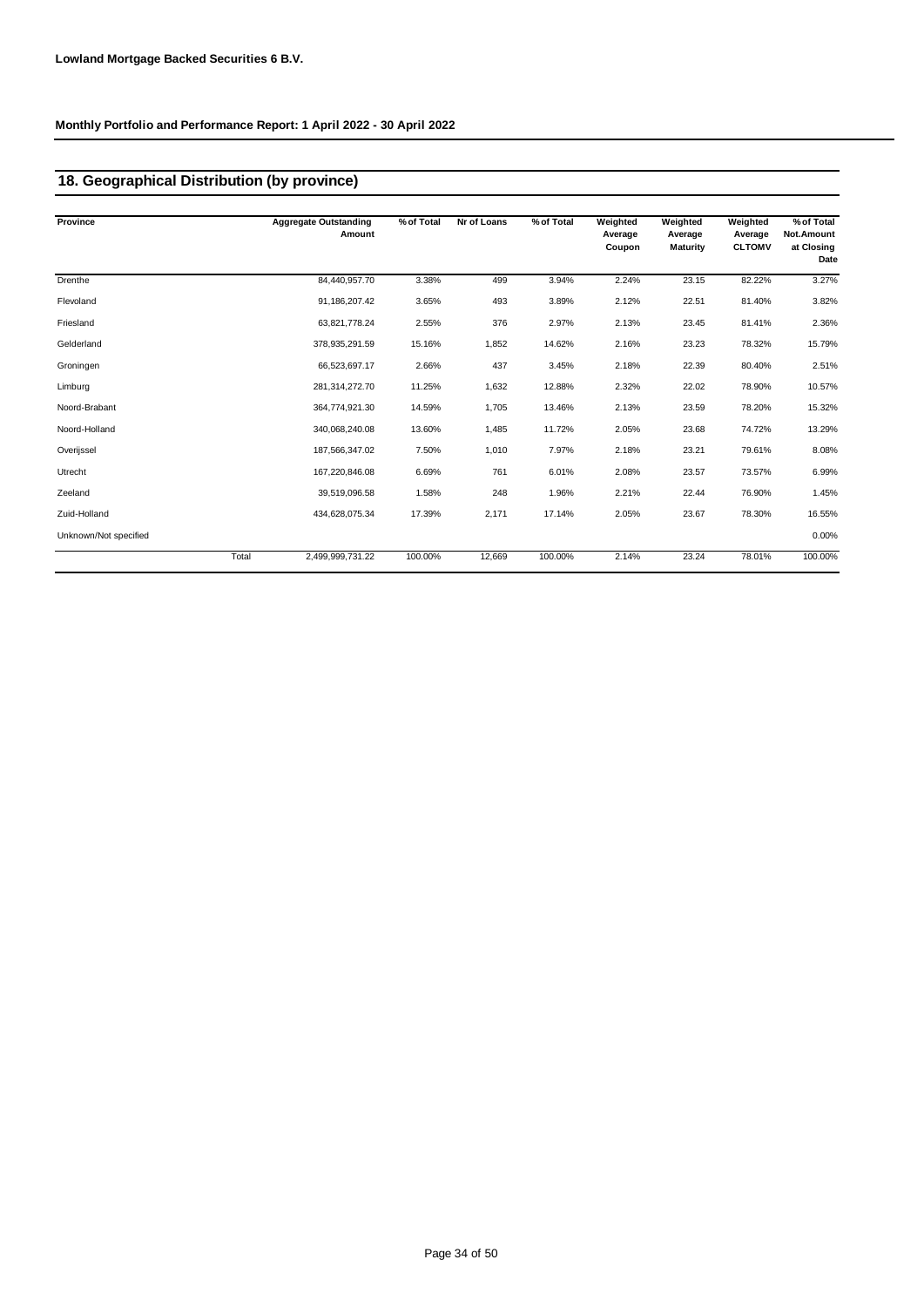# **19. Geographical Distribution (by economic region)**

| <b>Economic Region</b>                     | <b>Aggregate Outstanding</b><br>Amount | % of Total | Nr of Loans | % of Total | Weighted<br>Average<br>Coupon | Weighted<br>Average<br><b>Maturity</b> | Weighted<br>Average<br><b>CLTOMV</b> | % of Total<br>Not.Amount<br>at Closing<br>Date |
|--------------------------------------------|----------------------------------------|------------|-------------|------------|-------------------------------|----------------------------------------|--------------------------------------|------------------------------------------------|
| NL111 - Oost-Groningen                     | 19,604,766.13                          | 0.78%      | 138         | 1.09%      | 2.19%                         | 22.49                                  | 83.87%                               | 0.77%                                          |
| NL112 - Delfzijl en omgeving               | 6,093,177.55                           | 0.24%      | 41          | 0.32%      | 2.15%                         | 23.14                                  | 85.76%                               | 0.22%                                          |
| NL113- Overig Groningen                    | 40,825,753.49                          | 1.63%      | 258         | 2.04%      | 2.17%                         | 22.22                                  | 77.94%                               | 1.53%                                          |
| NL121- Noord-Friesland                     | 30,057,568.24                          | 1.20%      | 183         | 1.44%      | 2.13%                         | 23.99                                  | 81.58%                               | 1.00%                                          |
| NL122- Zuidwest-Friesland                  | 12,903,067.95                          | 0.52%      | 76          | 0.60%      | 2.09%                         | 23.18                                  | 80.32%                               | 0.52%                                          |
| NL123- Zuidoost-Friesland                  | 20,861,142.05                          | 0.83%      | 117         | 0.92%      | 2.16%                         | 22.84                                  | 81.83%                               | 0.84%                                          |
| NL131- Noord-Drenthe                       | 29,765,743.62                          | 1.19%      | 153         | 1.21%      | 2.28%                         | 23.61                                  | 80.75%                               | 0.88%                                          |
| NL132- Zuidoost-Drenthe                    | 34,997,025.48                          | 1.40%      | 229         | 1.81%      | 2.25%                         | 22.74                                  | 83.43%                               | 1.55%                                          |
| NL133- Zuidwest-Drenthe                    | 19,678,188.60                          | 0.79%      | 117         | 0.92%      | 2.15%                         | 23.16                                  | 82.28%                               | 0.84%                                          |
| NL211- Noord-Overijssel                    | 60,041,207.48                          | 2.40%      | 316         | 2.49%      | 2.13%                         | 23.04                                  | 79.06%                               | 2.53%                                          |
| NL212- Zuidwest-Overijssel                 | 23,844,731.61                          | 0.95%      | 130         | 1.03%      | 2.17%                         | 23.13                                  | 77.31%                               | 1.01%                                          |
| NL213- Twente                              | 103,680,407.93                         | 4.15%      | 564         | 4.45%      | 2.21%                         | 23.32                                  | 80.46%                               | 4.54%                                          |
| NL221- Veluwe                              | 105,118,652.17                         | 4.20%      | 484         | 3.82%      | 2.12%                         | 23.79                                  | 76.24%                               | 4.43%                                          |
| NL224- Zuidwest-Gelderland                 | 44,026,228.40                          | 1.76%      | 205         | 1.62%      | 2.13%                         | 23.83                                  | 79.73%                               | 1.67%                                          |
| NL225- Achterhoek                          | 86,493,915.11                          | 3.46%      | 442         | 3.49%      | 2.26%                         | 23.10                                  | 79.07%                               | 3.54%                                          |
| NL226- Arnhem/Nijmegen                     | 143,651,293.14                         | 5.75%      | 723         | 5.71%      | 2.13%                         | 22.71                                  | 78.94%                               | 6.17%                                          |
| NL230- Flevoland                           | 91,186,207.42                          | 3.65%      | 493         | 3.89%      | 2.12%                         | 22.51                                  | 81.40%                               | 3.82%                                          |
| NL310- Utrecht                             | 166,866,048.85                         | 6.67%      | 759         | 5.99%      | 2.08%                         | 23.56                                  | 73.56%                               | 6.97%                                          |
| NL321- Kop van Noord-Holland               | 42,669,048.42                          | 1.71%      | 238         | 1.88%      | 2.10%                         | 23.86                                  | 77.82%                               | 1.79%                                          |
| NL322- Alkmaar en omgeving                 | 35,293,534.46                          | 1.41%      | 172         | 1.36%      | 2.02%                         | 23.67                                  | 78.16%                               | 1.43%                                          |
| NL323- IJmond                              | 22,463,991.56                          | 0.90%      | 103         | 0.81%      | 1.98%                         | 24.01                                  | 76.55%                               | 0.76%                                          |
| NL324- Agglomeratie Haarlem                | 31,447,855.99                          | 1.26%      | 119         | 0.94%      | 2.05%                         | 23.41                                  | 71.91%                               | 1.14%                                          |
| NL325- Zaanstreek                          | 19,243,558.06                          | 0.77%      | 88          | 0.69%      | 1.98%                         | 24.13                                  | 81.46%                               | 0.61%                                          |
| NL326- Groot-Amsterdam                     | 150,260,726.77                         | 6.01%      | 607         | 4.79%      | 2.04%                         | 23.61                                  | 72.58%                               | 6.09%                                          |
| NL327- Het Gooi en Vechtstreek             | 38,689,524.82                          | 1.55%      | 158         | 1.25%      | 2.11%                         | 23.52                                  | 74.37%                               | 1.47%                                          |
| NL331- Agglomeratie Leiden en Bollenstreek | 60,289,305.00                          | 2.41%      | 255         | 2.01%      | 2.02%                         | 24.44                                  | 74.68%                               | 2.15%                                          |
| NL332- Agglomeratie 's-Gravenhage          | 99,179,618.43                          | 3.97%      | 478         | 3.77%      | 2.02%                         | 23.52                                  | 77.60%                               | 3.58%                                          |
| NL333- Delft en Westland                   | 23,376,844.33                          | 0.94%      | 116         | 0.92%      | 2.07%                         | 23.70                                  | 76.28%                               | 1.00%                                          |
| NL334- Oost-Zuid-Holland                   | 42,792,994.28                          | 1.71%      | 210         | 1.66%      | 2.05%                         | 24.18                                  | 78.00%                               | 1.58%                                          |
| NL335- Groot-Rijnmond                      | 152,597,370.59                         | 6.10%      | 804         | 6.35%      | 2.04%                         | 23.50                                  | 80.06%                               | 5.90%                                          |
| NL336- Zuidoost-Zuid-Holland               | 56,391,942.71                          | 2.26%      | 308         | 2.43%      | 2.19%                         | 23.17                                  | 79.71%                               | 2.32%                                          |
| NL341- Zeeuwsch-Vlaanderen                 | 12,685,506.85                          | 0.51%      | 90          | 0.71%      | 2.19%                         | 22.08                                  | 75.63%                               | 0.43%                                          |
| NL342- Overig Zeeland                      | 26,833,589.73                          | 1.07%      | 158         | 1.25%      | 2.22%                         | 22.61                                  | 77.50%                               | 1.01%                                          |
| NL411- West-Noord-Brabant                  | 85,249,990.71                          | 3.41%      | 408         | 3.22%      | 2.11%                         | 23.59                                  | 78.69%                               | 3.66%                                          |
| NL412- Midden-Noord-Brabant                | 64,335,290.50                          | 2.57%      | 313         | 2.47%      | 2.12%                         | 23.74                                  | 79.75%                               | 2.58%                                          |
| NL413- Noordoost-Noord-Brabant             | 109,582,599.15                         | 4.38%      | 494         | 3.90%      | 2.15%                         | 23.72                                  | 77.26%                               | 4.34%                                          |
| NL414- Zuidoost-Noord-Brabant              | 105,607,040.94                         | 4.22%      | 490         | 3.87%      | 2.14%                         | 23.36                                  | 77.82%                               | 4.72%                                          |
| NL421- Noord-Limburg                       | 69,859,929.94                          | 2.79%      | 373         | 2.94%      | 2.24%                         | 22.66                                  | 78.07%                               | 2.78%                                          |
| NL422- Midden-Limburg                      | 67,888,999.05                          | 2.72%      | 380         | 3.00%      | 2.34%                         | 22.58                                  | 77.43%                               | 2.37%                                          |
| NL423- Zuid-Limburg                        | 143,565,343.71                         | 5.74%      | 879         | 6.94%      | 2.34%                         | 21.44                                  | 80.01%                               | 5.43%                                          |
| Unknown/Not specified                      |                                        |            |             |            |                               |                                        |                                      | 0.02%                                          |
|                                            | Total<br>2,499,999,731.22              | 100.00%    | 12,669      | 100.00%    | 2.14%                         | 23.24                                  | 78.01%                               | 100.00%                                        |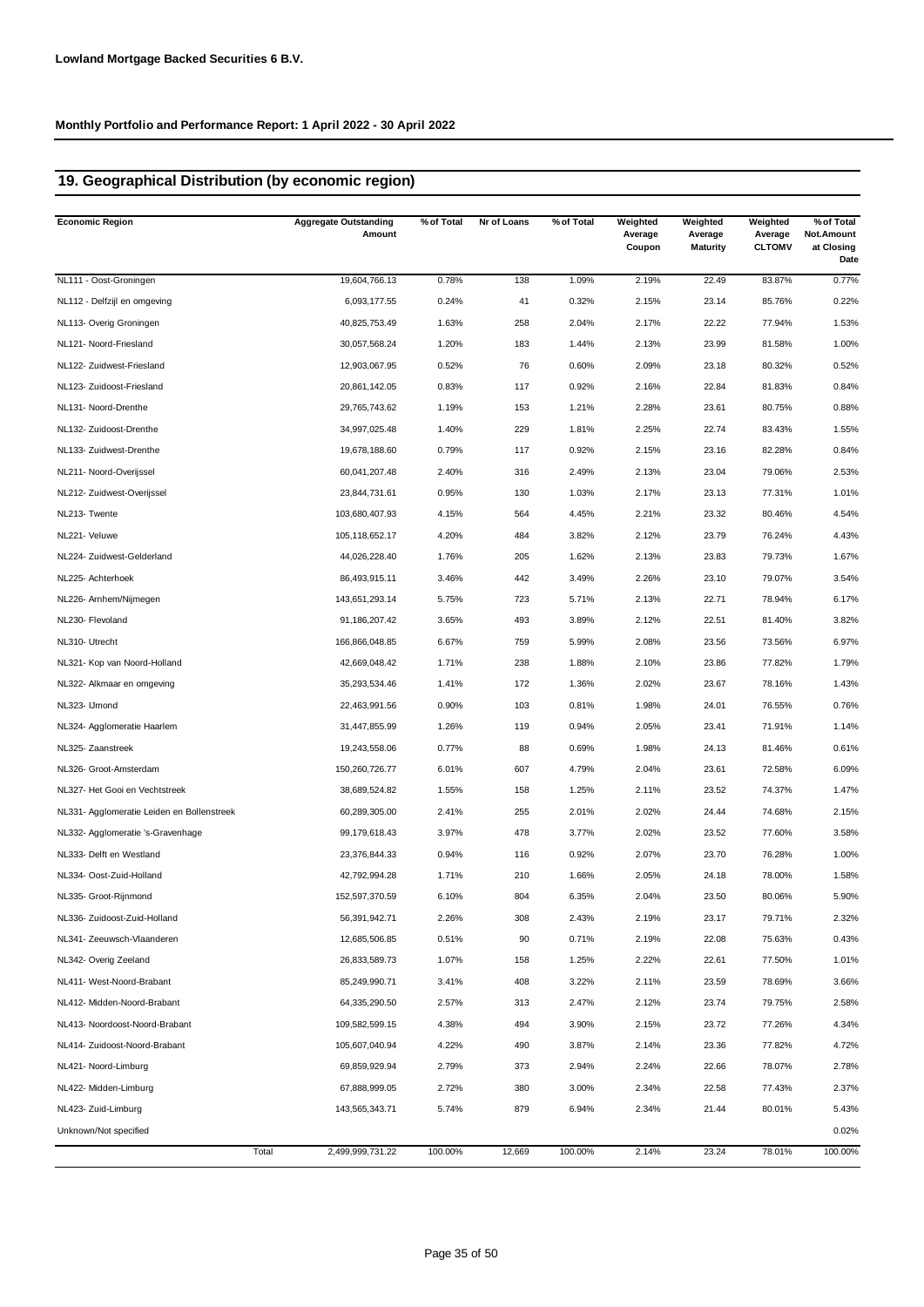## **20. Construction Deposits (% of net princ. amount)**

| From $(>=) -$ Until $(<)$ |       | <b>Aggregate Outstanding</b><br>Amount | % of Total | Nr of<br><b>Borrowers</b> | % of Total | Weighted<br>Average<br>Coupon | Weighted<br>Average<br><b>Maturity</b> | Weighted<br>Average<br><b>CLTOMV</b> | % of Total<br>Not.Amount<br>at Closing<br>Date |
|---------------------------|-------|----------------------------------------|------------|---------------------------|------------|-------------------------------|----------------------------------------|--------------------------------------|------------------------------------------------|
| 0%                        |       | 2,354,464,931.67                       | 94.18%     | 12,106                    | 95.56%     | 2.16%                         | 23.03                                  | 78.07%                               | 84.95%                                         |
| $0\% - 10\%$              |       | 108,371,159.20                         | 4.33%      | 421                       | 3.32%      | 1.66%                         | 26.91                                  | 79.28%                               | 11.67%                                         |
| 10% - 20%                 |       | 24,116,265.49                          | 0.96%      | 92                        | 0.73%      | 1.80%                         | 26.07                                  | 72.50%                               | 1.37%                                          |
| 20% - 30%                 |       | 5,600,378.20                           | 0.22%      | 22                        | 0.17%      | 1.70%                         | 27.05                                  | 68.40%                               | 0.56%                                          |
| 30% - 40%                 |       | 3,840,615.58                           | 0.15%      | 15                        | 0.12%      | 1.68%                         | 26.20                                  | 58.38%                               | 0.50%                                          |
| 40% - 50%                 |       | 1,233,364.03                           | 0.05%      | 4                         | 0.03%      | 1.51%                         | 27.17                                  | 81.66%                               | 0.30%                                          |
| 50% - 60%                 |       | 877,169.27                             | 0.04%      | 4                         | 0.03%      | 1.57%                         | 28.80                                  | 60.83%                               | 0.24%                                          |
| 60% - 70%                 |       | 640,484.51                             | 0.03%      | 2                         | 0.02%      | 1.66%                         | 21.13                                  | 76.69%                               | 0.22%                                          |
| 70% - 80%                 |       | 140,836.16                             | 0.01%      | 1                         | 0.01%      | 1.50%                         | 23.08                                  | 32.57%                               | 0.06%                                          |
| 80% - 90%                 |       | 614,527.11                             | 0.02%      | 1                         | 0.01%      | 1.36%                         | 28.33                                  | 75.40%                               | 0.05%                                          |
| 90% - 100%                |       | 100,000.00                             | 0.00%      | 1                         | 0.01%      | 1.58%                         | 29.25                                  | 23.53%                               | 0.06%                                          |
| $100\% >$                 |       |                                        |            |                           |            |                               |                                        |                                      | 0.01%                                          |
|                           | Total | 2,499,999,731.22                       | 100.00%    | 12,669                    | 100.00%    | 2.14%                         | 23.24                                  | 78.01%                               | 100.00%                                        |

| <b>Weighted Average</b> | 0%   |
|-------------------------|------|
| Minimum                 | 0%   |
| Maximum                 | 100% |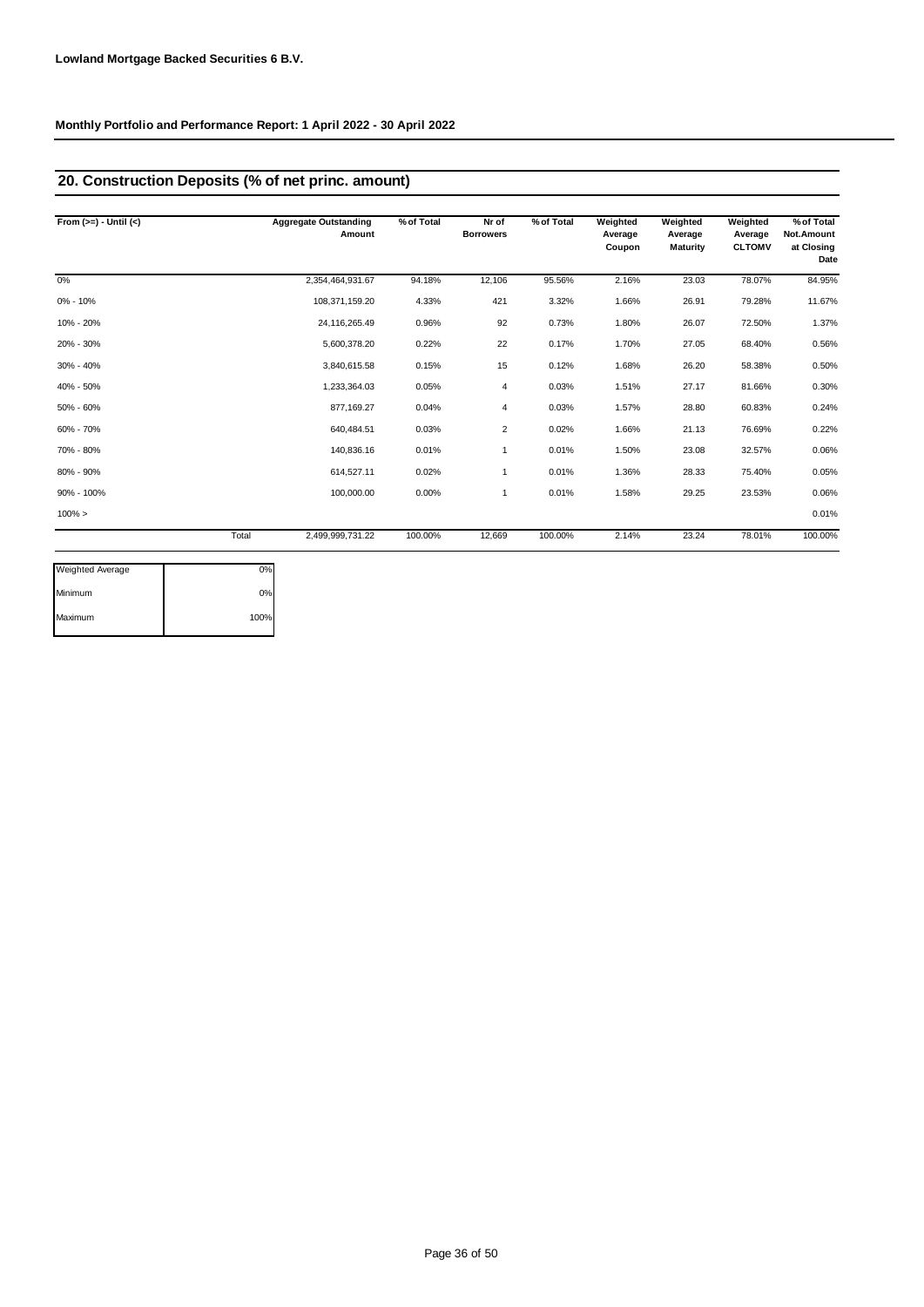| 21. Occupancy      |       |                                        |            |                           |            |                               |                                        |                                      |                                                |
|--------------------|-------|----------------------------------------|------------|---------------------------|------------|-------------------------------|----------------------------------------|--------------------------------------|------------------------------------------------|
| <b>Description</b> |       | <b>Aggregate Outstanding</b><br>Amount | % of Total | Nr of<br><b>Borrowers</b> | % of Total | Weighted<br>Average<br>Coupon | Weighted<br>Average<br><b>Maturity</b> | Weighted<br>Average<br><b>CLTOMV</b> | % of Total<br>Not.Amount<br>at Closing<br>Date |
| Owner Occupied     |       | 2,499,999,731.22                       | 100.00%    | 12,669                    | 100.00%    | 2.14%                         | 23.24                                  | 78.01%                               | 100.00%                                        |
| Buy-to-let         |       |                                        |            |                           |            |                               |                                        |                                      |                                                |
| Unknown            |       |                                        |            |                           |            |                               |                                        |                                      |                                                |
|                    | Total | 2,499,999,731.22                       | 100.00%    | 12,669                    | 100.00%    | 2.14%                         | 23.24                                  | 78.01%                               | 100.00%                                        |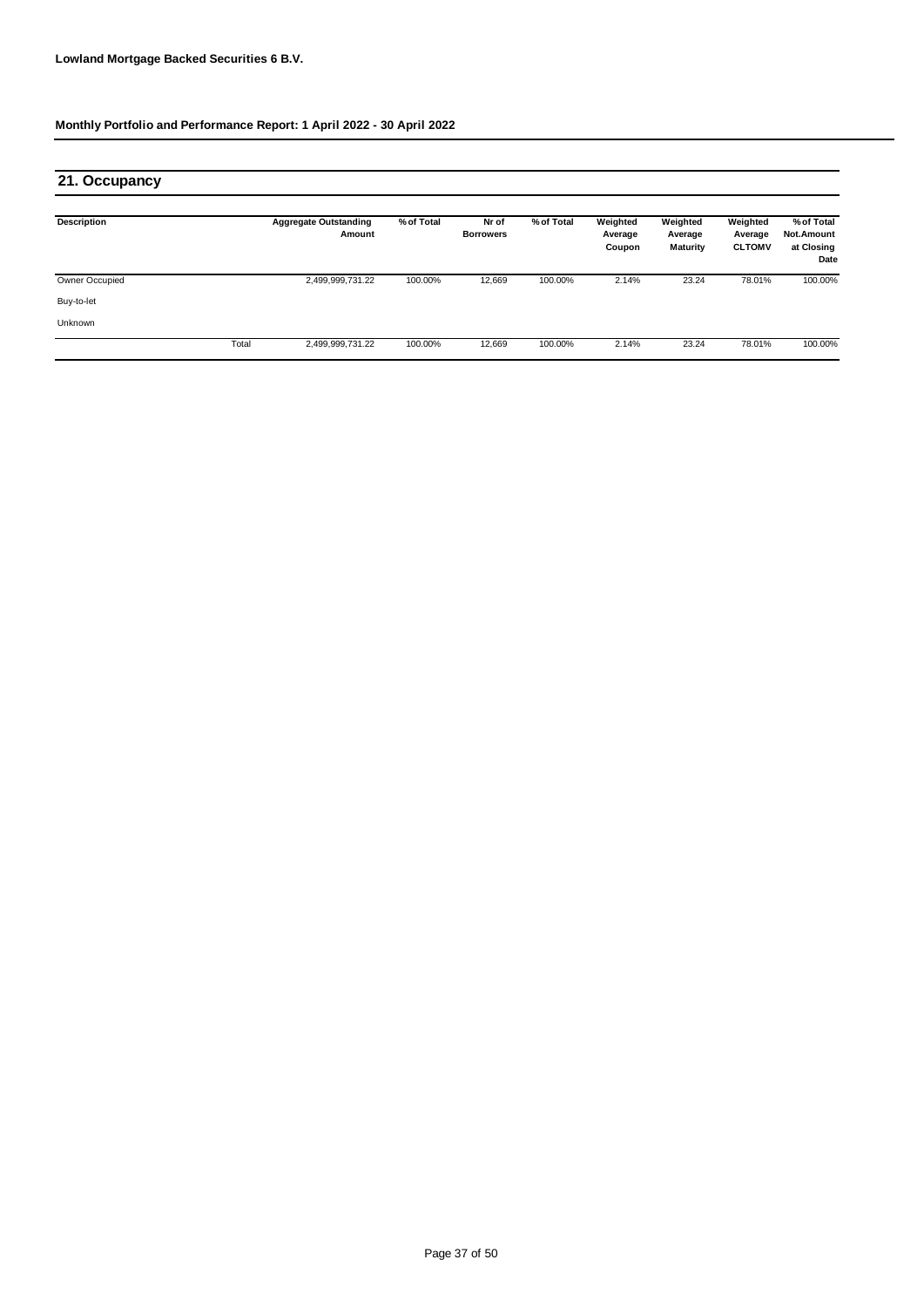## **22. Employment Status Borrower**

| <b>Description</b> |       | <b>Aggregate Outstanding</b><br>Amount | % of Total | Nr of<br><b>Borrowers</b> | % of Total | Weighted<br>Average<br>Coupon | Weighted<br>Average<br><b>Maturity</b> | Weighted<br>Average<br><b>CLTOMV</b> | % of Total<br><b>Not.Amount</b><br>at Closing<br>Date |
|--------------------|-------|----------------------------------------|------------|---------------------------|------------|-------------------------------|----------------------------------------|--------------------------------------|-------------------------------------------------------|
| Employed           |       | 2,403,745,136.14                       | 96.15%     | 12,260                    | 96.77%     | 2.14%                         | 23.25                                  | 78.24%                               | 95.31%                                                |
| Self Employed      |       | 62,665,295.11                          | 2.51%      | 203                       | 1.60%      | 2.13%                         | 24.48                                  | 72.18%                               | 2.98%                                                 |
| Other              |       | 22,496,819.65                          | 0.90%      | 151                       | 1.19%      | 2.13%                         | 21.98                                  | 69.07%                               | 0.57%                                                 |
| Unknown            |       | 11,092,480.32                          | 0.44%      | 55                        | 0.43%      | 2.48%                         | 17.42                                  | 79.50%                               | 1.15%                                                 |
| Null values        |       |                                        |            |                           |            |                               |                                        |                                      |                                                       |
|                    | Total | 2,499,999,731.22                       | 100.00%    | 12,669                    | 100.00%    | 2.14%                         | 23.24                                  | 78.01%                               | 100.00%                                               |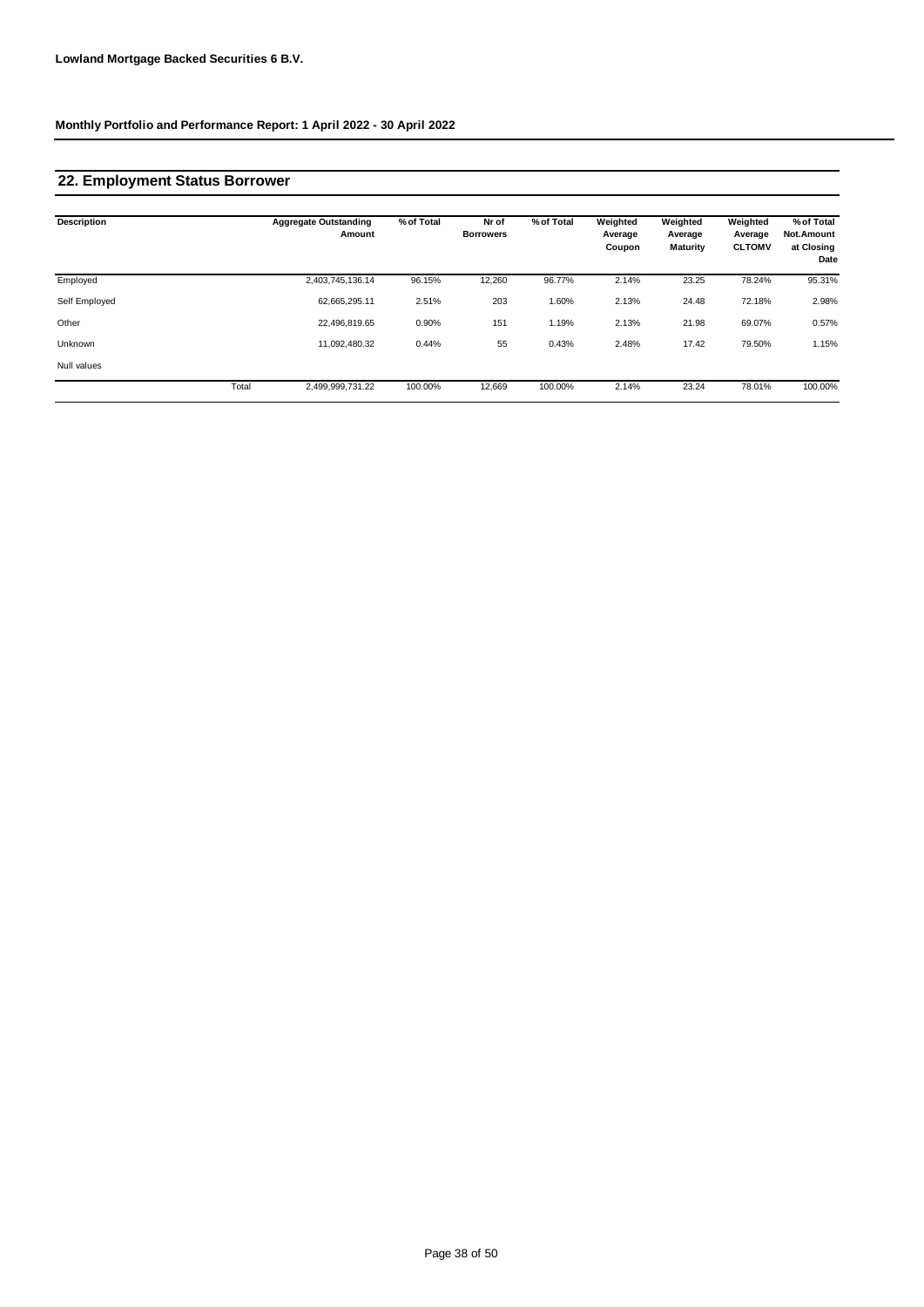#### **23. Loan To Income**

| From $(>=) -$ Until $(<)$ |       | <b>Aggregate Outstanding</b><br>Amount | % of Total | Nr of<br><b>Borrowers</b> | % of Total | Weighted<br>Average<br>Coupon | Weighted<br>Average<br><b>Maturity</b> | Weighted<br>Average<br><b>CLTOMV</b> | % of Total<br>Not.Amount<br>at Closing<br>Date |
|---------------------------|-------|----------------------------------------|------------|---------------------------|------------|-------------------------------|----------------------------------------|--------------------------------------|------------------------------------------------|
| Self Certified (main)     |       |                                        |            |                           |            |                               |                                        |                                      | 0.03%                                          |
| < 0.5                     |       | 5,850,228.74                           | 0.23%      | 146                       | 1.15%      | 1.94%                         | 21.39                                  | 59.26%                               | 0.03%                                          |
| $0.5 - 1.0$               |       | 8,330,857.03                           | 0.33%      | 148                       | 1.17%      | 2.31%                         | 16.60                                  | 30.04%                               | 0.17%                                          |
| $1.0 - 1.5$               |       | 23,203,321.28                          | 0.93%      | 247                       | 1.95%      | 2.36%                         | 18.00                                  | 45.17%                               | 0.27%                                          |
| $1.5 - 2.0$               |       | 56,105,444.46                          | 2.24%      | 409                       | 3.23%      | 2.28%                         | 20.31                                  | 59.42%                               | 1.05%                                          |
| $2.0 - 2.5$               |       | 126,280,379.90                         | 5.05%      | 793                       | 6.26%      | 2.25%                         | 21.77                                  | 66.89%                               | 2.72%                                          |
| $2.5 - 3.0$               |       | 242,052,215.39                         | 9.68%      | 1,353                     | 10.68%     | 2.23%                         | 22.60                                  | 73.11%                               | 6.16%                                          |
| $3.0 - 3.5$               |       | 392,109,511.88                         | 15.68%     | 2,038                     | 16.09%     | 2.18%                         | 23.36                                  | 77.10%                               | 11.94%                                         |
| $3.5 - 4.0$               |       | 608,523,482.12                         | 24.34%     | 3,107                     | 24.52%     | 2.14%                         | 23.94                                  | 79.98%                               | 18.84%                                         |
| $4.0 - 4.5$               |       | 523,905,047.47                         | 20.96%     | 2,405                     | 18.98%     | 2.04%                         | 24.40                                  | 81.47%                               | 30.59%                                         |
| $4.5 - 5.0$               |       | 272,478,458.65                         | 10.90%     | 1,069                     | 8.44%      | 2.01%                         | 24.04                                  | 82.51%                               | 16.48%                                         |
| $5.0 - 5.5$               |       | 103,241,537.82                         | 4.13%      | 386                       | 3.05%      | 2.14%                         | 22.43                                  | 82.42%                               | 5.89%                                          |
| $5.5 - 6.0$               |       | 45,441,680.92                          | 1.82%      | 172                       | 1.36%      | 2.23%                         | 21.17                                  | 81.41%                               | 2.20%                                          |
| $6.0 - 6.5$               |       | 27,599,998.38                          | 1.10%      | 114                       | 0.90%      | 2.17%                         | 20.05                                  | 83.62%                               | 1.57%                                          |
| $6.5 - 7.0$               |       | 20,159,936.39                          | 0.81%      | 82                        | 0.65%      | 2.34%                         | 17.90                                  | 83.61%                               | 0.86%                                          |
| $7.0 =$                   |       | 44,717,630.79                          | 1.79%      | 200                       | 1.58%      | 2.28%                         | 18.29                                  | 81.23%                               | 1.17%                                          |
| Unknown                   |       |                                        |            |                           |            |                               |                                        |                                      |                                                |
|                           | Total | 2,499,999,731.22                       | 100.00%    | 12.669                    | 100.00%    | 2.14%                         | 23.24                                  | 78.01%                               | 100.00%                                        |

| 0.0   |
|-------|
| 609.5 |
|       |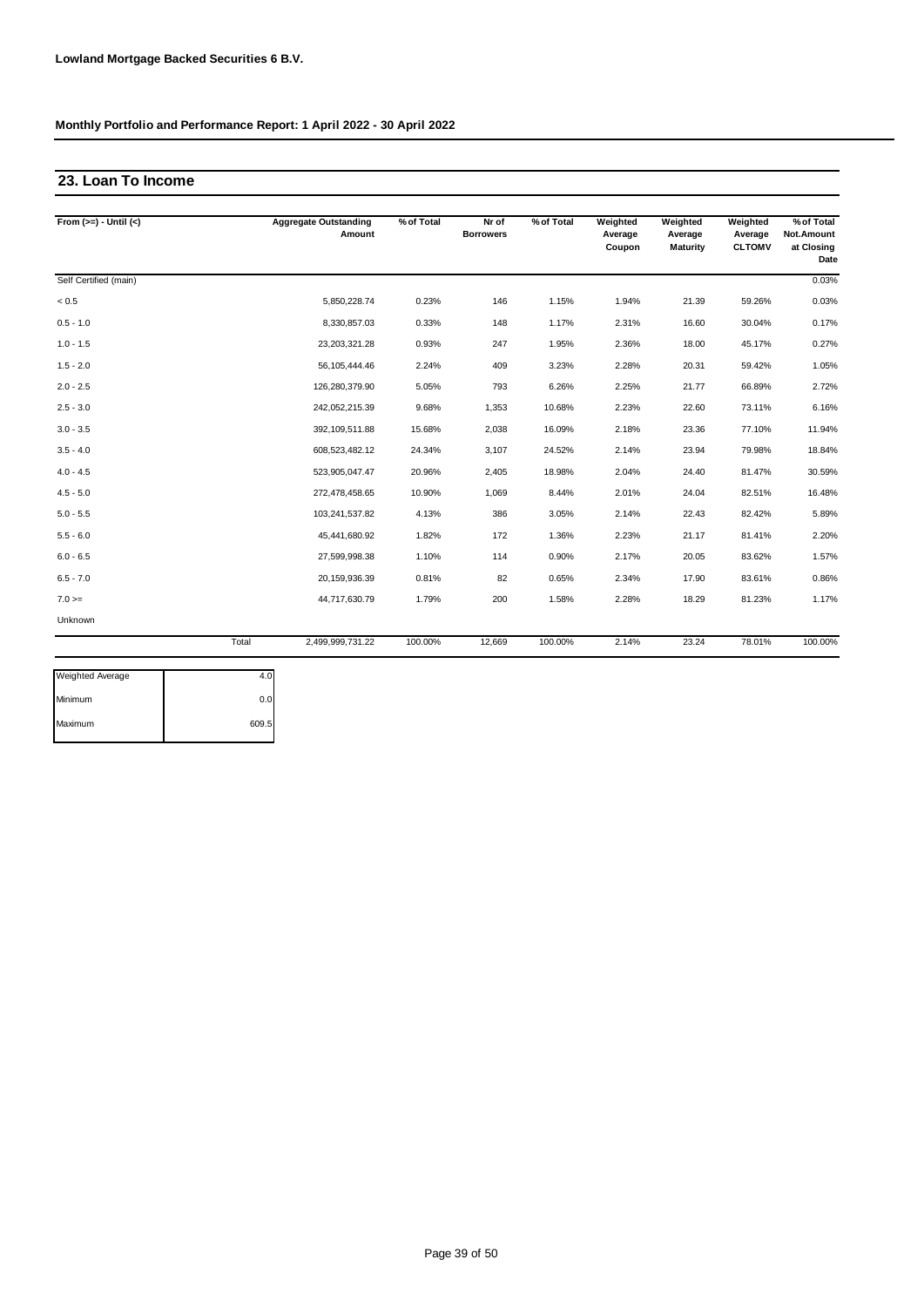#### **24. Debt Service to Income**

| From $(>=) -$ Until $(<)$ |       | <b>Aggregate Outstanding</b><br>Amount | % of Total | Nr of<br><b>Borrowers</b> | % of Total | Weighted<br>Average<br>Coupon | Weighted<br>Average<br>Maturity | Weighted<br>Average<br><b>CLTOMV</b> | % of Total<br>Not.Amount<br>at Closing<br>Date |
|---------------------------|-------|----------------------------------------|------------|---------------------------|------------|-------------------------------|---------------------------------|--------------------------------------|------------------------------------------------|
| $< 5\%$                   |       | 699,445,214.08                         | 27.98%     | 4,433                     | 35.02%     | 2.03%                         | 23.59                           | 75.15%                               | 0.46%                                          |
| $5% - 10%$                |       | 705,771,534.85                         | 28.23%     | 3,589                     | 28.33%     | 2.21%                         | 22.32                           | 78.40%                               | 4.61%                                          |
| 10% - 15%                 |       | 438,346,081.34                         | 17.53%     | 2,054                     | 16.21%     | 2.21%                         | 22.31                           | 78.07%                               | 21.67%                                         |
| 15% - 20%                 |       | 426,473,769.09                         | 17.06%     | 1,739                     | 13.73%     | 1.97%                         | 24.74                           | 80.37%                               | 42.55%                                         |
| 20% - 25%                 |       | 185,886,887.34                         | 7.44%      | 673                       | 5.31%      | 2.31%                         | 24.44                           | 81.46%                               | 24.62%                                         |
| 25% - 30%                 |       | 32.870.104.59                          | 1.31%      | 127                       | 1.00%      | 2.96%                         | 22.94                           | 80.21%                               | 4.96%                                          |
| 30% - 35%                 |       | 4,916,382.11                           | 0.20%      | 22                        | 0.17%      | 2.53%                         | 20.34                           | 77.49%                               | 0.86%                                          |
| 35% - 40%                 |       | 1,639,422.69                           | 0.07%      | 9                         | 0.07%      | 2.17%                         | 20.67                           | 72.35%                               | 0.18%                                          |
| 40% - 45%                 |       | 522,530.70                             | 0.02%      | $\overline{4}$            | 0.03%      | 3.19%                         | 14.40                           | 73.69%                               | 0.04%                                          |
| 45% - 50%                 |       | 626,487.76                             | 0.03%      | 4                         | 0.03%      | 2.88%                         | 18.67                           | 72.43%                               | 0.02%                                          |
| 50% - 55%                 |       | 724,495.90                             | 0.03%      | $\overline{4}$            | 0.03%      | 1.82%                         | 24.14                           | 78.69%                               |                                                |
| 55% - 60%                 |       |                                        |            | $\mathbf 0$               |            |                               |                                 |                                      | 0.02%                                          |
| 60% - 65%                 |       | 134,750.00                             | 0.01%      | $\mathbf{1}$              | 0.01%      | 4.25%                         | 15.67                           | 66.00%                               |                                                |
| 65% - 70%                 |       | 265,728.25                             | 0.01%      | $\mathbf{1}$              | 0.01%      | 3.35%                         | 16.58                           | 80.08%                               |                                                |
| $70\%>=$                  |       | 2,376,342.52                           | 0.10%      | 9                         | 0.07%      | 2.30%                         | 22.00                           | 74.19%                               |                                                |
| Unknown                   |       |                                        |            |                           |            |                               |                                 |                                      |                                                |
|                           | Total | 2,499,999,731.22                       | 100.00%    | 12,669                    | 100.00%    | 2.14%                         | 23.24                           | 78.01%                               | 100.00%                                        |

| <b>Weighted Average</b> | 11%    |
|-------------------------|--------|
| Minimum                 | 0%     |
| Maximum                 | 3,091% |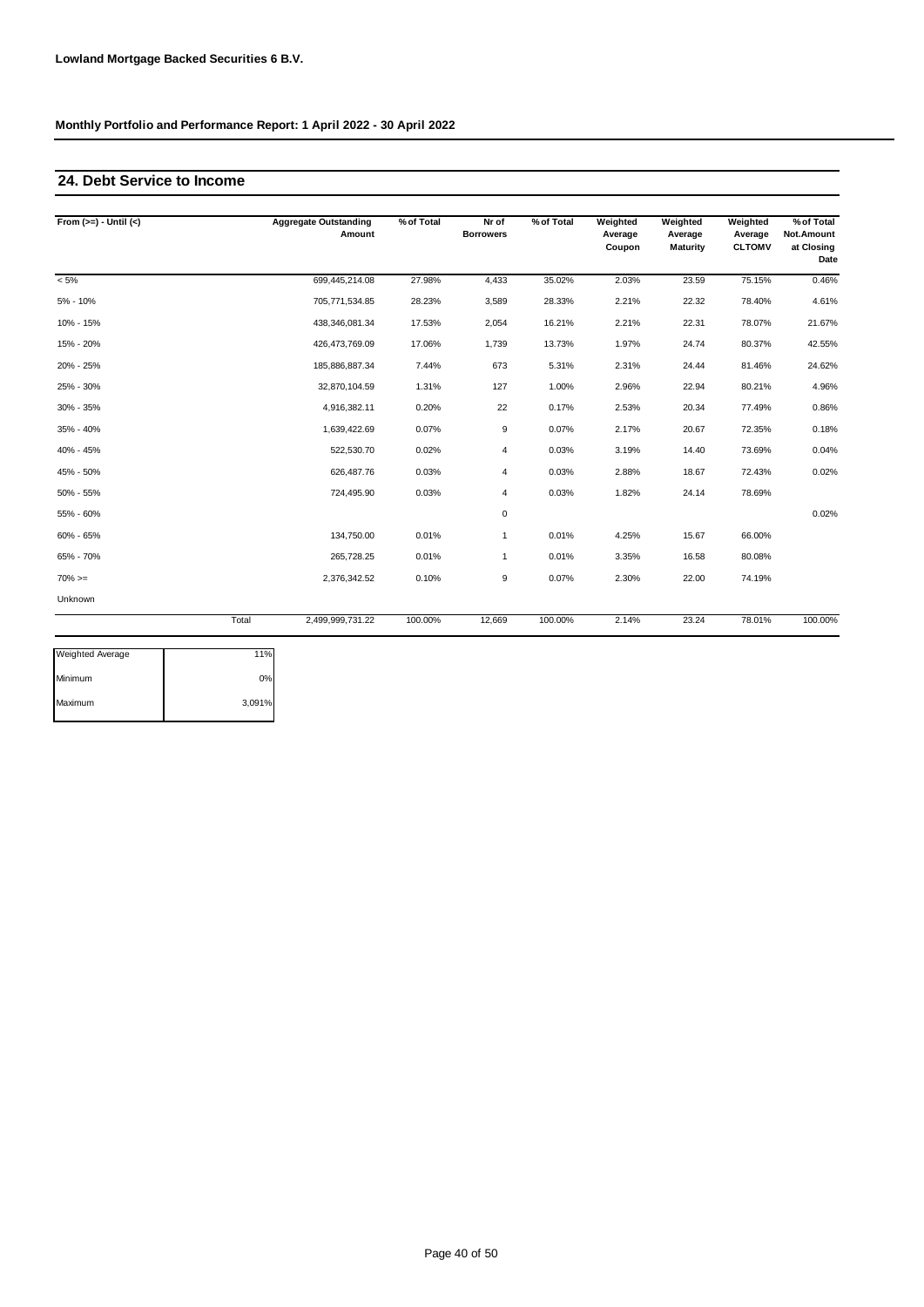## **25. Loanpart Payment Frequency**

| <b>Description</b> |       | <b>Aggregate Outstanding</b><br>Amount | % of Total | Nr of Loans | % of Total | Weighted<br>Average<br>Coupon | Weighted<br>Average<br><b>Maturity</b> | Weighted<br>Average<br><b>CLTOMV</b> | % of Total<br>Not.Amount<br>at Closing<br>Date |
|--------------------|-------|----------------------------------------|------------|-------------|------------|-------------------------------|----------------------------------------|--------------------------------------|------------------------------------------------|
| Monthly            |       | 2,499,999,731.22                       | 100.00%    | 12,669      | 100.00%    | 2.14%                         | 23.24                                  | 78.01%                               | 100.00%                                        |
| Quarterly          |       |                                        |            |             |            |                               |                                        |                                      |                                                |
| Semi-annualy       |       |                                        |            |             |            |                               |                                        |                                      |                                                |
| Annualy            |       |                                        |            |             |            |                               |                                        |                                      |                                                |
| Unknown            |       |                                        |            |             |            |                               |                                        |                                      | 0.00%                                          |
|                    | Total | 2,499,999,731.22                       | 100.00%    | 12,669      | 100.00%    | 2.14%                         | 23.24                                  | 78.01%                               | 100.00%                                        |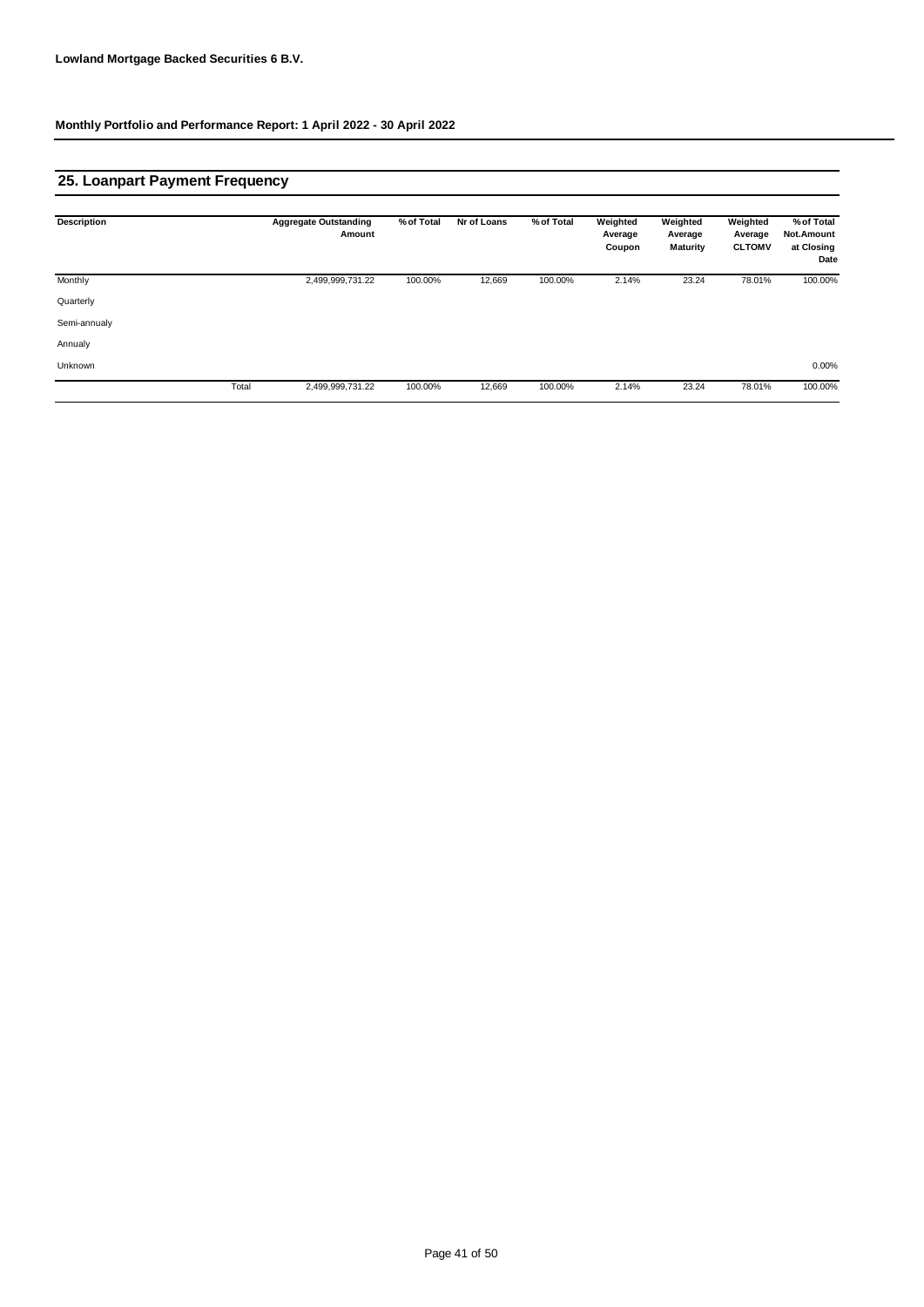## **26a. Guarantee Type - Loan**

| Description          |       | <b>Aggregate Outstanding</b><br>Amount | % of Total | Nr of Loans | % of Total | Weighted<br>Average<br>Coupon | Weighted<br>Average<br><b>Maturity</b> | Weighted<br>Average<br><b>CLTOMV</b> | % of Total<br>Not.Amount<br>at Closing<br>Date |
|----------------------|-------|----------------------------------------|------------|-------------|------------|-------------------------------|----------------------------------------|--------------------------------------|------------------------------------------------|
| <b>NHG Guarantee</b> |       | 1,044,575,121.30                       | 41.78%     | 6,571       | 51.87%     | 2.03%                         | 23.99                                  | 81.73%                               | 45.39%                                         |
| Non-NHG Guarantee    |       | 1,455,424,609.92                       | 58.22%     | 6,098       | 48.13%     | 2.22%                         | 22.71                                  | 75.34%                               | 54.61%                                         |
| Other                |       |                                        |            |             |            |                               |                                        |                                      |                                                |
|                      | Total | 2,499,999,731.22                       | 100.00%    | 12,669      | 100.00%    | 2.14%                         | 23.24                                  | 78.01%                               | 100.00%                                        |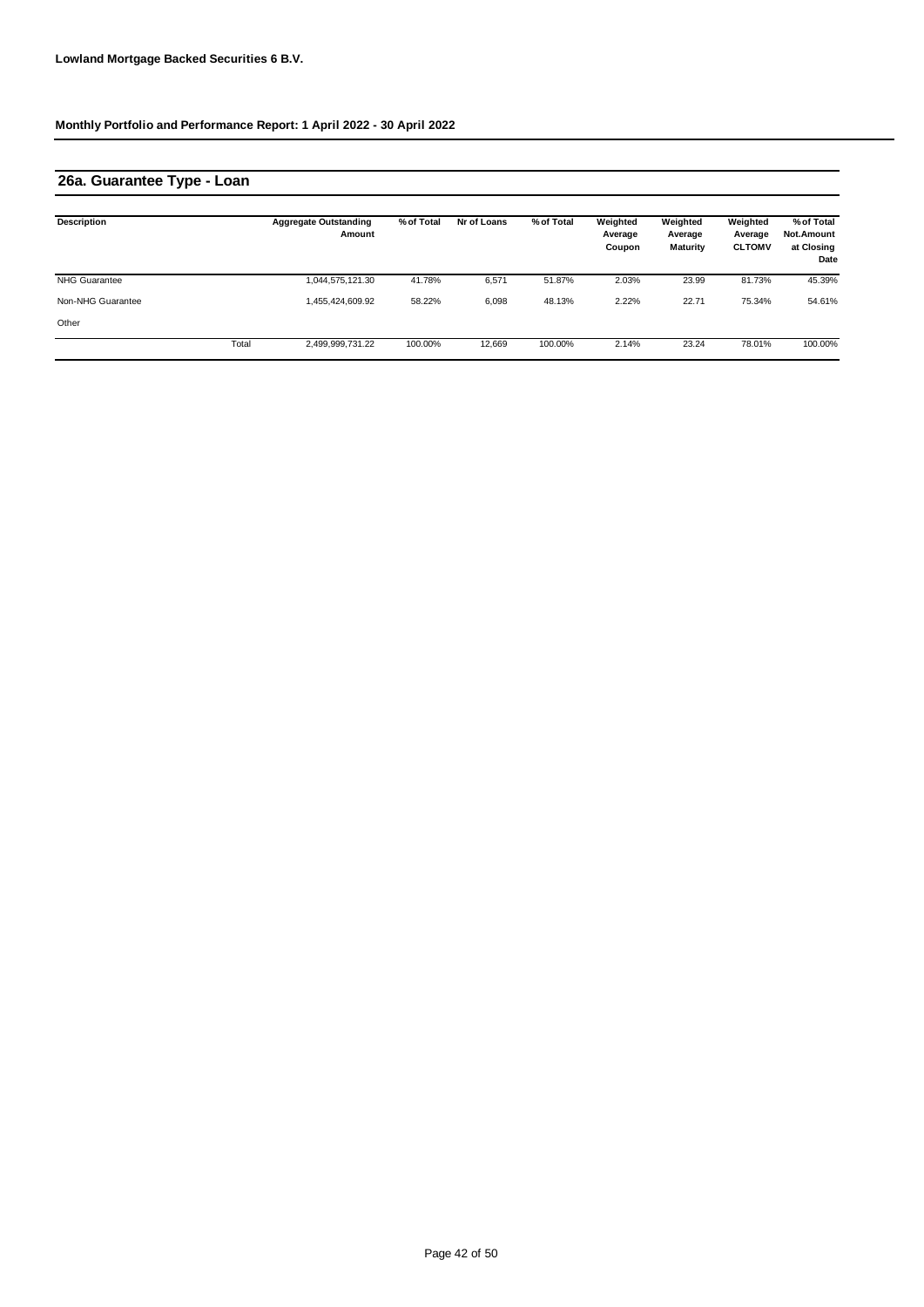## **26b. Guarantee Type - Loanpart**

| <b>Description</b>   |       | <b>Aggregate Outstanding</b><br>Amount | % of Total | Nr of Loans<br>parts | % of Total | Weighted<br>Average<br>Coupon | Weighted<br>Average<br>Maturity | Weighted<br>Average<br><b>CLTOMV</b> | % of Total<br><b>Not.Amount</b><br>at Closing<br>Date |
|----------------------|-------|----------------------------------------|------------|----------------------|------------|-------------------------------|---------------------------------|--------------------------------------|-------------------------------------------------------|
| <b>NHG Guarantee</b> |       | 1,125,431,003.97                       | 45.02%     | 13.700               | 48.58%     | 2.04%                         | 23.80                           | 81.47%                               | 47.53%                                                |
| Non-NHG Guarantee    |       | 1,374,568,727.25                       | 54.98%     | 14.499               | 51.42%     | 2.22%                         | 22.79                           | 75.17%                               | 52.47%                                                |
| Unknown              |       |                                        |            |                      |            |                               |                                 |                                      |                                                       |
|                      | Total | 2,499,999,731.22                       | 100.00%    | 28.199               | 100.00%    | 2.14%                         | 23.24                           | 78.01%                               | 100.00%                                               |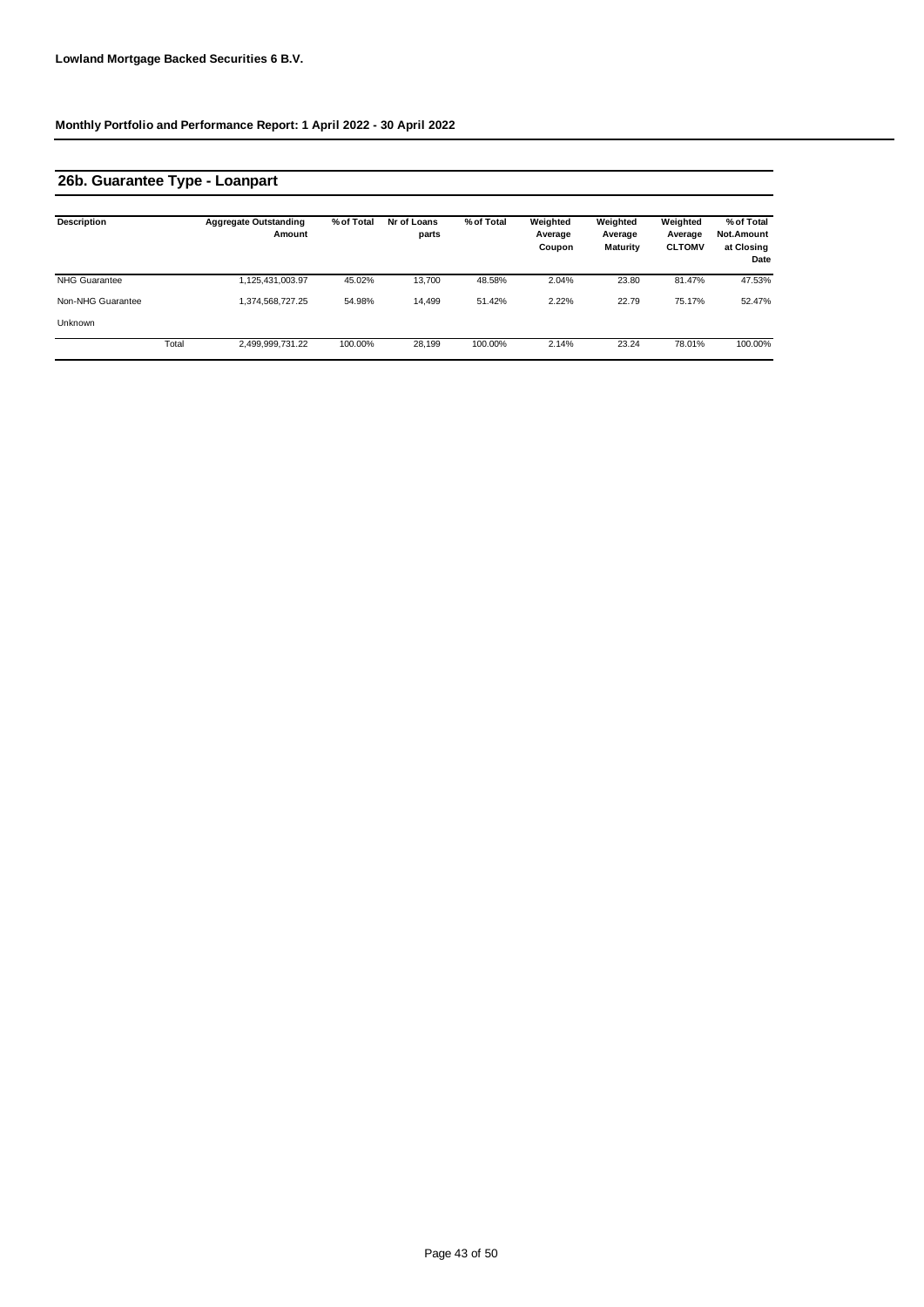| 27. Originator |       |                                        |            |             |            |                               |                                        |                                      |                                                |
|----------------|-------|----------------------------------------|------------|-------------|------------|-------------------------------|----------------------------------------|--------------------------------------|------------------------------------------------|
| Originator     |       | <b>Aggregate Outstanding</b><br>Amount | % of Total | Nr of Loans | % of Total | Weighted<br>Average<br>Coupon | Weighted<br>Average<br><b>Maturity</b> | Weighted<br>Average<br><b>CLTOMV</b> | % of Total<br>Not.Amount<br>at Closing<br>Date |
| Reaal          |       |                                        |            |             |            |                               |                                        |                                      |                                                |
| de Volksbank   |       | 2,499,999,731.22                       | 100.00%    | 12,669      | 100.00%    | 2.14%                         | 23.24                                  | 78.01%                               | 100.00%                                        |
|                | Total | 2,499,999,731.22                       | 100.00%    | 12,669      | 100.00%    | 2.14%                         | 23.24                                  | 78.01%                               | 100.00%                                        |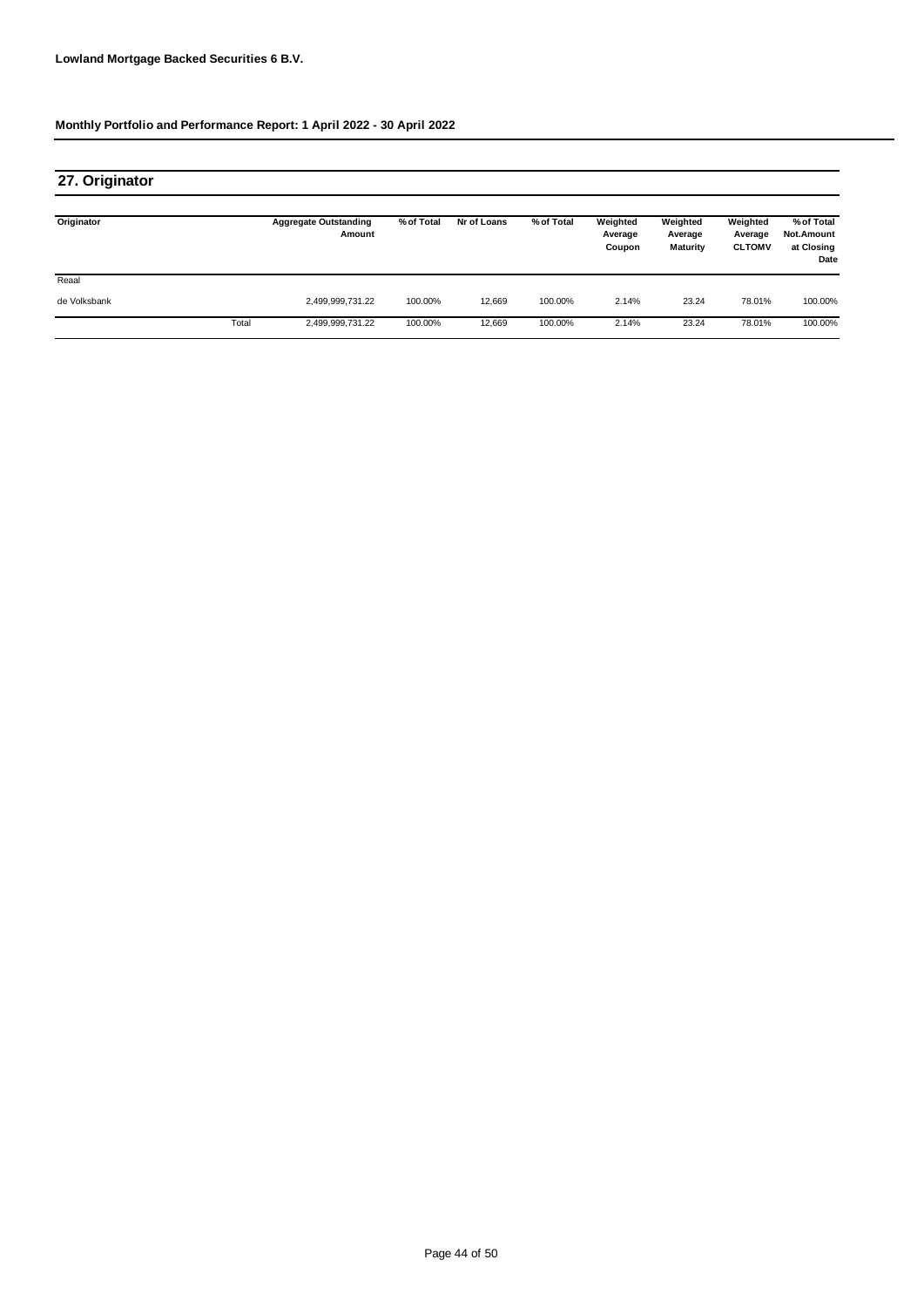| 28. Servicer    |       |                                        |            |             |            |                               |                                        |                                      |                                                |
|-----------------|-------|----------------------------------------|------------|-------------|------------|-------------------------------|----------------------------------------|--------------------------------------|------------------------------------------------|
| <b>Servicer</b> |       | <b>Aggregate Outstanding</b><br>Amount | % of Total | Nr of Loans | % of Total | Weighted<br>Average<br>Coupon | Weighted<br>Average<br><b>Maturity</b> | Weighted<br>Average<br><b>CLTOMV</b> | % of Total<br>Not.Amount<br>at Closing<br>Date |
| de Volksbank    |       | 2,499,999,731.22                       | 100.00%    | 12.669      | 100.00%    | 2.14%                         | 23.24                                  | 78.01%                               | 100.00%                                        |
|                 | Total | 2,499,999,731.22                       | 100.00%    | 12.669      | 100.00%    | 2.14%                         | 23.24                                  | 78.01%                               | 100.00%                                        |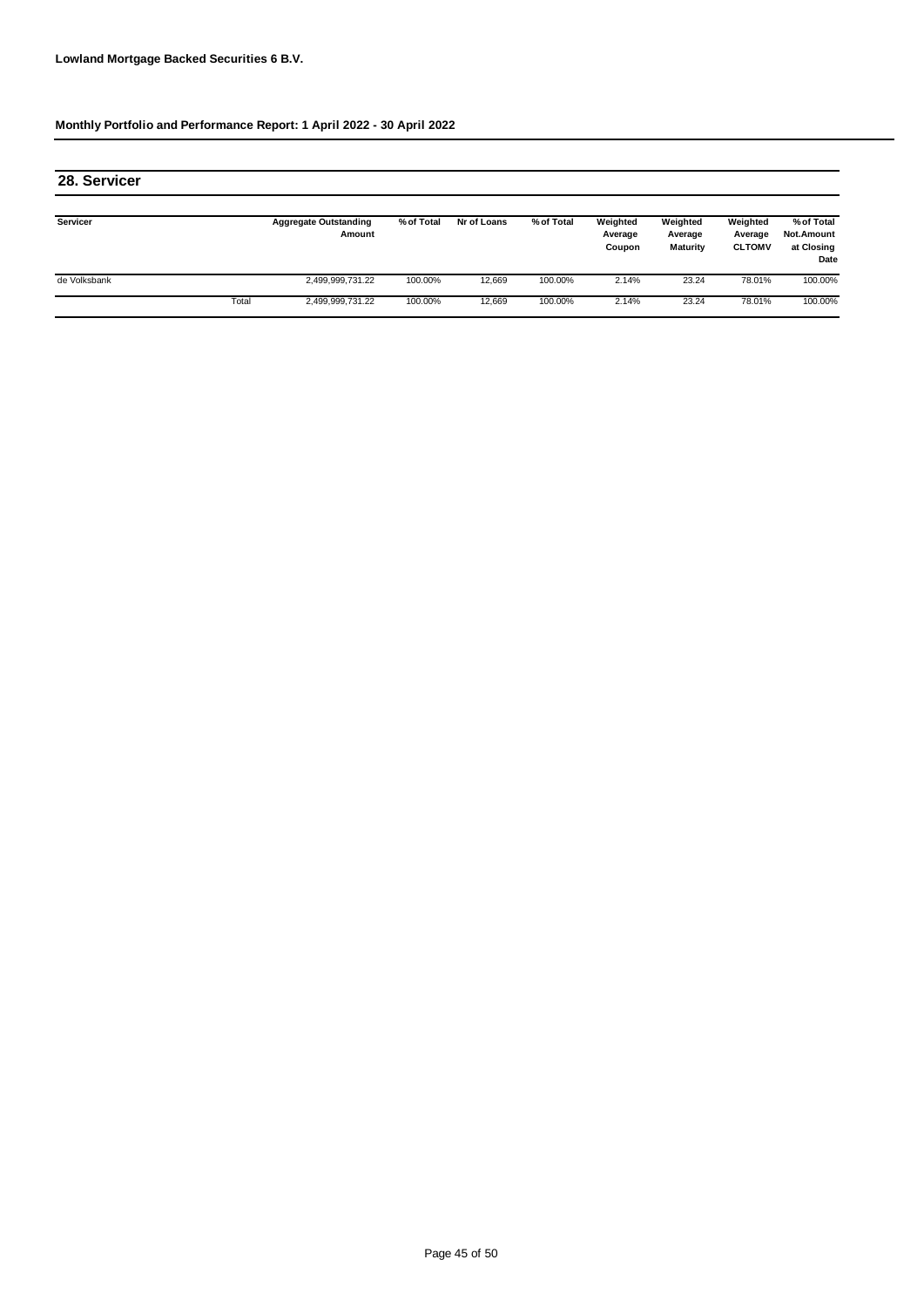| 29. Capital Insurance            |       |                                        |            |                    |            |                               |                                        |                                      |                                         |
|----------------------------------|-------|----------------------------------------|------------|--------------------|------------|-------------------------------|----------------------------------------|--------------------------------------|-----------------------------------------|
| <b>Insurance Policy Provider</b> |       | <b>Aggregate Outstanding</b><br>Amount | % of Total | Nr of<br>Loanparts | % of Total | Weighted<br>Average<br>Coupon | Weighted<br>Average<br><b>Maturity</b> | Weighted<br>Average<br><b>CLTOMV</b> | % of Total<br>Not. Amount<br>at Closing |
| Unknown                          |       | 2,466,136,452.23                       | 98.65%     | 27.474             | 97.43%     | 2.12%                         | 23.39                                  | 78.15%                               | 98.46%                                  |
| SRLEV                            |       | 33.863.278.99                          | .35%       | 725                | 2.57%      | 3.03%                         | 12.78                                  | 67.85%                               | 1.54%                                   |
|                                  | Total | 2,499,999,731.22                       | 100.00%    | 28.199             | 100.00%    | 2.14%                         | 23.24                                  | 78.01%                               | 100.00%                                 |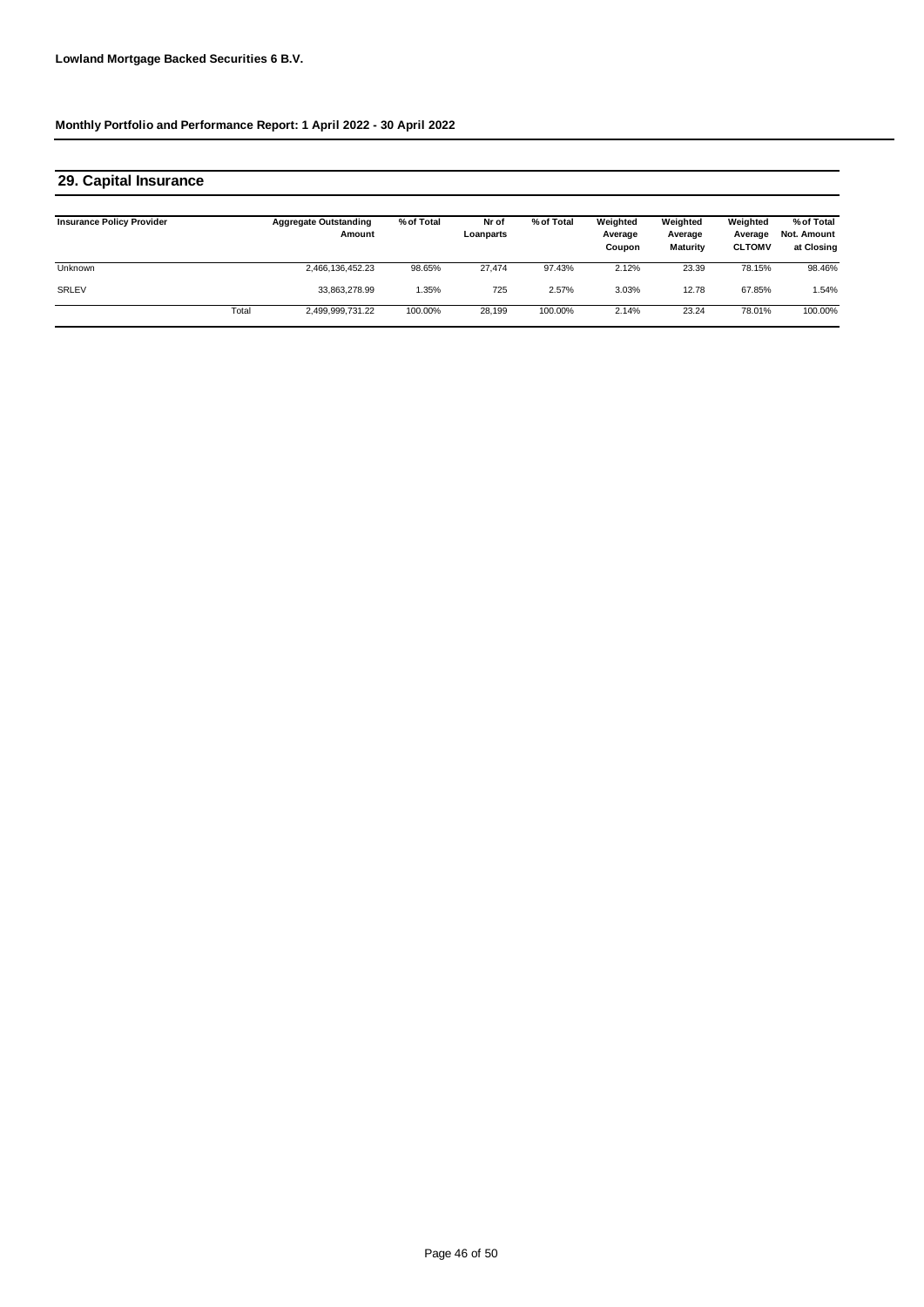#### **Glossary**

| Term                                                                             | <b>Definition / Calculation</b>                                                                                                                                                                                                                                                                                          |
|----------------------------------------------------------------------------------|--------------------------------------------------------------------------------------------------------------------------------------------------------------------------------------------------------------------------------------------------------------------------------------------------------------------------|
| Arrears                                                                          | means an amount that is overdue exceeding EUR 11;                                                                                                                                                                                                                                                                        |
| Article 405 of the CRR                                                           | means Article 405 of Regulation (EU) No 575/2013 of the European Parliament and of the Council of 26 June 2013 on prudential requirements for credit institutions<br>and investment firms and amending Regulation (EU) No 648/2012;                                                                                      |
| Article 51 of the AIFMR                                                          | means Article 51 of the Commission Delegated Regulation No 231/2013 of 19 December 2012 supplementing Directive 2011/61/EU of the European Parliament<br>and of the Council with regard to exemptions, general operating conditions, depositaries, leverage, transparency and supervision;                               |
| Back-Up Servicer                                                                 | N/A;                                                                                                                                                                                                                                                                                                                     |
| Cash Advance Facility                                                            | means the cash advance facility as referred to in Clause 3.1 of the Cash Advance Facility Agreement;                                                                                                                                                                                                                     |
| Cash Advance Facility Maximum Available Amount<br>Cash Advance Facility Provider | means an amount equal to the greater of (i) 1.6 per cent. of the Principal Amount Outstanding of the Class A Notes on such date and (ii) 0.6 per cent of the Principal<br>Amount Outstanding of the Class A Notes as at the Closing Date.<br>means de Volkbank N.V.;                                                     |
| Cash Advance Facility Stand-by Drawing Account                                   | means the Issuer Collection Account on which any Cash Advance Facility Stand-by Drawing will be deposited;                                                                                                                                                                                                               |
| Constant Default Rate (CDR)                                                      | represents the percentage of outstanding principal balances in the pool that are in default in relation to the principal balance of the mortgage pool;                                                                                                                                                                   |
| Constant Prepayment Rate (CPR)                                                   | means prepayment as ratio of the principal mortgage balance outstanding at the beginning of the relevant period;                                                                                                                                                                                                         |
| <b>Construction Deposit</b>                                                      | means in relation to a Mortgage Loan, that part of the Mortgage Loan which the relevant Borrower requested to be disbursed into a blocked account held in his<br>name with the relevant Seller, the proceeds of which may be applied towards construction of, or improvements to, the relevant Mortgaged Asset;          |
| <b>Construction Deposit Guarantee</b>                                            | $N/A$ ;                                                                                                                                                                                                                                                                                                                  |
| Coupon                                                                           | means the interest coupons appertaining to the Notes;                                                                                                                                                                                                                                                                    |
| <b>Credit Enhancement</b>                                                        | the combined structural features that improve the credit worthiness of the respective notes.                                                                                                                                                                                                                             |
| <b>Credit Rating</b>                                                             | an assessment of the credit worthiness of the notes assigned by the Credit Rating Agencies;                                                                                                                                                                                                                              |
| Curr. Loan to Original Foreclosure Value (CLTOFV)                                | means the ratio calculated by dividing the current outstanding loan amount by the Orignal Foreclosure Value;                                                                                                                                                                                                             |
| Current Loan to Indexed Foreclosure Value (CLTIFV)                               | means the ratio calculated by dividing the current outstanding loan amount by the Indexed Foreclosure Value;                                                                                                                                                                                                             |
| Current Loan to Indexed Market Value (CLTIMV)                                    | means the ratio calculated by dividing the current outstanding loan amount by the Indexed Market Value;                                                                                                                                                                                                                  |
| Current Loan to Original Market Value (CLTOMV)                                   | means the ratio calculated by dividing the current outstanding loan amount by the Original Market Value;                                                                                                                                                                                                                 |
| Custodian                                                                        | means ING Bank N.V.                                                                                                                                                                                                                                                                                                      |
| Cut-Off Date                                                                     | means (i) with respect to the Mortgage Receivables purchased on the Closing Date, 30 september 2018 and (ii) with respect to Further Advance Receivables                                                                                                                                                                 |
|                                                                                  | purchased on a Notes Payment Date, the first day of the month of the relevant Notes Payment Date;                                                                                                                                                                                                                        |
| Day Count Convention                                                             | means Actual/360 for the class A1 notes and 30/360 for the class A2 notes;                                                                                                                                                                                                                                               |
| Debt Service to Income                                                           | means the ratio calculated by dividing the amount a borrower is required to pay (in interest and principal repayments) on an annual basis by the borrower(s)<br>disposable income;                                                                                                                                       |
| Deferred Purchase Price                                                          | means part of the purchase price for the Mortgage Receivables equal to the sum of all Deferred Purchase Price Instalments;                                                                                                                                                                                               |
| Deferred Purchase Price Installment<br>Delinquency                               | means, after application of the relevant available amounts in accordance with the relevant Priority of Payments, any amount remaining after all items ranking higher<br>than the item relating to the Deferred Purchase Price have been satisfied;<br>refer to Arrears;                                                  |
| Economic Region (NUTS)                                                           | The Nomenclature of Territorial Units for Statistics (NUTS) was drawn up by Eurostat more than 30 years ago in order to provide a single uniform breakdown of<br>territorial units for the production of regional statistics for the European Union. The NUTS classification has been used in EU legislation since 1988; |
| <b>Equivalent Securities</b>                                                     | securities equivalent to Purchased Securities under that Transaction. If and to the extent that such Purchased Securities have been redeemed, the expression shall<br>mean a sum of money equivalent to the proceeds of the redemption (other than Distributions);                                                       |
| <b>Excess Spread</b>                                                             | N/A:                                                                                                                                                                                                                                                                                                                     |
| Excess Spread Margin                                                             | $N/A$ ;                                                                                                                                                                                                                                                                                                                  |
| <b>Final Maturity Date</b>                                                       | means the Notes Payment Date falling in October 2055;                                                                                                                                                                                                                                                                    |
| First Optional Redemption Date                                                   | means the Notes Payment Date falling in October 2023;                                                                                                                                                                                                                                                                    |
| Foreclosed Mortgage Loan                                                         | means all mortgage rights and ancillary rights have been exercised;                                                                                                                                                                                                                                                      |
| Foreclosed NHG Loan                                                              | means all mortgage rights and ancillary rights have been exercised on mortgage loan that has the benefit of an NHG Guarantee;                                                                                                                                                                                            |
| Foreclosed Non NHG Loan                                                          | means all mortgage rights and ancillary rights have been exercised on mortgage loan that does not have the benefit of an NHG Guarantee;                                                                                                                                                                                  |
| Foreclosure                                                                      | means forced (partial) repayment of the mortgage loan;                                                                                                                                                                                                                                                                   |
| Foreclosure Value                                                                | means the estimated value of the mortgaged property if the mortgaged property would be sold in a public auction;                                                                                                                                                                                                         |
| Further Advances / Modified Loans                                                | "Further Advance" means a loan or a further advance to be made to a Borrower under a Mortgage Loan, which is secured by the same Mortgage;                                                                                                                                                                               |
| Indexed Foreclosure Value                                                        | means the estimated value of the mortgaged property if the mortgaged property would be sold in a public auction multiplied with the indexation rate per the valuation                                                                                                                                                    |
| Indexed Market Value                                                             | date:<br>means the value of the collateral multiplied with the indexation rate per the valuation date, multiplied with the market value factor;                                                                                                                                                                          |
| Interest Rate Fixed Period                                                       | relates to the period for which mortgage loan interest has been fixed;                                                                                                                                                                                                                                                   |
| <b>Issuer Account Bank</b>                                                       | means Rabobank.                                                                                                                                                                                                                                                                                                          |
| <b>Issuer Transaction Account</b>                                                | means the Issuer Collection Account.                                                                                                                                                                                                                                                                                     |
| Loan to Income (LTI)                                                             | means the ratio calculated by dividing the original loan amount by the income of the borrower at the moment of origination of the Mortgage Loan;                                                                                                                                                                         |
| Loanpart Payment Frequency                                                       | monthly;                                                                                                                                                                                                                                                                                                                 |
| Loanpart(s)                                                                      | means one or more of the loan parts (leningdelen) of which a Mortgage Loan consists;                                                                                                                                                                                                                                     |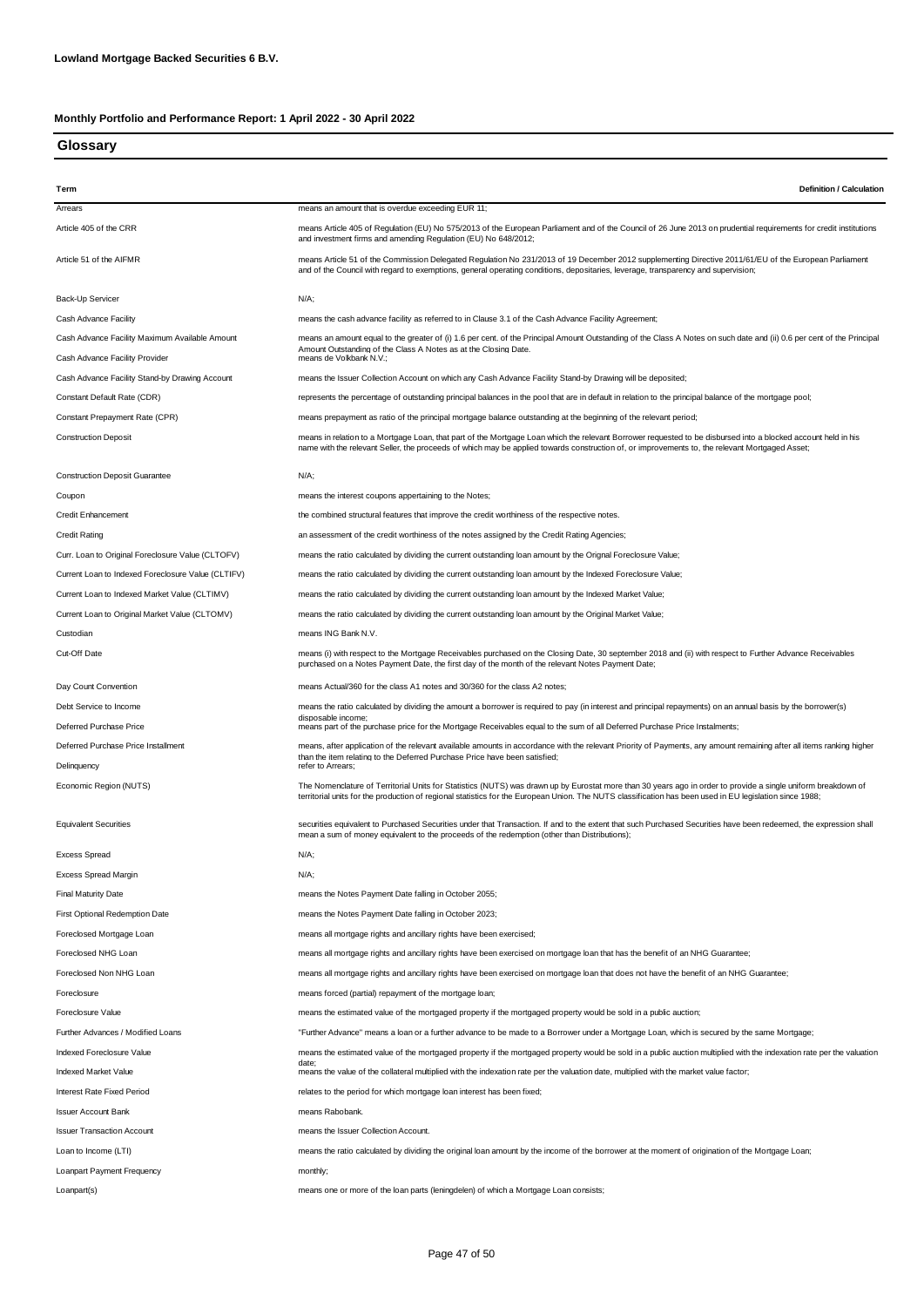| Loss                                              | refer to Realised Loss;                                                                                                                                                                                                                                                                                                                                                                                                                                                                                                                                                                                                                                                                                                                                                                                                                                                                                                                                                                                                                                                                                                                                                                                                                                                                                                                                                                                                                                                                                                                                                                                                                                                                                                                                                                                                                                                                                                                                                                                                                                                                                                                                                                                                                                                                                                                                                                                                                        |
|---------------------------------------------------|------------------------------------------------------------------------------------------------------------------------------------------------------------------------------------------------------------------------------------------------------------------------------------------------------------------------------------------------------------------------------------------------------------------------------------------------------------------------------------------------------------------------------------------------------------------------------------------------------------------------------------------------------------------------------------------------------------------------------------------------------------------------------------------------------------------------------------------------------------------------------------------------------------------------------------------------------------------------------------------------------------------------------------------------------------------------------------------------------------------------------------------------------------------------------------------------------------------------------------------------------------------------------------------------------------------------------------------------------------------------------------------------------------------------------------------------------------------------------------------------------------------------------------------------------------------------------------------------------------------------------------------------------------------------------------------------------------------------------------------------------------------------------------------------------------------------------------------------------------------------------------------------------------------------------------------------------------------------------------------------------------------------------------------------------------------------------------------------------------------------------------------------------------------------------------------------------------------------------------------------------------------------------------------------------------------------------------------------------------------------------------------------------------------------------------------------|
| <b>Loss Severity</b>                              | means loss as a percentage of the principal outstanding at foreclosure;                                                                                                                                                                                                                                                                                                                                                                                                                                                                                                                                                                                                                                                                                                                                                                                                                                                                                                                                                                                                                                                                                                                                                                                                                                                                                                                                                                                                                                                                                                                                                                                                                                                                                                                                                                                                                                                                                                                                                                                                                                                                                                                                                                                                                                                                                                                                                                        |
| Market Value                                      | means estimated value of the mortgaged property if the mortgaged property would be privately sold voluntarily;                                                                                                                                                                                                                                                                                                                                                                                                                                                                                                                                                                                                                                                                                                                                                                                                                                                                                                                                                                                                                                                                                                                                                                                                                                                                                                                                                                                                                                                                                                                                                                                                                                                                                                                                                                                                                                                                                                                                                                                                                                                                                                                                                                                                                                                                                                                                 |
| Mortgage Loan                                     | means the mortgage loans granted by the relevant Seller to the relevant borrowers which may consist of one or more Loan Parts as set forth in the List of Mortgage<br>Loans and, after any purchase and assignment of any New Mortgage Receivables or Further Advance Receivables has taken place in accordance with the<br>Mortgage Receivables Purchase Agreement, the relevant New Mortgage Loans and/or Further Advances, to the extent not retransferred or otherwise disposed of<br>by the Issuer;                                                                                                                                                                                                                                                                                                                                                                                                                                                                                                                                                                                                                                                                                                                                                                                                                                                                                                                                                                                                                                                                                                                                                                                                                                                                                                                                                                                                                                                                                                                                                                                                                                                                                                                                                                                                                                                                                                                                       |
| Mortgage Loan Portfolio                           | means the portfolio of Mortgage Loans;                                                                                                                                                                                                                                                                                                                                                                                                                                                                                                                                                                                                                                                                                                                                                                                                                                                                                                                                                                                                                                                                                                                                                                                                                                                                                                                                                                                                                                                                                                                                                                                                                                                                                                                                                                                                                                                                                                                                                                                                                                                                                                                                                                                                                                                                                                                                                                                                         |
| Mortgage Receivable(s)                            | means any and all rights of the relevant Seller (and after assignment of such rights to the Issuer, of the Issuer) against the Borrower under or in connection with a<br>Mortgage Loan, including any and all claims of the relevant Seller (or the Issuer after assignment) on the Borrower as a result of the Mortgage Loan being<br>terminated, dissolved or declared null and void;                                                                                                                                                                                                                                                                                                                                                                                                                                                                                                                                                                                                                                                                                                                                                                                                                                                                                                                                                                                                                                                                                                                                                                                                                                                                                                                                                                                                                                                                                                                                                                                                                                                                                                                                                                                                                                                                                                                                                                                                                                                        |
| <b>NHG Guarantee</b>                              | means a guarantee (borgtocht) under the NHG Conditions granted by Stichting WEW;                                                                                                                                                                                                                                                                                                                                                                                                                                                                                                                                                                                                                                                                                                                                                                                                                                                                                                                                                                                                                                                                                                                                                                                                                                                                                                                                                                                                                                                                                                                                                                                                                                                                                                                                                                                                                                                                                                                                                                                                                                                                                                                                                                                                                                                                                                                                                               |
| NHG Loan                                          | means a Mortgage Loan that has the benefit of an NHG Guarantee;                                                                                                                                                                                                                                                                                                                                                                                                                                                                                                                                                                                                                                                                                                                                                                                                                                                                                                                                                                                                                                                                                                                                                                                                                                                                                                                                                                                                                                                                                                                                                                                                                                                                                                                                                                                                                                                                                                                                                                                                                                                                                                                                                                                                                                                                                                                                                                                |
| Non NHG Loan                                      | means a Mortgage Loan that does not have the benefit of an NHG Guarantee;                                                                                                                                                                                                                                                                                                                                                                                                                                                                                                                                                                                                                                                                                                                                                                                                                                                                                                                                                                                                                                                                                                                                                                                                                                                                                                                                                                                                                                                                                                                                                                                                                                                                                                                                                                                                                                                                                                                                                                                                                                                                                                                                                                                                                                                                                                                                                                      |
| <b>Notification Events</b>                        | means any of the Assignment Notification Events and the Pledge Notification Events;                                                                                                                                                                                                                                                                                                                                                                                                                                                                                                                                                                                                                                                                                                                                                                                                                                                                                                                                                                                                                                                                                                                                                                                                                                                                                                                                                                                                                                                                                                                                                                                                                                                                                                                                                                                                                                                                                                                                                                                                                                                                                                                                                                                                                                                                                                                                                            |
| Notification Trigger                              | A notification trigger is an event that when it occurs or a threshold that when it is breached, is considered to be an Assignment Notification Event;                                                                                                                                                                                                                                                                                                                                                                                                                                                                                                                                                                                                                                                                                                                                                                                                                                                                                                                                                                                                                                                                                                                                                                                                                                                                                                                                                                                                                                                                                                                                                                                                                                                                                                                                                                                                                                                                                                                                                                                                                                                                                                                                                                                                                                                                                          |
| Occupancy                                         | means the way the mortgaged property is used (eg. owner occupied);                                                                                                                                                                                                                                                                                                                                                                                                                                                                                                                                                                                                                                                                                                                                                                                                                                                                                                                                                                                                                                                                                                                                                                                                                                                                                                                                                                                                                                                                                                                                                                                                                                                                                                                                                                                                                                                                                                                                                                                                                                                                                                                                                                                                                                                                                                                                                                             |
| Orig. Loan to Original Foreclosure Value (OLTOFV) | means the ratio calculated by dividing the original principal amount of a Mortgage Receivable at the moment of origination by the Original Foreclosure Value;                                                                                                                                                                                                                                                                                                                                                                                                                                                                                                                                                                                                                                                                                                                                                                                                                                                                                                                                                                                                                                                                                                                                                                                                                                                                                                                                                                                                                                                                                                                                                                                                                                                                                                                                                                                                                                                                                                                                                                                                                                                                                                                                                                                                                                                                                  |
| Orig. Loan to Original Market Value (OLTOMV)      | means the ratio calculated by dividing the original loan amount by the Original Market Value;                                                                                                                                                                                                                                                                                                                                                                                                                                                                                                                                                                                                                                                                                                                                                                                                                                                                                                                                                                                                                                                                                                                                                                                                                                                                                                                                                                                                                                                                                                                                                                                                                                                                                                                                                                                                                                                                                                                                                                                                                                                                                                                                                                                                                                                                                                                                                  |
| Original Foreclosure Value                        | means the Foreclosure Value as assessed by the relevant Originator at the time of granting the Mortgage Loan;                                                                                                                                                                                                                                                                                                                                                                                                                                                                                                                                                                                                                                                                                                                                                                                                                                                                                                                                                                                                                                                                                                                                                                                                                                                                                                                                                                                                                                                                                                                                                                                                                                                                                                                                                                                                                                                                                                                                                                                                                                                                                                                                                                                                                                                                                                                                  |
| Original Market Value                             | means the value of the mortgaged property if the mortgaged property would be privately sold voluntarily, estimated during the assessment of the application;                                                                                                                                                                                                                                                                                                                                                                                                                                                                                                                                                                                                                                                                                                                                                                                                                                                                                                                                                                                                                                                                                                                                                                                                                                                                                                                                                                                                                                                                                                                                                                                                                                                                                                                                                                                                                                                                                                                                                                                                                                                                                                                                                                                                                                                                                   |
| Originator                                        | means each of de Volksbank N.V.                                                                                                                                                                                                                                                                                                                                                                                                                                                                                                                                                                                                                                                                                                                                                                                                                                                                                                                                                                                                                                                                                                                                                                                                                                                                                                                                                                                                                                                                                                                                                                                                                                                                                                                                                                                                                                                                                                                                                                                                                                                                                                                                                                                                                                                                                                                                                                                                                |
| Outstanding Principal Amount                      | means, at any moment in time, (i) the outstanding principal amount of a Mortgage Receivable at such time and (ii), after a Realised Loss of type (a) and (b) of the<br>definition in respect of such Mortgage Receivable has been debited to the Principal Deficiency Ledger, zero;                                                                                                                                                                                                                                                                                                                                                                                                                                                                                                                                                                                                                                                                                                                                                                                                                                                                                                                                                                                                                                                                                                                                                                                                                                                                                                                                                                                                                                                                                                                                                                                                                                                                                                                                                                                                                                                                                                                                                                                                                                                                                                                                                            |
| Payment Ratio                                     | The actual principal and interest payments received as ratio of the scheduled principal and interest payments during the relevant period;                                                                                                                                                                                                                                                                                                                                                                                                                                                                                                                                                                                                                                                                                                                                                                                                                                                                                                                                                                                                                                                                                                                                                                                                                                                                                                                                                                                                                                                                                                                                                                                                                                                                                                                                                                                                                                                                                                                                                                                                                                                                                                                                                                                                                                                                                                      |
| Penalties                                         | means amounts to be paid by the borrower with regard to amounts in arrears and or (partial) prepayment of the mortgage loan according to the relevant mortgage<br>contract and applicable general conditions;                                                                                                                                                                                                                                                                                                                                                                                                                                                                                                                                                                                                                                                                                                                                                                                                                                                                                                                                                                                                                                                                                                                                                                                                                                                                                                                                                                                                                                                                                                                                                                                                                                                                                                                                                                                                                                                                                                                                                                                                                                                                                                                                                                                                                                  |
| Performing Loans                                  | means Mortgage Loans that are not in Arrears or Delinquent;                                                                                                                                                                                                                                                                                                                                                                                                                                                                                                                                                                                                                                                                                                                                                                                                                                                                                                                                                                                                                                                                                                                                                                                                                                                                                                                                                                                                                                                                                                                                                                                                                                                                                                                                                                                                                                                                                                                                                                                                                                                                                                                                                                                                                                                                                                                                                                                    |
| Post-Foreclosure Proceeds                         | means all amounts with regard to the relevant mortgage loan received after foreclosure of that mortgage loan;                                                                                                                                                                                                                                                                                                                                                                                                                                                                                                                                                                                                                                                                                                                                                                                                                                                                                                                                                                                                                                                                                                                                                                                                                                                                                                                                                                                                                                                                                                                                                                                                                                                                                                                                                                                                                                                                                                                                                                                                                                                                                                                                                                                                                                                                                                                                  |
| Prepayments                                       | means non scheduled principal paid by the borrower prior to the expected maturity date;                                                                                                                                                                                                                                                                                                                                                                                                                                                                                                                                                                                                                                                                                                                                                                                                                                                                                                                                                                                                                                                                                                                                                                                                                                                                                                                                                                                                                                                                                                                                                                                                                                                                                                                                                                                                                                                                                                                                                                                                                                                                                                                                                                                                                                                                                                                                                        |
| Principal Deficiency Ledger                       | means the principal deficiency ledger relating to the relevant Classes of Notes and comprising sub-ledgers for each such Class of Notes;                                                                                                                                                                                                                                                                                                                                                                                                                                                                                                                                                                                                                                                                                                                                                                                                                                                                                                                                                                                                                                                                                                                                                                                                                                                                                                                                                                                                                                                                                                                                                                                                                                                                                                                                                                                                                                                                                                                                                                                                                                                                                                                                                                                                                                                                                                       |
| <b>Principal Payment Date</b>                     | means the current monthly payment date on which principal is paid out on the relevant notes;                                                                                                                                                                                                                                                                                                                                                                                                                                                                                                                                                                                                                                                                                                                                                                                                                                                                                                                                                                                                                                                                                                                                                                                                                                                                                                                                                                                                                                                                                                                                                                                                                                                                                                                                                                                                                                                                                                                                                                                                                                                                                                                                                                                                                                                                                                                                                   |
| Principal Payment Rate (PPR)                      | means scheduled repayment as ratio of scheduled repayments to the principal mortgage balance outstanding at the beginning of the relevant period;                                                                                                                                                                                                                                                                                                                                                                                                                                                                                                                                                                                                                                                                                                                                                                                                                                                                                                                                                                                                                                                                                                                                                                                                                                                                                                                                                                                                                                                                                                                                                                                                                                                                                                                                                                                                                                                                                                                                                                                                                                                                                                                                                                                                                                                                                              |
| Prospectus                                        | means the prospectus dated 18 October 2018 relating to the issue of the Notes;                                                                                                                                                                                                                                                                                                                                                                                                                                                                                                                                                                                                                                                                                                                                                                                                                                                                                                                                                                                                                                                                                                                                                                                                                                                                                                                                                                                                                                                                                                                                                                                                                                                                                                                                                                                                                                                                                                                                                                                                                                                                                                                                                                                                                                                                                                                                                                 |
| <b>Realised Losses</b>                            | "means, on any relevant Notes Calculation Date, the sum of<br>(a) with respect to the Mortgage Receivables in respect of which the relevant Seller, the relevant Servicer on behalf of the Issuer, the Issuer or the Security Trustee<br>has completed the foreclosure, such that there is no more collateral securing the Mortgage Receivable, in the immediately preceding Notes Calculation Period, the<br>amount by which (i) the aggregate Outstanding Principal Amount of all Mortgage Receivables less, with respect to the Savings Mortgage Receivables and Bank<br>Savings Mortgage Receivables, the Participations, exceeds (ii) the amount of the Net Foreclosure Proceeds applied to reduce the Outstanding Principal Amount of<br>the Mortgage Receivables less, with respect to Savings Mortgage Receivables and Bank Savings Mortgage Receivables, the Participations; and<br>(b) with respect to the Mortgage Receivables sold by the Issuer in the immediately preceding Notes Calculation Period, the amount by which (i) the aggregate<br>Outstanding Principal Amount of such Mortgage Receivables, less, with respect to Savings Mortgage Receivables and Bank Savings Mortgage Receivables, the<br>Participations, exceeds (ii) the purchase price of the Mortgage Receivables sold to the extent relating to principal, less, with respect to the Savings Mortgage<br>Receivables and Bank Savings Mortgage Receivables, the Participations; and<br>(c) with respect to the Mortgage Receivables in respect of which the Borrower has (x) successfully asserted set-off or defence to payments or (y) repaid or prepaid<br>any amount in the immediately preceding Notes Calculation Period, the amount by which (i) the aggregate Outstanding Principal Amount of such Mortgage<br>Receivables less, with respect to Savings Mortgage Receivables and Bank Savings Mortgage Receivables, the Participations, prior to such set-off or defence or<br>repayment or prepayment exceeds (ii) the aggregate Outstanding Principal Amount of such Mortgage Receivables, less, with respect to Savings Mortgage<br>Receivables and Bank Savings Mortgage Receivables, the Participations after such set-off or defence or repayment or prepayment having been made, unless, and<br>to the extent, such amount is received from the relevant Seller or otherwise in accordance with any item of the Available Principal Funds; |
| Recoveries                                        | refer to Post-Foreclosure-Proceeds:                                                                                                                                                                                                                                                                                                                                                                                                                                                                                                                                                                                                                                                                                                                                                                                                                                                                                                                                                                                                                                                                                                                                                                                                                                                                                                                                                                                                                                                                                                                                                                                                                                                                                                                                                                                                                                                                                                                                                                                                                                                                                                                                                                                                                                                                                                                                                                                                            |
| Redemption Priority of Payments                   | means the priority of payments set out as such Clause 5.4 of the Trust Deed;                                                                                                                                                                                                                                                                                                                                                                                                                                                                                                                                                                                                                                                                                                                                                                                                                                                                                                                                                                                                                                                                                                                                                                                                                                                                                                                                                                                                                                                                                                                                                                                                                                                                                                                                                                                                                                                                                                                                                                                                                                                                                                                                                                                                                                                                                                                                                                   |
| Remaining Tenor                                   | the length of time until the final maturity date of the mortgage loan expressed in years;                                                                                                                                                                                                                                                                                                                                                                                                                                                                                                                                                                                                                                                                                                                                                                                                                                                                                                                                                                                                                                                                                                                                                                                                                                                                                                                                                                                                                                                                                                                                                                                                                                                                                                                                                                                                                                                                                                                                                                                                                                                                                                                                                                                                                                                                                                                                                      |
| Replacements                                      | $N/A$ ;                                                                                                                                                                                                                                                                                                                                                                                                                                                                                                                                                                                                                                                                                                                                                                                                                                                                                                                                                                                                                                                                                                                                                                                                                                                                                                                                                                                                                                                                                                                                                                                                                                                                                                                                                                                                                                                                                                                                                                                                                                                                                                                                                                                                                                                                                                                                                                                                                                        |
| Replenishments                                    | means any Portfolio Mortgage Loan which is sold and assigned by the Seller to the<br>Issuer pursuant to clause 6 and 11 of the Mortgage Receivables Purchase Agreement;                                                                                                                                                                                                                                                                                                                                                                                                                                                                                                                                                                                                                                                                                                                                                                                                                                                                                                                                                                                                                                                                                                                                                                                                                                                                                                                                                                                                                                                                                                                                                                                                                                                                                                                                                                                                                                                                                                                                                                                                                                                                                                                                                                                                                                                                        |
| Repossesions                                      | refer to foreclosure;                                                                                                                                                                                                                                                                                                                                                                                                                                                                                                                                                                                                                                                                                                                                                                                                                                                                                                                                                                                                                                                                                                                                                                                                                                                                                                                                                                                                                                                                                                                                                                                                                                                                                                                                                                                                                                                                                                                                                                                                                                                                                                                                                                                                                                                                                                                                                                                                                          |
| Reserve Account                                   | N/A;                                                                                                                                                                                                                                                                                                                                                                                                                                                                                                                                                                                                                                                                                                                                                                                                                                                                                                                                                                                                                                                                                                                                                                                                                                                                                                                                                                                                                                                                                                                                                                                                                                                                                                                                                                                                                                                                                                                                                                                                                                                                                                                                                                                                                                                                                                                                                                                                                                           |
| Reserve Account Target Level                      | N/A;                                                                                                                                                                                                                                                                                                                                                                                                                                                                                                                                                                                                                                                                                                                                                                                                                                                                                                                                                                                                                                                                                                                                                                                                                                                                                                                                                                                                                                                                                                                                                                                                                                                                                                                                                                                                                                                                                                                                                                                                                                                                                                                                                                                                                                                                                                                                                                                                                                           |
| Revenue Priority of Payments                      | means the priority of payments set out as such in section 5.2 (Priorities of Payments) of this Prospectus;                                                                                                                                                                                                                                                                                                                                                                                                                                                                                                                                                                                                                                                                                                                                                                                                                                                                                                                                                                                                                                                                                                                                                                                                                                                                                                                                                                                                                                                                                                                                                                                                                                                                                                                                                                                                                                                                                                                                                                                                                                                                                                                                                                                                                                                                                                                                     |
| Saving Deposits                                   | means savings in a bank account, pledged to the mortgage lender, which are meant to repay the loan at maturity;                                                                                                                                                                                                                                                                                                                                                                                                                                                                                                                                                                                                                                                                                                                                                                                                                                                                                                                                                                                                                                                                                                                                                                                                                                                                                                                                                                                                                                                                                                                                                                                                                                                                                                                                                                                                                                                                                                                                                                                                                                                                                                                                                                                                                                                                                                                                |
| Seasoning                                         | means the difference between the loan start date and the current reporting period;                                                                                                                                                                                                                                                                                                                                                                                                                                                                                                                                                                                                                                                                                                                                                                                                                                                                                                                                                                                                                                                                                                                                                                                                                                                                                                                                                                                                                                                                                                                                                                                                                                                                                                                                                                                                                                                                                                                                                                                                                                                                                                                                                                                                                                                                                                                                                             |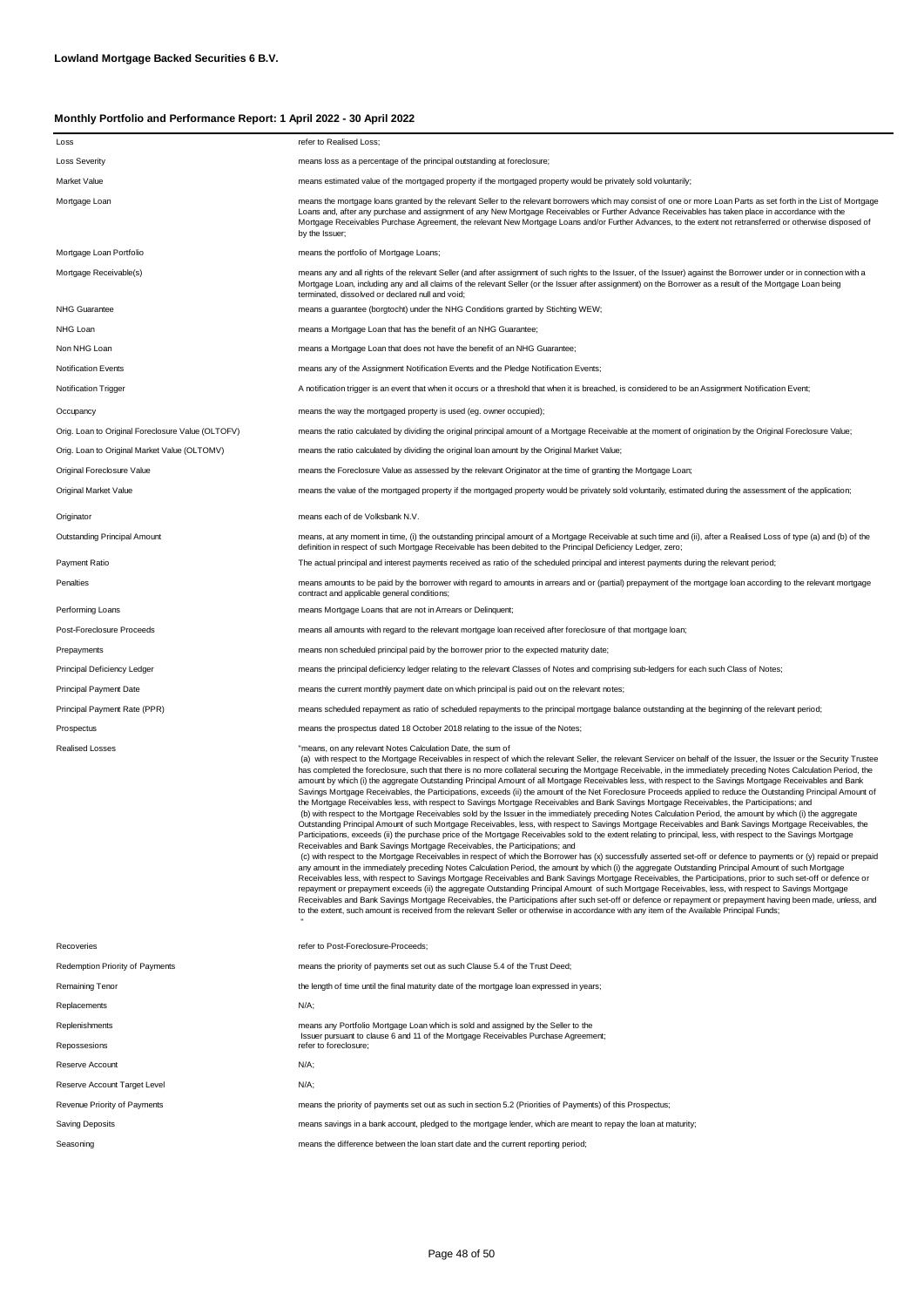| Seller                            | means each of de Volksbank N.V.;                                                                                                                                                                                                                                                                     |  |
|-----------------------------------|------------------------------------------------------------------------------------------------------------------------------------------------------------------------------------------------------------------------------------------------------------------------------------------------------|--|
| Servicer                          | means each of de Volksbank N.V.;                                                                                                                                                                                                                                                                     |  |
| <b>Signing Date</b>               | means 18 October 2018 or such later date as may be agreed between the Issuer, the Seller and the Manager;                                                                                                                                                                                            |  |
| <b>Special Servicer</b>           | $N/A$ ;                                                                                                                                                                                                                                                                                              |  |
| Subordinated Loan                 | $N/A$ ;                                                                                                                                                                                                                                                                                              |  |
| Swap Counterparty                 | $N/A$ ;                                                                                                                                                                                                                                                                                              |  |
| Swap Counterparty Default Payment | $N/A$ ;                                                                                                                                                                                                                                                                                              |  |
| Swap Notional Amount              | $N/A$ ;                                                                                                                                                                                                                                                                                              |  |
| <b>Trust Deed</b>                 | means the trust deed entered into by, amongst others, the Issuer and the Security Trustee dated the Closing Date;                                                                                                                                                                                    |  |
| Weighted Average Life             | means the expected average total number of years needed for the issuer to repay all principal, whereby the time between origination and each repayment is                                                                                                                                            |  |
| Weighted Average Maturity         | weighted by the repayment amount;<br>means the expected average number of years between the reporting date and the maturity of each loan, whereby the time between the reporting date and the<br>maturity of each loan is weighted by the size of the loan;<br>Stichting Waarborgfonds Eigen Woning; |  |
| WEW                               |                                                                                                                                                                                                                                                                                                      |  |
| <b>WEW Claims</b>                 | means losses which are claimed with the WEW based on the NHG conditions:                                                                                                                                                                                                                             |  |